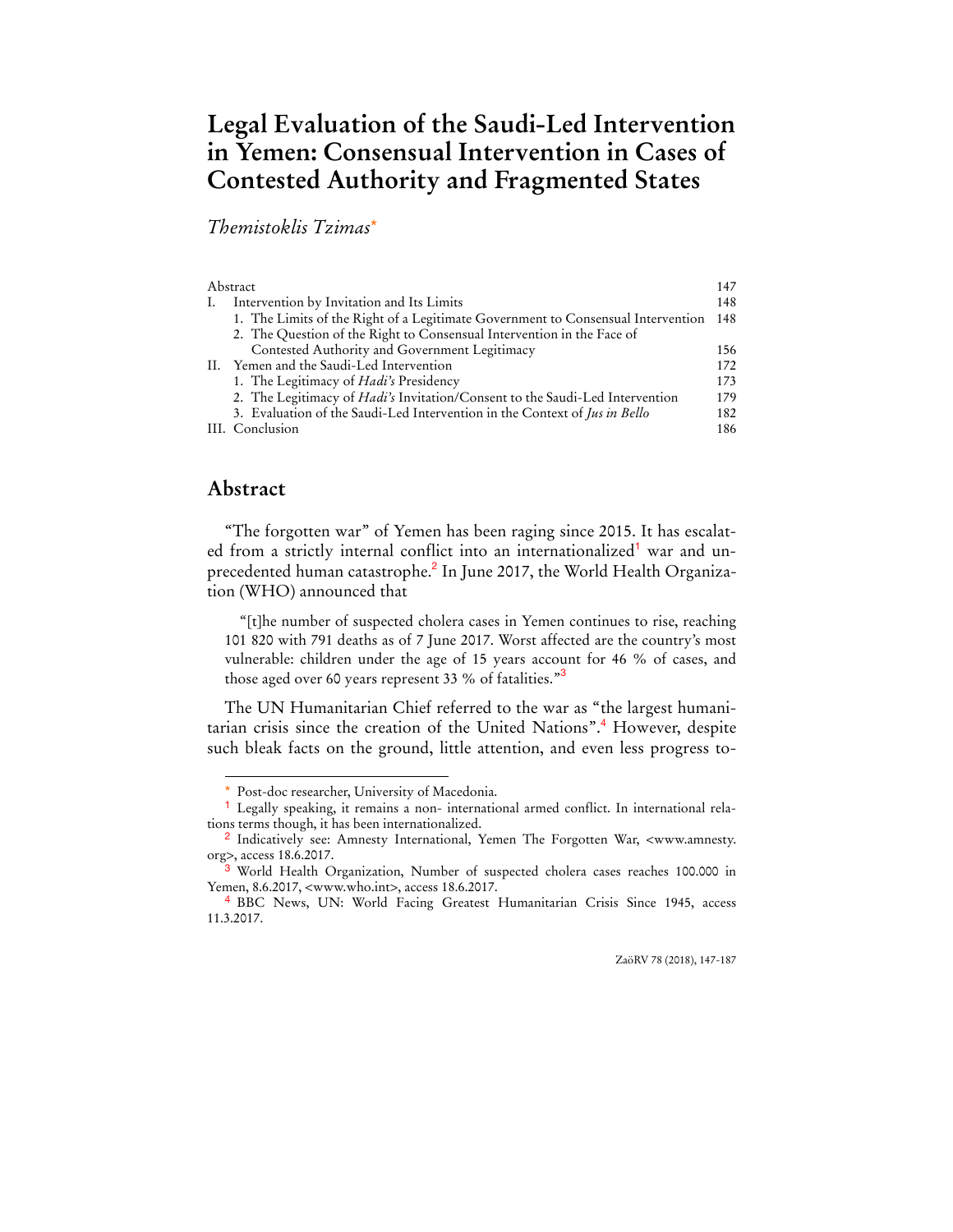wards peace in the country, has been achieved by the international community or regional actors. Yemen is sinking into a humanitarian disaster and vicious circle of violence.

In addition to the Houthi uprising, a Saudi-led intervention with the consent of ousted President *Hadi* led to a further escalation of the violence in Yemen.<sup>5</sup> Such intervention raised critical questions in relation to international law and consensual intervention, as well regarding domestic legitimacy.

This article suggests the lawfulness of the consenting government is the primary precondition for the lawfulness of the intervention. Second, whilst in principle consensual intervention remains a right of a legitimate government, it cannot be exercised unconditionally. Consensual intervention is lawful so long as the purpose of the intervention complies with international law. This means that even a lawful government does not possess a carte blanche to enable it to legitimize an intervention without any other precondition. Third, the intervention *per se*, maintains its legitimacy only as long as it complies with international law principles, as well as with necessity and proportionality.

The aforementioned argument will be applied in respect of Yemen and the Saudi-led intervention. In reaching my conclusion, I begin with an analysis of the debate surrounding the right of a government to consensual intervention in principle. I then address the issues of government legitimacy in cases of contested authority. In the last part, I apply these findings to the case of Yemen.

## **I. Intervention by Invitation and Its Limits**

## **1. The Limits of the Right of a Legitimate Government to Consensual Intervention**

The concept of intervention by invitation or with consent, has been proven, in practice, to be one of the most complicated, implicating issues of government legitimacy (from different perspectives) as well as collective security.<sup>6</sup>

<sup>5</sup> *Z. Vermeer*, The Jus ad Bellum and the Airstrikes in Yemen: Double Standards for Decamping Presidents?, EJIL Talk, 30.4.2015, <www.ejiltalk.org>, access 13.7.2015.

 $\delta$  The area under examination is that of internal armed conflicts, in the sense of "sustained, large-scale violence between two or more factions seeking to challenge, in whole or in part, the maintenance of governmental authority in a particular state". *R. A. Falk*, Introduction, in:

ZaöRV 78 (2018)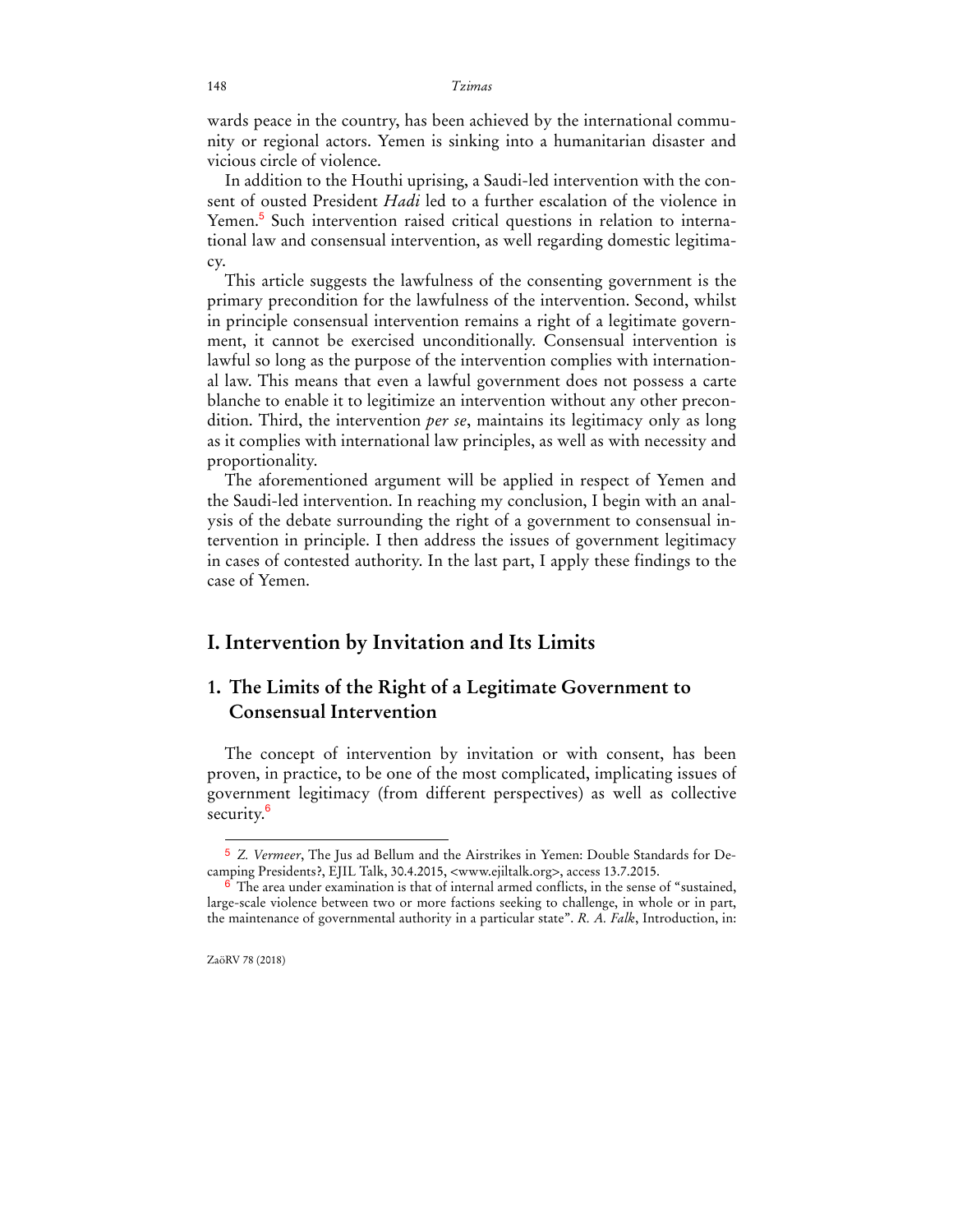The main question to be answered is: why, and to what extent, does a government have the right to invite foreign intervention in its own territory. This question allows us to examine how the implementation of consensual intervention is regulated and whether an intervention by invitation is, in any circumstances, legitimate. In addition, in cases where legitimacy is contested, it is necessary to ask, which entity can claim, for itself, the right to consensual intervention. The analysis of this last issue comes down to the criteria regarding the legitimacy of a government in cases of contested authority. All of these questions are important in relation to the Saudi-led intervention.

Traditionally, it was widely accepted that an invitation by the recognized government of a State,<sup>7</sup> which effectively controlled the territory and the population, constituted a legitimate basis for intervention,<sup>8</sup> provided the consent to intervention was genuine.<sup>9</sup>

The origins of this approach can be identified in a combination of mainstream concepts about sovereignty, approaches to international law as a legal system built on State consent and the provisions of the United Nations (UN) Charter regarding the equal sovereignty of all States. On the basis of such an understanding of sovereignty, the foundation of which is that the sovereign is the ultimate and sole superior over the territory and the population in legal and political terms,<sup>10</sup> it is widely accepted that the govern-

R. A. Falk (ed.), The International Law of Civil Wars, 1971, 18. This is, after all, why the international community has been continuously divided over the legitimacy of specific cases of consensual interventions through these last decades. From British and French interventions during the 60s and later on in Tanganyka, Uganda, Kenya and Lebanon, to a number of such US interventions and from the Soviet interventions up to the recent case of Ukraine the exact circumstances and their assessment generate heated polemic. *R. Millerson*, Intervention by Invitation, in: L. F. Damrosch/D. Scheffer (eds.), Law and Force in the New International Order, 1991, 127 et seq.; *L. Henkin*, The Invasion of Panama Under International Law: A Gross Violation, Colum. J. Transnat'l L. 29 (1991), 293; *W. M. Reisman*, Humanitarian Intervention and Fledgling Democracies, Fordham Int'l L. J. 18 (1995), 794, at 800.

<sup>&</sup>lt;sup>7</sup> The government is supposed to bear and exercise the sovereignty of the state and therefore express its will*. A. Abass*, Consent Precluding State Responsibility: A Critical Analysis, ICLQ 53 (2004), 211, at 223 et seq.

<sup>8</sup> *D. Whippman*, Military Intervention, Regional Organizations and Host-State Consent, Duke J. Comp. & Int'l L. 7 (1996), 209, at 209.

<sup>9</sup> *R. Ago*, Eighth Report on State Responsibility, Document A/CN.4/318 and Add.1-4, ILCYB 2 (1979), paras. 3, 35-36.

<sup>10</sup> *J. R. Worth*, Globalization and The Myth of Absolute National Sovereignty: Reconsidering The "UN-SIGNING" of The Rome Statute And The Legacy of Senator Bricker, Ind. L. J. 79 (2004), 245, at p. 258; *R. Kwiecie*, Does the State Still Matter? Sovereignty, Legitimacy and International Law, Polish Y.B.Int'l L. 32 (2012), 45, at 57, 60; *B. P. Frohnen*, A Problem of Power: The Impact of Modern Sovereignty on The Rule of Law in Comparative and Historical Perspective, Transnat L. & Contemp. Probs. 20 (2012), 599, at 60. A landmark case is the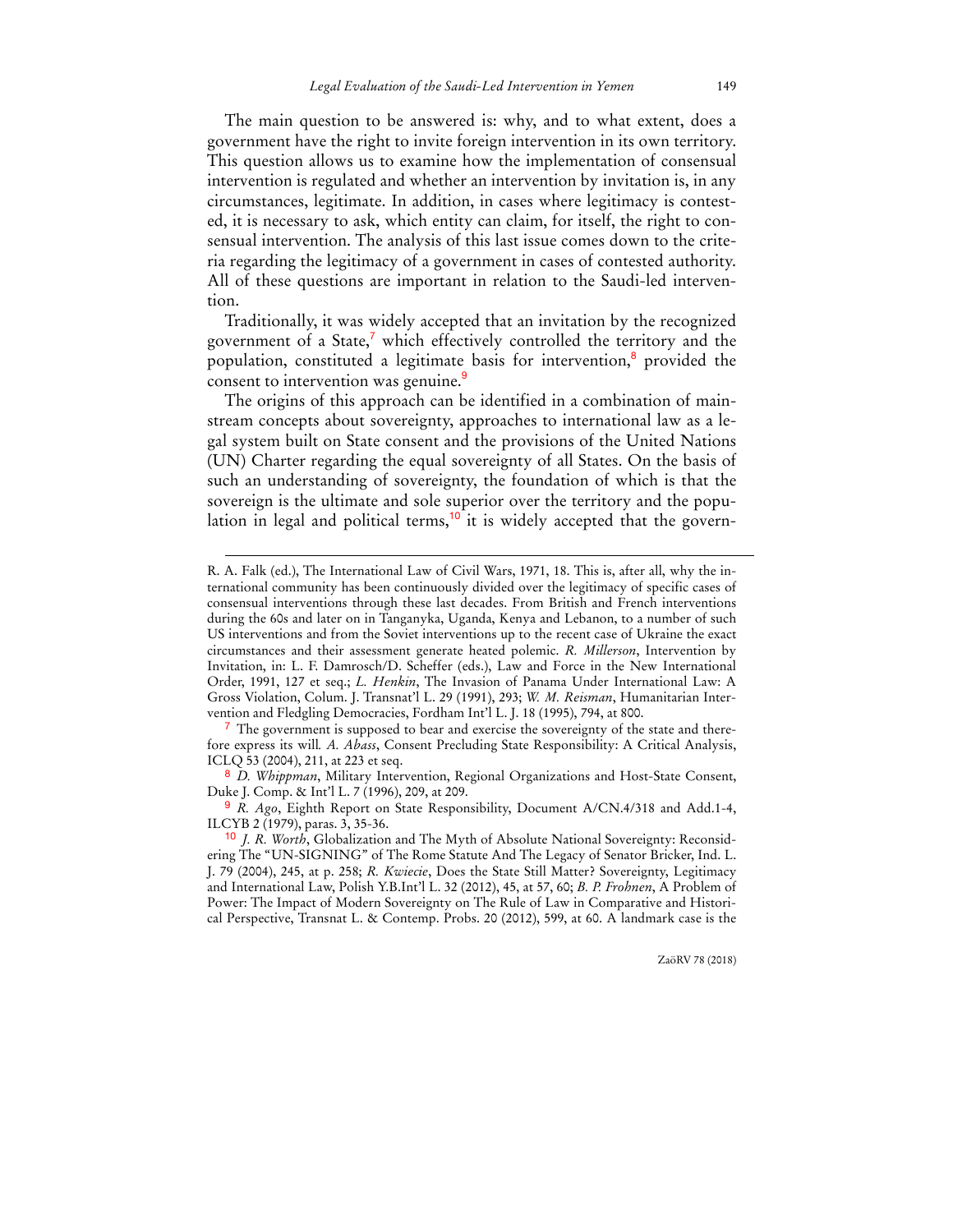ment of a State possesses the authority to opt out of the general prohibition of the use of force, which is foreseen in the Charter, when providing its consent to an intervention in its territory.

The invitation of intervention is perceived as a bilateral agreement between the inviting or consenting part and the intervening part, which suspends the normal code of conduct and rules regulating their relationship regarding the use of force.<sup>11</sup> After all, force is not used against the territorial integrity or the political independence of the State, but in furtherance of them, despite literally taking place in the territory of the State.

This view was adopted by the International Court of Justice (ICJ) in the famous *Nicaragua* case,12 as well as in the *DRC v. Uganda* case where, parenthetically, the Court accepted the legitimacy of consensual intervention provided the consent was valid.<sup>13</sup> The Draft Articles on State Responsibility also provide that:

"Valid consent by a State to the commission of a given act by another State precludes the wrongfulness of that act in relation to the former State to the extent that the act remains within the limits of that consent."<sup>14</sup>

This is not an uncontested approach, of course. The core of the theoretical argument about non-interventionism, in spite of consent, is that since a government needs to invite a foreign intervention in order to consolidate its authority, its position as sovereign is already compromised and therefore a foreign intervention will determine what is, and what should be, essentially a domestic rivalry for the determination of the polity and the socioeconomic model of a country; therefore, a violation of self-determination and sovereignty.<sup>15</sup>

<sup>&</sup>quot;*S. S. Lotus*", where the court held that "International law governs relations between independent States. The rules of law binding upon States therefore emanate from their own free will as expressed in conventions or by usages generally accepted as expressing principles of law and established in order to regulate the relations between these co-existing independent communities or with a view to the achievement of common aims. Restrictions upon the independence of States cannot therefore be presumed." *The Case of the S.S. "Lotus"* (*France v. Turkey*), PCIJ 1927, Series A, No. 10, 18.

<sup>11</sup> *R. Ago* (note 9), at paras. 31-32.

<sup>12</sup> *Case Concerning Military and Paramilitary Activities in and Against Nicaragua* (*Nicaragua v. United States of America*), (Merits, Judgment) ICJ Reports 1986, 14, para. 126.

<sup>13</sup> *M. E. McGuinness*, Case Concerning Armed Activities on the Territory of the Congo: The ICJ Finds Uganda Acted Unlawfully and Orders Reparations, ASIL Insights 10 (2006).

<sup>14</sup> Draft Articles on Responsibility of States for Internationally Wrongful Acts, ILC Reports, 53rd Sess., 23.4.-1.6.2001, 2.7.-10.8.2001, Art. 27.

<sup>15</sup> *Lauterpacht* up to some extent shared this argument. *H. Lauterpacht*, Recognition in International Law*,* 1947, 93 et seq., 233 et seq.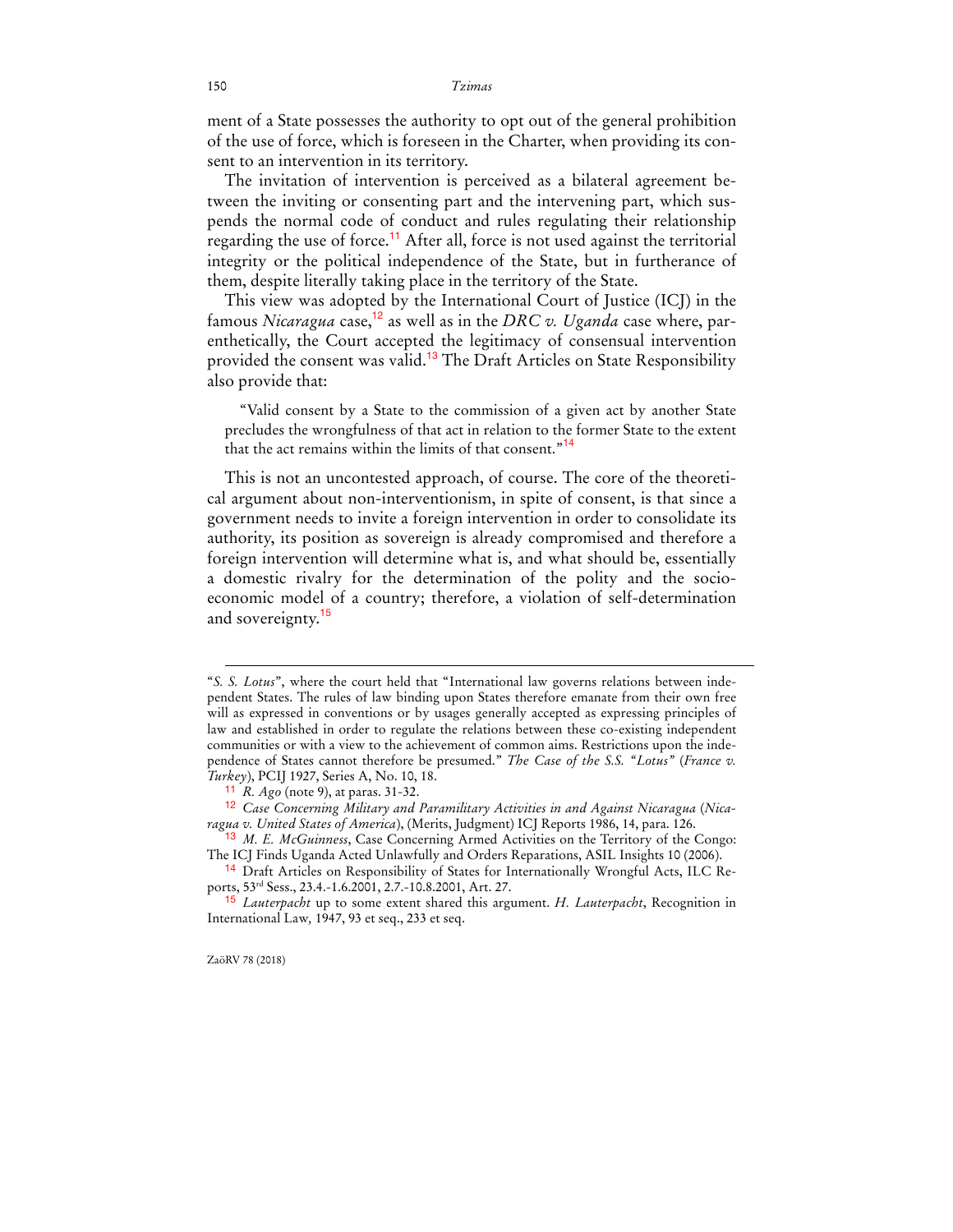A number of important scholars endorsed this principle in the framework of de-colonization, advocating non-interventionism in furtherance of a right to revolution and internal self-determination.<sup>16</sup> Consensual intervention in the course of an internal conflict would violate the domestic sphere and eventually change the balance of power.<sup>17</sup> Therefore, "negative equality" is proposed as the principle that should apply in such circumstances.<sup>18</sup>

From such a perspective, in 1975 the Institut de Droit International adopted the Principle of Non-Intervention in Civil Wars, according to which, in any case of internal conflict, no intervention should take place. This position was partially amended in  $2011<sup>19</sup>$  by foreseeing some exemptions from non-interventionism: de-colonization wars, wars in the course of which genocidal acts or gross violations of human rights take place, civil riots or conflicts below the threshold of non-international armed conflicts and terrorism.<sup>20</sup>

It seems difficult, however, from both a historical and an empirical as well as from a normative perspective to embrace an absolute prohibition of consensual intervention or even a reversal of the right – in principle – of a state government to consent to intervention. From the Spanish Civil War experience and the failure of the democratic states to provide valuable help to the legitimate government, to the genocide in Rwanda and the current concerns about non-State actors, a solid and general commitment to a "negative equality" principle and to non-interventionism could seriously undermine international legal norms and collective security.

In addition, a general prohibition of the right of the lawful government to consent would undermine the foundations of international legal order implying a completely centralized legal system, diminishing state sovereignty, which lies out of the UN Charter context and of the *opinio juris* of most international actors, States and non-State actors alike.

*Cassese*, to some extent, shared this view: he admits, on the one hand, that intervention by invitation is a widely accepted practice among States; on the other hand, however, he finds such consent difficult to harmonize

<sup>16</sup> *Q. Wright*, The Role of International Law in the Elimination of War, 1961, 61; *I. Brownlie*, International Law and the Use of Force by States, 1963, 327.

<sup>17</sup> *J. Norton Moore*, Legal Standards for Intervention in Internal Conflicts, Ga. J. Int'l & Comp. L. 13 (1983), 191, at 196; *O. Schachter*, International Law: The Right of States to Use Armed Force, Mich. L. Rev. 82 (1984), 1620, at 1641.

<sup>18</sup> See *C. Gray*, International Law and the Use of Force, 2008, 81. Independent International Fact-Finding Mission on the Conflict in Georgia, Report Vol. II, (September 2009), 278.

<sup>19</sup> *E. Lieblich*, International Law and Civil Wars: Intervention and Consent, 2013, 135.

<sup>20</sup> *E. Lieblich* (note 19), 135 et seq.

ZaöRV 78 (2018)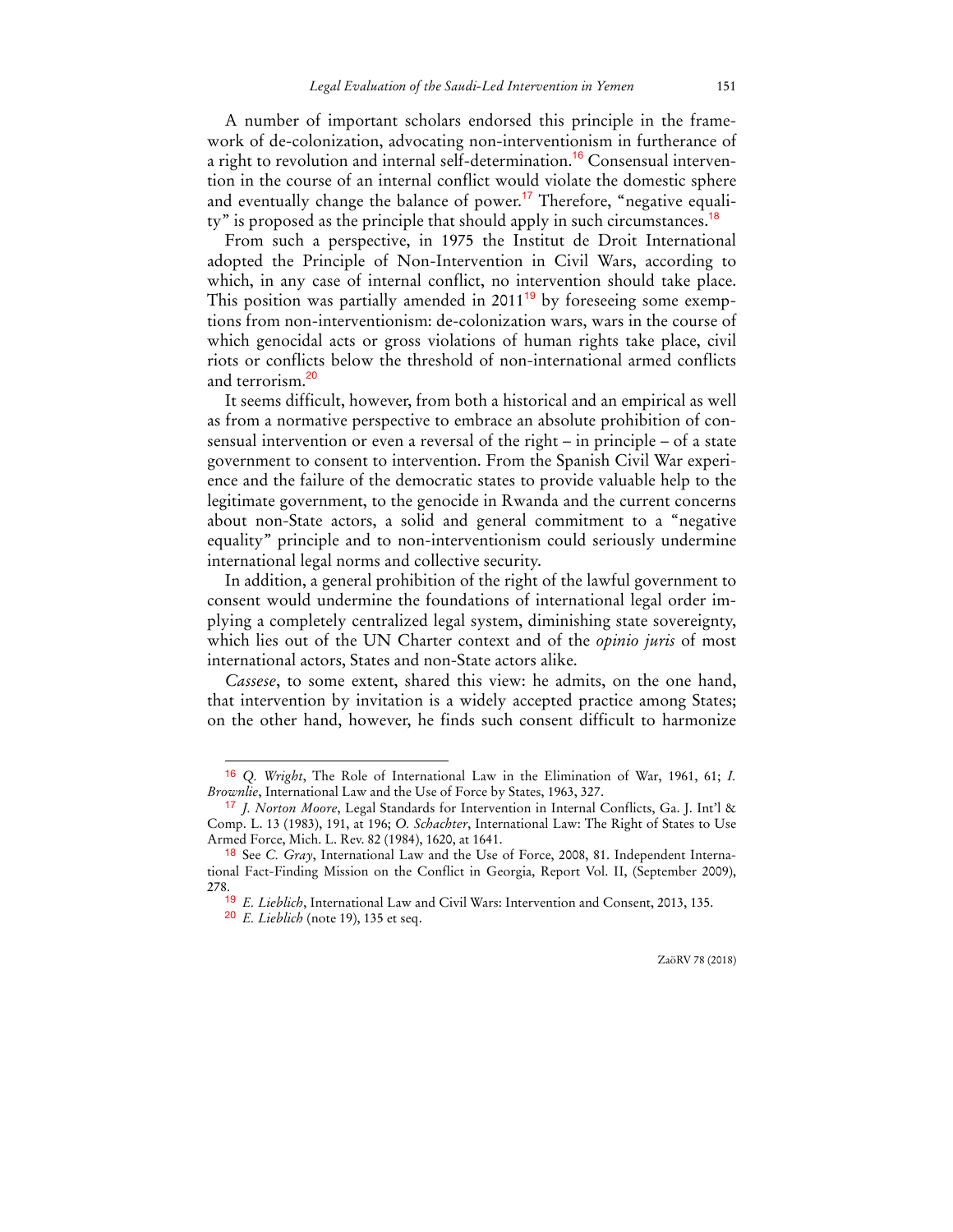with modern international law. Still, he did not advocate a general prohibition of consensual intervention; rather, he implied that such a prohibition could be the case when the recognized government had lost actual authority over the population and the State.<sup>21</sup>

Since it is reasonable to accept the right of a recognized government state to consent to an intervention in principle, the question then is whether it may exercise this right in all circumstances or not. The answer to this question requires the answer to another question: whether sovereignty is legally unlimited or not.

Traditionally, sovereignty is perceived as legally unlimited and unbounded by any other State or authority. This theoretical framework is tendered by scholars and philosophers such as *Jean Bodin*, *Emerich De Vattel*, *Jellinek*, *Austin* and *Hans Kelsen*<sup>22</sup> and it has passed into the icon of international law and of the international community as founded on the (inter-)State will and sovereignty, which primarily possesses the authority to legitimize or de-legitimize certain acts.<sup>23</sup>

After all, as Professor *Greenwood* explains, contrary to domestic legal systems:

"There is no 'Code of International Law'. International law has no Parliament and nothing that can really be described as legislation. ... The result is that international law is made largely on a decentralized basis by the actions of the 192 States which make up the international community."<sup>24</sup>

Therefore, once the bearer of sovereignty is identified, no, or little, interference in its free will can be acceptable.

However, this is only one way to address the issue of sovereignty. Sovereignty has also been defined as responsibility "... to protect the welfare of its own peoples" and to "meet its obligations to the wider international com-

<sup>21</sup> *E. Lieblich* (note 19), 137.

<sup>22</sup> *J. R. Worth* (note 10), 258; *R. Kwiecie* (note. 10), 57, 60; *B. P. Frohnen* (note 10), 603.

<sup>23</sup> As the Permanent Court of International Justice in the famous "*S. S. Lotus*" case held: "International law governs relations between independent States. The rules of law binding upon States therefore emanate from their own free will as expressed in conventions or by usages generally accepted as expressing principles of law and established in order to regulate the relations between these co-existing independent communities or with a view to the achievement of common aims. Restrictions upon the independence of States cannot therefore be presumed." *The Case of the S.S. "Lotus"* (note 10), 18.

<sup>24</sup> *C. Greenwood*, Sources of International Law: An Introduction, United Nations Office of Legal Affairs, 2008, <http://legal.un.org>, accessed 6.8.2016.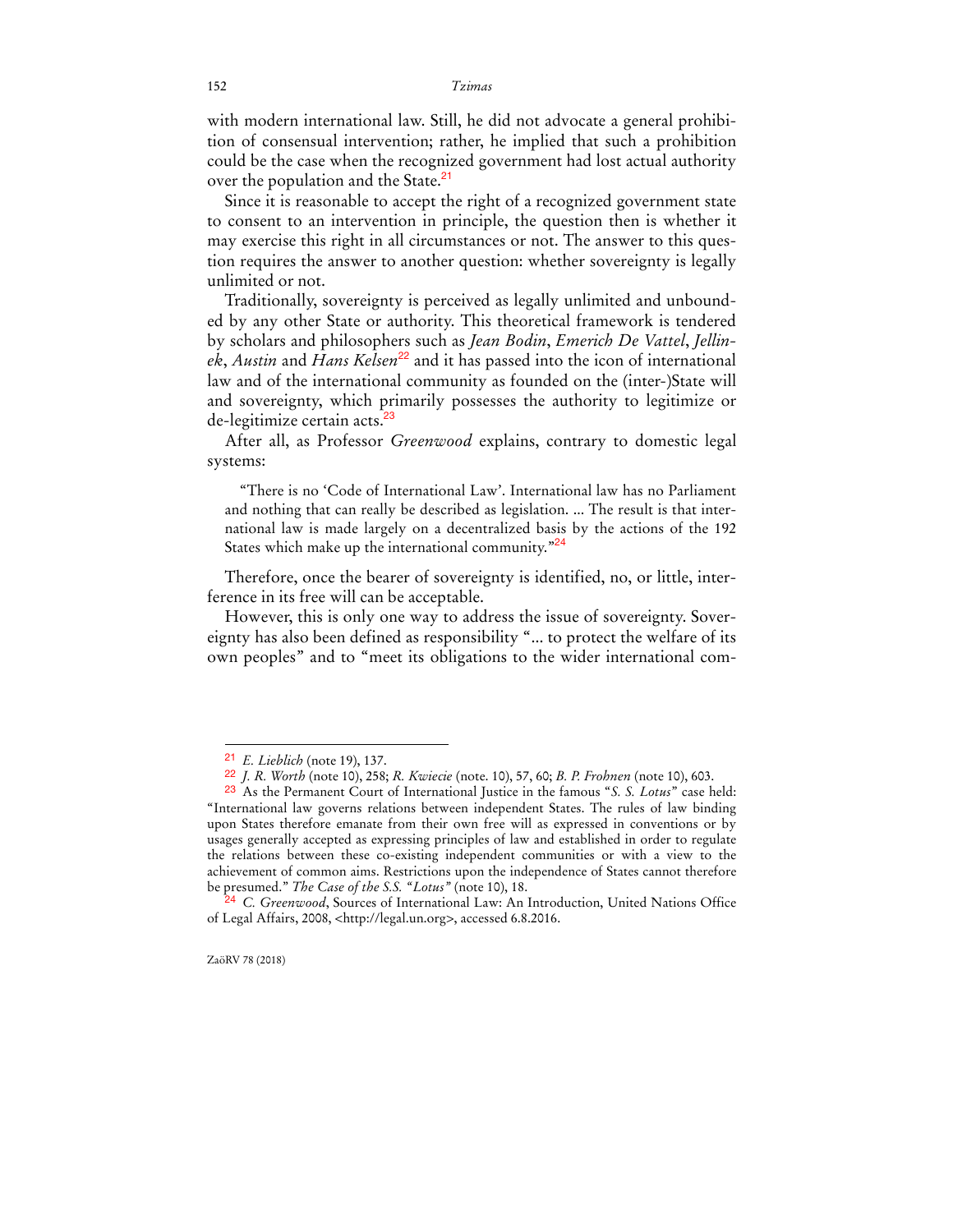munity".<sup>25</sup> Or, as it has been suggested, the international system or community is nowadays a

"tightly woven fabric of international agreements, organizations, and institutions that shape [States'] relations with each other and penetrate deeply into their internal economics and politics",

which necessitates a new type of sovereignty based on achieving common goals by working together.<sup>26</sup>

Since the adoption of the UN Charter, state sovereignty has been comprehended not as "limit-less" – not even within the domestic sphere – but as limited or restrained because of the participation of the State in the constitutionally formulated international community and therefore by international  $law.<sup>27</sup>$ 

After all, it is the State's free will that determines its participation in the wider international community. In such a sense, state sovereignty is not restrained in favor of another sovereign – which would deprive it essentially of its sovereignty – but within a legal system which the State itself has accepted and "internalized". State sovereignty emerges as a concept not distinct from that of the international community, but as a concept existing and evolving within the international community, which "trades" its obligations within the international community with equivalent privileges.<sup>28</sup>

<sup>25</sup> General Assembly, A More Secure World – Our Shared Responsibility, Report of the Secretary General's High Level Panel on Threats, Challenges and Change, A/59/565, (2.12.2004), 22.

<sup>26</sup> *A. Chayes/A. Handler Chayes*, The New Sovereignty: Compliance With International Regulatory Agreements*,* 1995, 26.

<sup>27</sup> *B. Fassbender*, Sovereignty and Constitutionalism in International Law, in: N. Walker (ed.), Sovereignty In Transition, 2003, 131.

<sup>28</sup> As an idea it is not that different from *Aristotelian* or *Freudian* ideas about why the individual needs to (co-)exist in organized societies, in order to enhance its potentials and achieve a more complete form of humanity, despite the restrictions imposed upon him/her because of his/her social life. The change of paradigm regarding sovereignty is, to some extent, a result of the internationalization of human rights and a "humanization" of international law, of the designation of individuals or communities of people not only as objects but also as partially autonomous subjects of international law, who, under specific circumstances, might not be represented by their governments at the international level, as well as of the institutionalization of the international community through international legal norms of a fundamental and binding nature regardless of States' adherence to such norms or even contrary to domestic legitimacy. *I. Cotler*, Building a New International Law: What Have We Learned, What Must We Do?, Address to the Magna Carta Foundation (2005), <www.justice.gc.ca>, accessed 27.6.2017. Such are the cases of national liberation and self-determination movements. In some opinions this is also the case of systematic and gross violations of human rights, although such arguments are far from unanimously accepted. *R. Mullerson/D. J. Scheffer*, Legal Regulation of the Use of Force, in: L. F. Damrosch/G. Danilenko/R. Muller-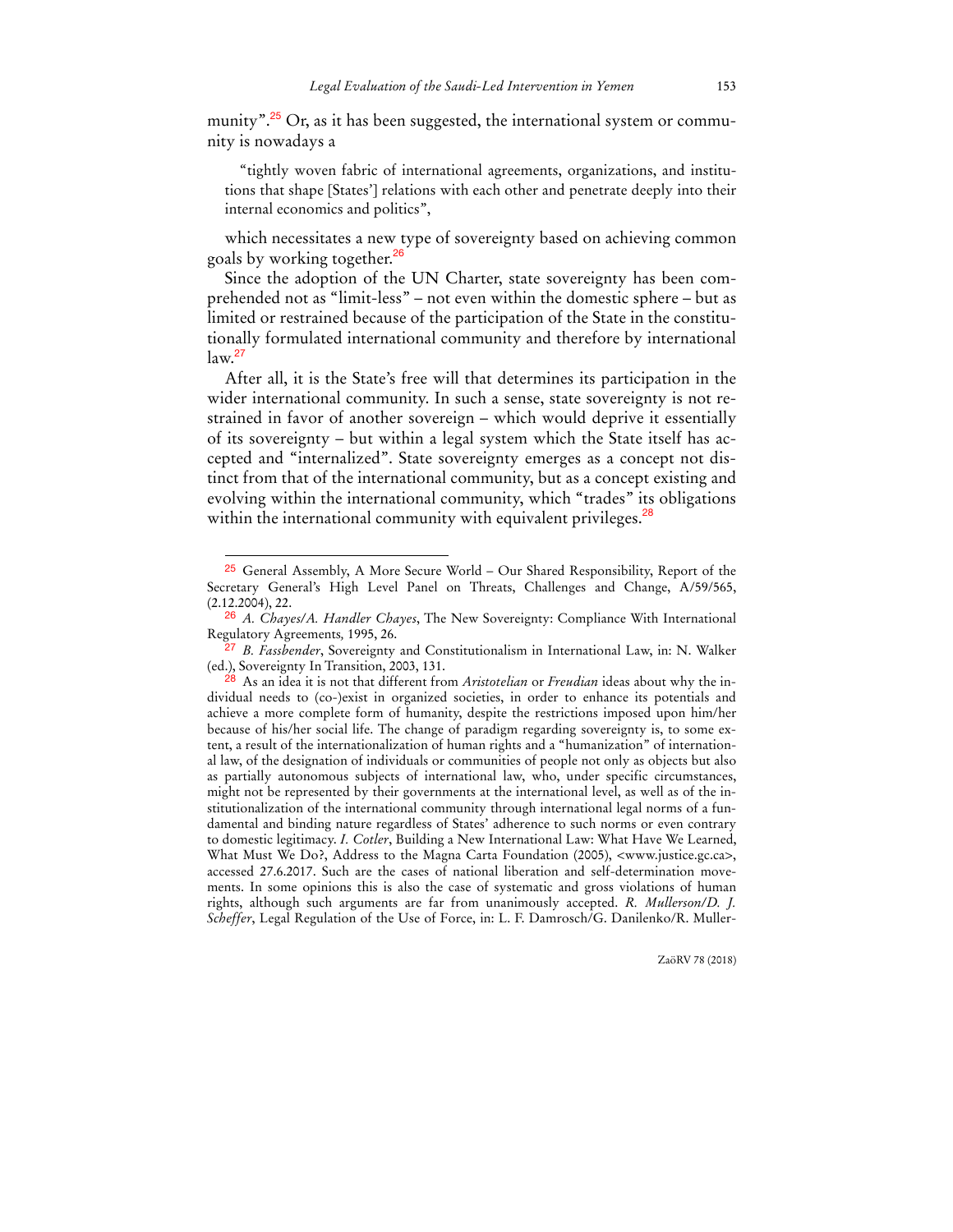Characteristically, the violation of *jus cogens* norms is to be confronted by the international community regardless of sovereignty and potential domestic legitimacy.<sup>29</sup> The undertaking by states, of obligations and commitments, which emerge from the participation in the international community, lead to equivalent restraint of sovereignty powers.<sup>30</sup>

This is the "international law supremacy principle" which – among other documents – is foreseen in Art. 27 of the Vienna Convention on the Law of Treaties.<sup>31</sup> International law, therefore, because of the supremacy principle, is not merely seated upon the domestic legal order, but also re-arranges partially the latter.<sup>32</sup>

In addition, the transformation or re-interpretation of sovereignty in accordance with international law means that while state sovereignty is centralized and has a singular bearer – namely the government of the State – it is not only a privilege, but also a responsibility towards the people of the State, who participate in the international legal order not only indirectly through their States, but also directly, as subjects and objects of international law.<sup>33</sup>

 $\overline{a}$ 

ZaöRV 78 (2018)

son (eds.), Beyond Confrontation: International Law For The Post-Cold War Era, 1995, 125 et seq. *M. Byers*, Custom, Power and the Power of Rules: International Relations and Customary International Law, 1999, 194. *F. Spagnoli*, The Globalization of Human Rights Law: Why do Human Rights Need International Law?, Texas Wesleyan Law Review 14 (2008), 317, at 325 et seq. *W. E. Conklin*, The Peremptory Norms of the International Community, EJIL 23 (2012), 837, at 838; *J. Crawford*, The International Law Commission's Articles on State Responsibility: Introduction, Text, and Commentaries, 2002, 148 et seq., 158 et seq.

<sup>29</sup> *C. L. Rozakis*, The Concept of Jus Cogens in the Law of Treaties, 1976, 1.

<sup>30</sup> *F. Teson*, Le Peuple, C'est Moi!: The World Court and Human Rights, AJIL 81 (1987), 173, at 175 et seq.

<sup>&</sup>lt;sup>31</sup> "A party may not invoke the provisions of its internal law as justification for its failure to perform a treaty." Vienna Convention on the Law of Treaties, Article 27.

 $32$  In such a sense, international law is internalized and transforms sovereignty. When such is the case, the compliance of state sovereignty with international law comes smoothly. In contrary situations, the relationship becomes conflicting and sovereignty is more or less violently re-arranged, either in the sense of expulsion of the State from the international community, or even of direct interference of the latter within the State.

<sup>33</sup> This is particularly apparent and important in the collective security system which refers not solely to threats, which orientate from inter-state conflict but also covers threats aiming at non-state actors as well, perceiving the latter as of the same level with the former, in line with the human security imperatives and complementarity with state-centered security. It is characteristic, as it is analyzed below, that in a number of cases, events of purely domestic nature of states were perceived by the UNSC as threats against international peace and security, exactly in the name of collective security and of solidarity towards peoples or groups of people. *J. Le Mon/R. S. Taylor*, Security Council Action in the Name of Human Rights: From Rhodesia to the Congo, UC Davis Journal of International Law 10 (2004), 197, at 199. *N. D. Arnison*, International Law and Non-Intervention, When Do Humanitarian Concerns Supersede Sovereignty?, Fletcher Forum of World Affairs 17 (2003), 199, at 203.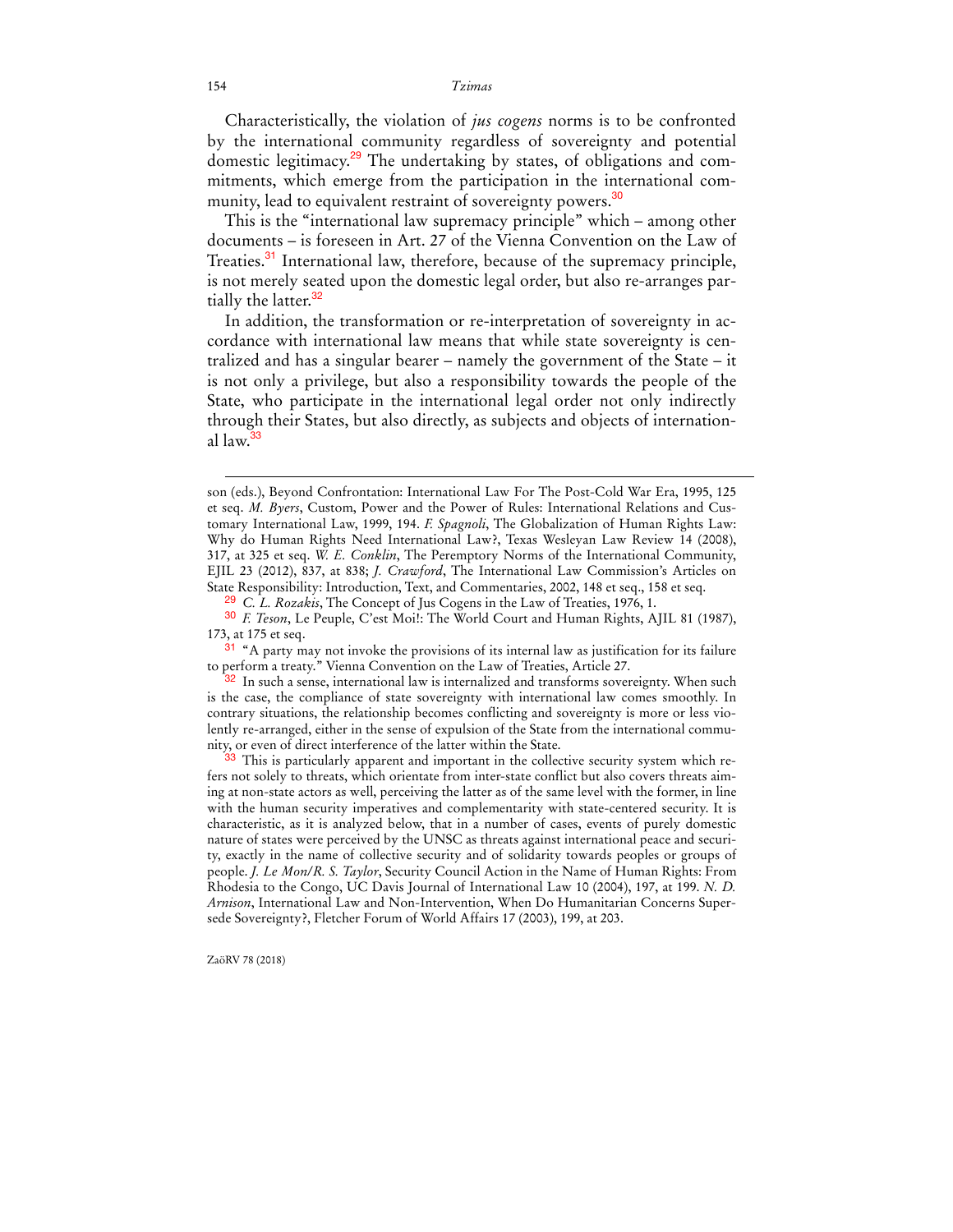In such a framework, the traditional concept of state sovereignty is transformed<sup>34</sup> in favor of its approach in the wider framework of international law. The argument then, in relation to consensual intervention, is that even if the government of the state is recognized as the legitimate one, its right to consensual intervention is not absolute. Since the government in general needs to comply with international law – or at least with its most fundamental rules – the government's privilege and right to invite an intervention follows the limitations that are imposed upon sovereignty by international law, as well. $35$ 

In the light of this, the scope of intervention, as well as its methods, must be placed under scrutiny.<sup>36</sup> An intervention that endangers the collective security system, in furtherance of the commission of internationally prohibited crimes – such as genocide, war crimes, crimes against humanity, ethnic cleansing – implicating the commission of mass and grave violations of human rights, aiming at the suppression of self-determination movements<sup>37</sup> or which is supportive of apartheid and racist regimes would profoundly contradict international legitimacy; such a contradiction cannot be "healed" by government invitation. Consent in general can be no excuse for neglecting the rights of individuals within the consenting State, who, after all, are subjects of international law too, or for violating at least fundamental norms of international law.<sup>38</sup>

A general conclusion is that an invitation on behalf of the government cannot legitimize an intervention in furtherance of scope and acts, which, if conducted by the government of the state itself, would be illegal under in-

<sup>34</sup> *F. A. Boyle*, Destroying World Order: U.S. Imperialism in the Middle East before and after September 11th, 2004, at 107.

<sup>35</sup> *A. Orford*, Reading Humanitarian Intervention, Human Rights and the Use of Force in International Law, 2003, 4. *D. J. Scheffer*, Toward a Modern Doctrine of Humanitarian Intervention, U. Tol. L. Rev. 23 (1992), 253, at 262 et seq.; *A. H. Berlin*, Recognition As Sanction: Using International Recognition of New States to Deter, Punish, and Contain Bad Actors University of Pennsylvania Journal of International Law 31(2009), 531, at 568 et seq.

<sup>36</sup> *K. Bannelier/T. Christakis*, Under the UN Security Council's Watchful Eyes: Military Intervention by Invitation in the Malian Conflict, LJIL 26 (2013), 855, at 855 et seq.; *K. Bannelier/T. Christakis*, Military Interventions against ISIL in Iraq, Syria and Libya, and the Legal Basis of Consent, LJIL 29 (2016), 743, at 745.

<sup>37</sup> *H. A. Wilson*, International Law And The Use Of Force By National Liberation Movements, 1988, 91 et seq.

<sup>38</sup> *A. S. Deeks*, Consent To The Use Of Force And International Law Supremacy Harv. Int'l L.J. 54 (2013), 1, at 21 et seq.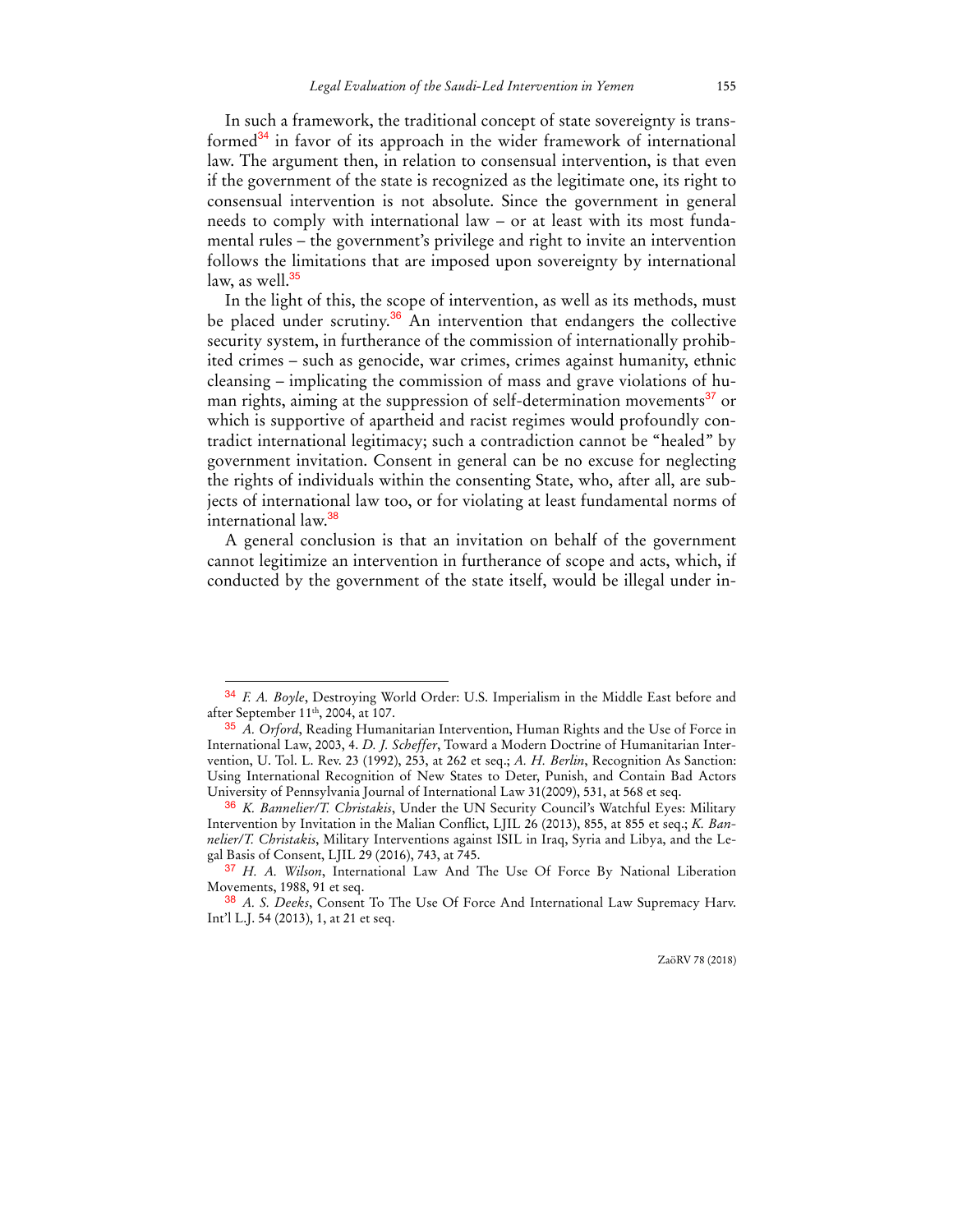ternational law.<sup>39</sup> Such cases of consensual intervention would endanger international peace and security and distort the collective security system.<sup>40</sup>

The limit of horizontal, inter-State agreements, is international law, in its very own, vertical, hierarchical framework and of course the collective security system, in its holistic interpretation.<sup>41</sup> Therefore, while governments do possess in principle the right to invite an intervention, such a right is not unlimited and cannot contravene their obligations under international law such as those mentioned above.

## **2. The Question of the Right to Consensual Intervention in the Face of Contested Authority and Government Legitimacy**

Things become further complicated in cases of contested sovereignty and government legitimacy. The examination of this last issue requires an analysis of government legitimacy in the course of internal conflict in order to identify criteria according to which one can determine when a government, or any other entity, possesses the authority to consent to an intervention.

The question of government legitimacy has been proven highly divisive partially because of the relative ambiguity of international law,<sup>42</sup> but mainly because of the double – if not multiple – standards by States, as well as by

ZaöRV 78 (2018)

<sup>39</sup> *D. Whippman* (note 8), 215.

<sup>&</sup>lt;sup>40</sup> Human security is complementary to the inter-State security pillar collective security system. This is why after all the founders of the collective security system rejected the notion of a power-politics mechanism of avoidance merely of inter-State war. *N. D. White*, On The Brink of Lawlessness: The State of Collective Security Law Ind. Int'l & Comp. L. Rev. 13 (2002), 237, at 237. *M. R. Fowler*, Collective Security and The Fighting In The Balkans, N.Ky.L.Rev. 30 (2003), 299, at 299. The collective security system is designed as an ecumenical security system, expanding both wide-wise, throughout the globe and deep-wise in all the variety of issues that might undermine the fulfillment of the aims of the UN Charter and therefore could endanger international peace and security. In such a sense, even a consensual intervention will be assessed eventually on the basis of whether, in terms of inter-state or human security, it compromises the goal of international peace and security. The UN collective security system is based on an inherent conception about solidarity among all international actors in the face of common threats in furtherance of common goals that are normatively binding. *H. Morgenthau*, Politics Among Nations, 1949, at 232. *A. Wolfers*, Discord and Collaboration, 1962, 168.

<sup>41</sup> *O. Schachter*, International Law in Theory and Practice, 1991, 81.

<sup>42</sup> A. Arend/R. Beck, International Law and the Use of Force: Beyond the Charter Paradigm, 1993, 193.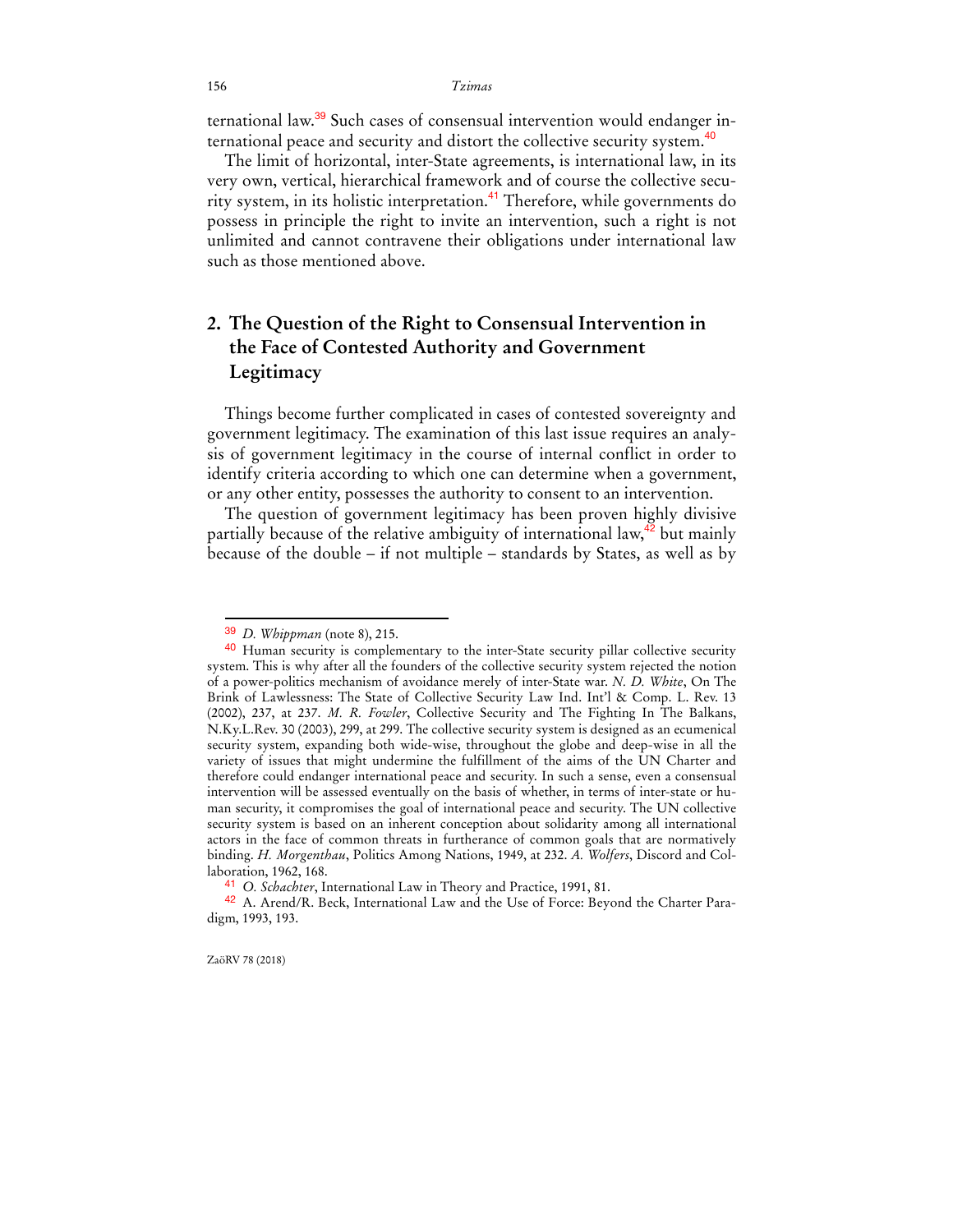UN organs, in the face of different cases.<sup>43</sup> Such conditions make it almost impossible to reach concrete conclusions in relation to the interpretation of international law on the matter.

A standard and traditional approach considers as legitimate the government that controls the territory and the population of a State,<sup>44</sup> for a sufficient period of time,<sup>45</sup> regardless of other issues of internal or international legitimacy.<sup>46</sup> *Hans Kelsen* provided normative justification for the aforementioned argument by identifying government legitimacy with government efficacy, $47$  in line with a long tradition of theories which identify the sovereign with the monopoly of legitimate power.

The UN through its organs appears to have favored such an approach as the case of the seat of China in the United Nations Security Council (UNSC) indicated. Then Secretary General (SG) of the UN, *Trygve Lie*, argued that the legitimate representative of China in the UN should be appointed from the communist instead of the nationalist government,<sup>48</sup> since the primary was the one controlling the territory and the population and

 $\overline{a}$ 

45 *D. Beck*, The Legal Validity of Military Intervention by Invitation of the Government, BYIL 56 (1985), 189, at 251.

47 *H. Kelsen*, General Theory of Law And State, 1961, 220 et seq.; Similar is *Krasner's* suggestion. He went on saying that "Domestic sovereignty does not involve a norm or a rule, but is rather a description of the nature of domestic authority structures and the extent to which they are able to control activities within a state's boundaries. Ideally, authority structures would ensure a society that is peaceful, protects human rights, has a consultative mechanism, and honors a rule of law based on a shared understanding of justice." *S. Krasner*, Sharing Sovereignty. New Institutions for Collapsed and Failed States, International Security 29 (2004), 85, at 88; *S. Krasner*, Sovereignty. Organized Hypocrisy, 1999, at 3.

<sup>48</sup> According to that syllogism and since it constitutes the framework of state authority, the government is identified with the state concerning the criteria determining its legitimacy. *I. Brownlie*, Principles of Public International Law, 1998, 91.

<sup>43</sup> *S. Smith*, The Plight of the Secular Paradigm, Notre Dame L. Rev. 88 (2013), 1409, at 1412 et seq.

<sup>44</sup> *T. J. Farer*, Panama: Beyond the Charter Paradigm AJIL 84 (1990), 503, at 510 et seq.; *K. Nowrot*, The Use of Force to Restore Democracy: International Legal Implications of the ECOWAS Intervention in Sierra Leone, Am. U. Int'l. L. Rev. 14 (1998), 321, at 388 et seq.; *M. Takashi*, Recognition of States and Governments in International Law: Theory and Practice, Chin. Yb. Int'l L. & Aff. 28 (2010), 64, at 64 et seq.; *D. O. Lloyd*, Succession, Secession, and State Membership In the United Nations, N. Y. U. J. Int' l L. & Pol. 26 (1994), 761, at 761.

<sup>46</sup> *B. R. Roth*, Governmental Illegitimacy Revisited. "Pro-Democratic" Armed Intervention in the Post-Bipolar World, Transnat'l L. & Contemp. Probs 3 (1993), 481, at 482. *H. Wimmer*, State's Monopoly on Legitimate Violence in History and in the Contemporary World Society as Challenges to the State, <homepage.univie.ac.at/johann.wimmer>, accessed 11.2.2015. *J. Vidmar*, Territorial Integrity and The Law of Statehood, George Washington International Law Review 44 (2012), 697, at 700.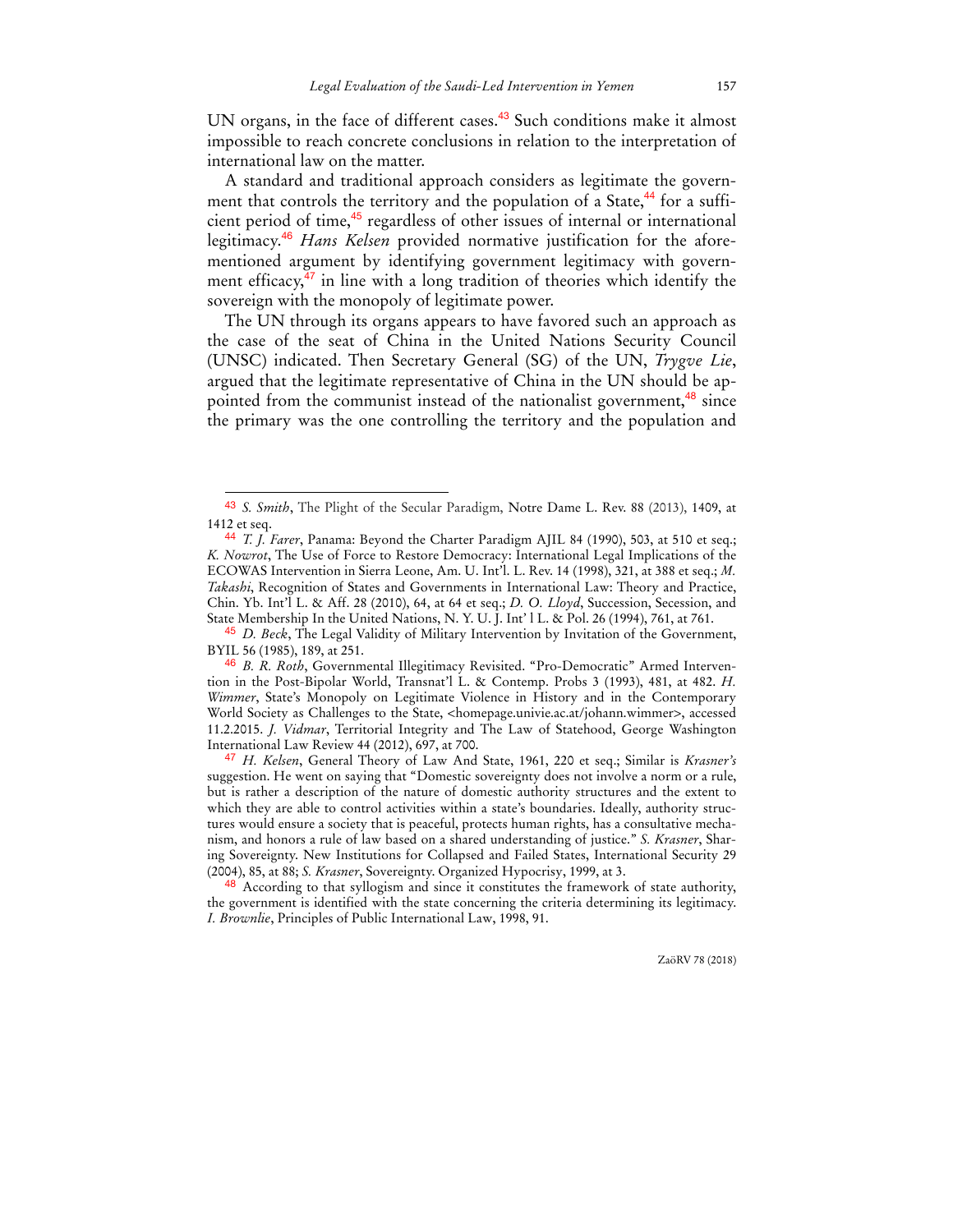was capable of fulfilling China's obligations towards the UN.<sup>49</sup> A reliance on such a doctrine seems, at a first glance, better positioned to provide stability and therefore enhance the potential for international peace and securi $ty.<sup>50</sup>$ 

Contrary, or at least differentiated, approaches with strong theoretical and factual arguments have emerged. The critical factors for government legitimacy are not considered only the effective control of territory and population, but also the internal, constitutional legitimacy and compliance with international law.<sup>51</sup>

In 1944, *Lauterpacht* proposed that the act of recognition constitutes a declaration that the recognized government fits within the framework of international law. $52$  The legitimacy of a government and subsequently of its acts – among which its authority to consent to an invitation – must be determined by also taking into account the respect of the latter for international law or its internal legitimacy.<sup>53</sup>

 $\ddot{ }$ 

<sup>49</sup> *J. Downer*, Towards A Declaratory School of Government Recognition Vand. J. Transnat'l L. 46 (2013), 581, at 591. However, this approach does not imply that the communist China did not meet the criteria as they are set by the Charter, concerning international law.

<sup>50</sup> *J. Downer* (note 49), 589 et seq. It has also been proposed that States should not officially recognize or deny recognition to other governments and regimes, but simply deal with them. The official US approach is not that different. The legal adviser of the US Department of State suggested that: "[I]nternational law focuses on the question of recognition, and recognition tends to follow facts on the ground, particularly control over territory. As a general rule, we are reluctant to recognize entities that do not control entire countries because then they are responsible for parts of the country that they don't control, and we're reluctant to derecognize leaders who still control parts of the country because then you're absolving them of responsibility in the areas that they do control." US Senate, Committee on Foreign Relations, Libya and War Powers, Hearing, 112 et seq., 28.6.2011, 39, <www.gpo.gov>, access 15.10.2016.

<sup>51</sup> This was not a totally novel approach. In 1964, for example, President *Julius Nyere* of Tanganyika turned to the UK army when he was overthrown by a coup, asking and legitimizing an intervention although he was not in control of his country. Similar consensual interventions have taken place by France in its former colonies. In all these cases, the international community did not seem to question the legitimacy of the interventions. *W. M. Reisman* (note 6), 796; *D. Whippman* (note 8), 216.

<sup>52</sup> *H. Lauterpacht*, Recognition of States In International Law, Yale L.J. 53 (1944), 385. Having said that, it must not be overlooked that *Lauterpacht* was of the view that a government "is entitled to continued recognition de jure so long as the civil war, whatever its prospects, is in progress. So long as the lawful government offers resistance which is not ostensibly hopeless or purely nominal, the de jure recognition of the revolutionary party as a government constitutes premature recognition which the lawful government is entitled to regard as an act of intervention contrary to international law." *H. Lauterpacht* (Anm. 15), 94. *J. F. Williams*, Some Thoughts on the Doctrine of Recognition In International Law, Harv. L. Rev. 47 (1934), 776, at 777 et seq.

<sup>53</sup> *M. N. Shaw*, International Law, 1997, 456. *Shaw*, however, in uncertain cases favors reliance on the objective criteria.

ZaöRV 78 (2018)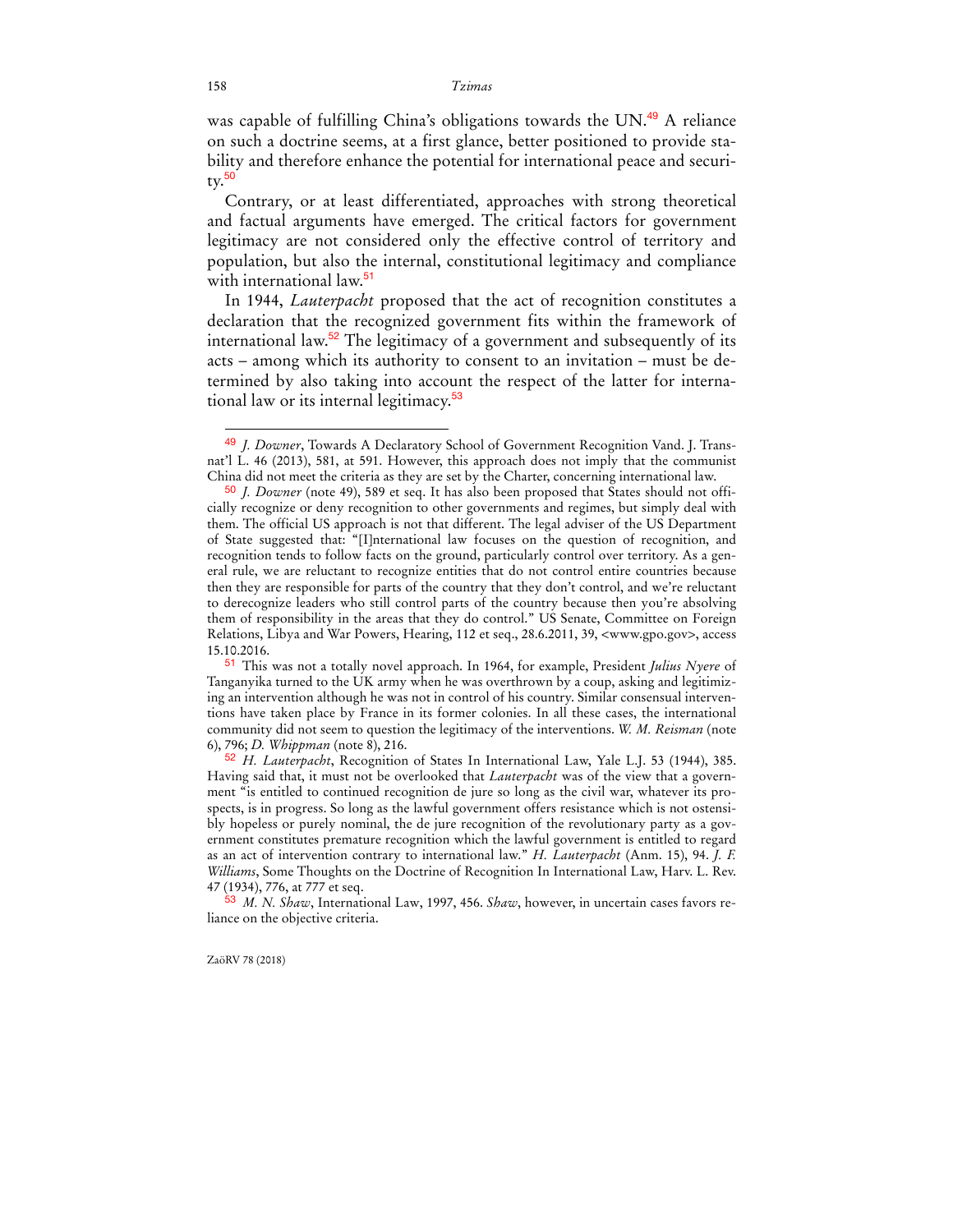It is in this framework, that in cases of contested authority between the government exercising effective control and the legitimate one according to domestic law, when consensual foreign intervention is at stake. *Talmon* argues in favor of attributing authority for lawful consent to the latter.<sup>54</sup>

*D'Aspremont* presented a somewhat different distinction "... between the legitimacy pertaining to the source of power and the legitimacy related to the exercise of power", with the primary referring to the origin of power, while the latter to its actual implementation; the qualification of a government originates from the legitimacy according to the origin of power, while disqualification refers to its exercise.<sup>55</sup>

A number of cases were based on such criteria. Most of them refer either to military coups or to specific types of regimes, which violate the fundamentals of international law.<sup>56</sup> In such circumstances, it is not uncommon to see the effective control criterion recede in front of internal legitimacy.

 $\overline{a}$ 

ZaöRV 78 (2018)

<sup>54</sup> *S. Talmon*, Recognition of Governments in International Law, 1998, 113. In the aftermath of the events in Haiti and of the coup against *Gorbachev*, the school of Manhattan, and in particular, the work of *Thomas Franck* advocated the recognition of a right to democratic governance, as an ecumenical criterion for government legitimacy. *S. Marks*, What Has Become of the Emerging Right to Democratic Governance, EJIL 22 (2011), 507, at 511; Despite its influence in the academic environment and public debate, the general acceptance of such a criterion of legitimacy has been denounced both on political and legal grounds. After all, neither *opinio juris* leading to a customary rule nor a universal definition of democracy can be traced. *B. R. Roth*, Popular Sovereignty: The Elusive Norm, ASIL Proc. 91 (1997), 363, at 368; *H. Steiner/P. Alston*, International Human Rights in Context: Law, Politics, Morals, 2nd ed. 2000, 888; *A. Nathan*, The Tiananmen Papers, 80 Foreign Affairs (2001), <www. foreignaffairs.com>, access 11.2.2015; *U. Haltern*, Book Review, EJIL 7 (1996), 135, at 136; *G. Fox*, Democracy, Right to, International Protection, MPEPIL, <www.mpepil.com>, access 12.2.2015; *G. Fox/B. R. Roth*, Democracy and International Law, Rev. Int'l Stud. 27 (2001), 327, at 338; *D. Murphy*, Democratic Legitimacy and the Recognition of States and Governments, in: G. Fox/B. R. Roth (eds.), Democratic Governance and International Law, 2000, 123, 153.

<sup>55</sup> *J. d'Aspremont*, Legitimacy of Governments In the Age of Democracy, 881 et seq.; *J. d'Aspremont/ E. de Brabandere*, The Complementary Faces of Legitimacy In International Law: The Legitimacy of Origin and the Legitimacy of Exercise, Fordham Int'l L. J. 34 (2011), 190, at 193.

<sup>56</sup> Two such cases are the ones of the South African and Rhodesia racist regimes and of the so-called Turkish Republic of Northern Cyprus. In both cases, *jus cogens* were violated. The apartheid governments and subsequently South Africa as a State passed from the level of "normal" admission in the international community, to a gradual de-legitimization in the UN GA from which they were eventually excluded from it, as well as by all UN bodies, in favor of antagonistic entities, namely the African National Congress (ANC) and the Pan Africanist Congress of Azania, which were attributed the status of authentic representatives of the majority of the South African people. In the case of the so-called Turkish Republic of Northern Cyprus, the international community again has denied the recognition of the *de facto* created conditions on the ground due to the fact that it emerged out of a violation of *jus cogens* norms. UNSC Res. 216 (1967); UNSC Res. 217 (1967); UN GA Res. 2202/1966; UN GA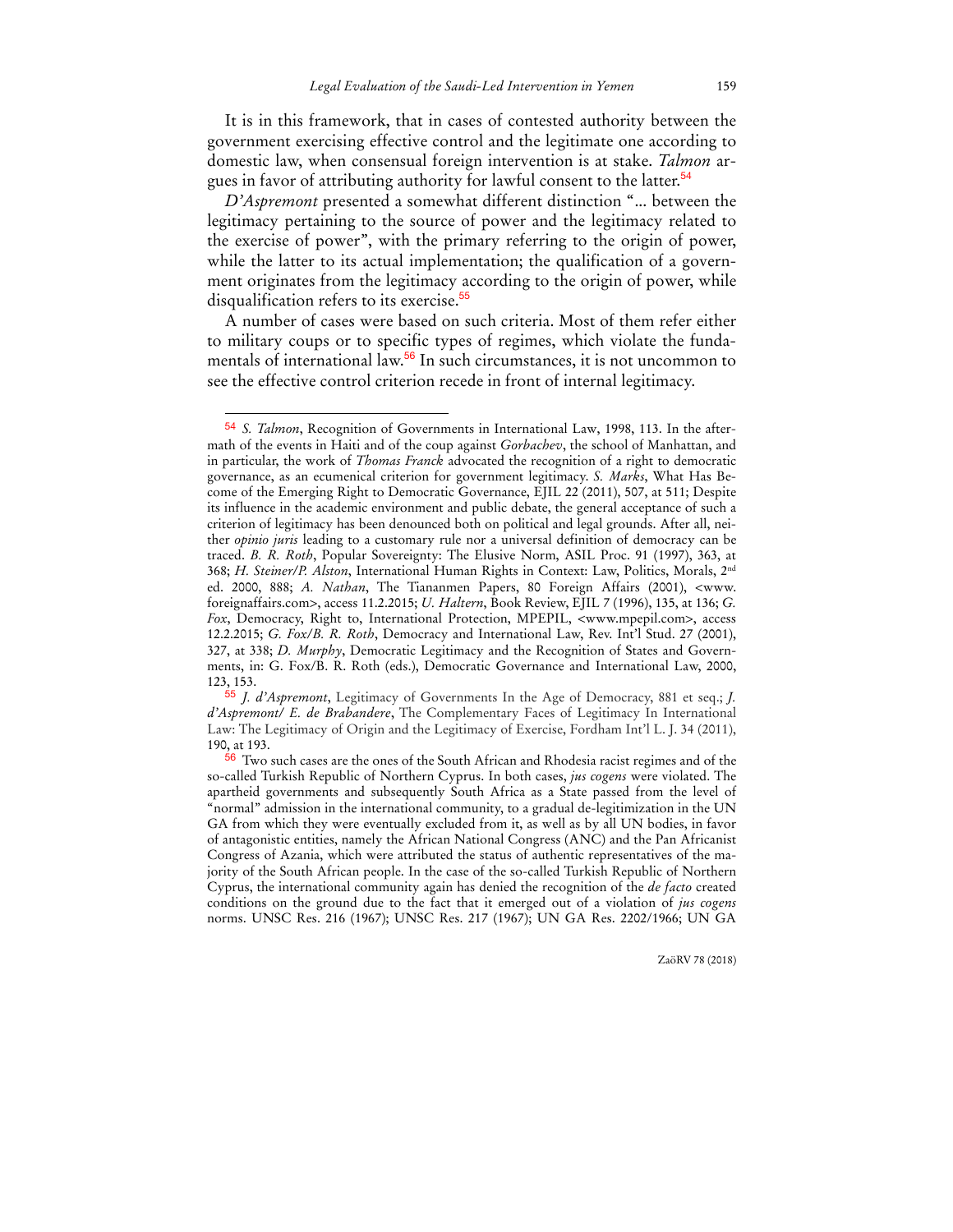For example, in relation to the issue of credentials and representation of Ethiopia in the League of Nations, as well as of Congo in 1960 and of Yemen in 1962 in the UN, a synthesis of criteria was adopted, including not only the exercise of effective control over territory and population, but also the compliance with international law and the dedication to world public order.<sup>5</sup>

During the 1990s in Liberia and in Sierra Leone, the ousting of incumbent presidents, despite the fact that they either controlled small parts of the territory – in the first case – or had fled the country – in the second case – did not prevent them from requesting foreign intervention, requests which were treated by the international community as valid and legitimate.<sup>58</sup>

Significant attention was given to the case of the coup in Haiti, possibly because Chapter VII was invoked in relation to the situation of internal legitimacy and constitutional order. The overthrow of President *Aristide* by a military coup was followed by widespread condemnation and the demand for *Aristide's* return to power. Both the General Assembly (GA) and the Security Council (SC) adopted resolutions concerning the condition of democracy and human rights in Haiti.<sup>59</sup> The denial of the military junta to comply led to the adoption of UNSC Res. 940, under Chapter VII, which, apart from authorizing the use of force, referred to the ruling regime as the "illegal de facto regime".<sup>60</sup>

 $60$  Whilst this was obviously a reference to the domestic constitutional order, it was mainly on the basis of violations of international law endangering international peace and security

ZaöRV 78 (2018)

Res. 3068/1973; UN GA Res. 3151/1973; UN GA Res. 3411/1975. *N. Stultz*, Evolution of the United Nations Anti-Apartheid Regime HRQ 13 (1991), 1 at 13 et seq.; *E. Reddy*, United Nations and the African National Congress, Partners in the Struggle against Apartheid, 3 et seq., <http://www.anc.org.za>, access 11.4.2016; *D. O. Lloyd* (note 44), 767 et seq. Somewhat similar was the denial by the Allies of the legitimacy of newly established governments of collaborators of the Axis during World War II. *S. Talmon*, Who Is a Legitimate Government In Exile? Towards Normative Criteria for Governmental Legitimacy In International Law, in: G. Goodwin/S. Talmon (eds.), The Reality of International Law. Essays in Honour of Ian Brownlie, 1999, 499.

<sup>57</sup> *M. S. McDougal/R. M. Goodman*, Chinese Participation In the United Nations: The Legal Imperatives of a Negotiated Solution, 1966, 694 et seq.

<sup>58</sup> *Z. Vermeer*, Intervention with the Consent of a Deposed (but Legitimate) Government? Playing the Sierra Leone Card, EJIL Talk, <http://www.ejiltalk.org>, access 10.10.2016. However, in the same article it is mentioned that in both cases, the Economic Community of West African States (ECOWAS) and the Economic Community of West African States Monitoring Group (ECOMOG) attempted to find complementary sources of legitimacy for their intervention in furtherance of the ousted presidents. Although that is true, it is also true that the international community did not take a hostile position toward the interventions.

<sup>59</sup> *F. Teson*, A Symposium on Reenvisioning The Security Council, Collective Humanitarian Intervention Mich. J. Int'l L. 17 (1996), 323, at 355 et seq. UN GA Res. 20B (1993); UN GA Res. 143 (1993); UNSC Res. 841(1993).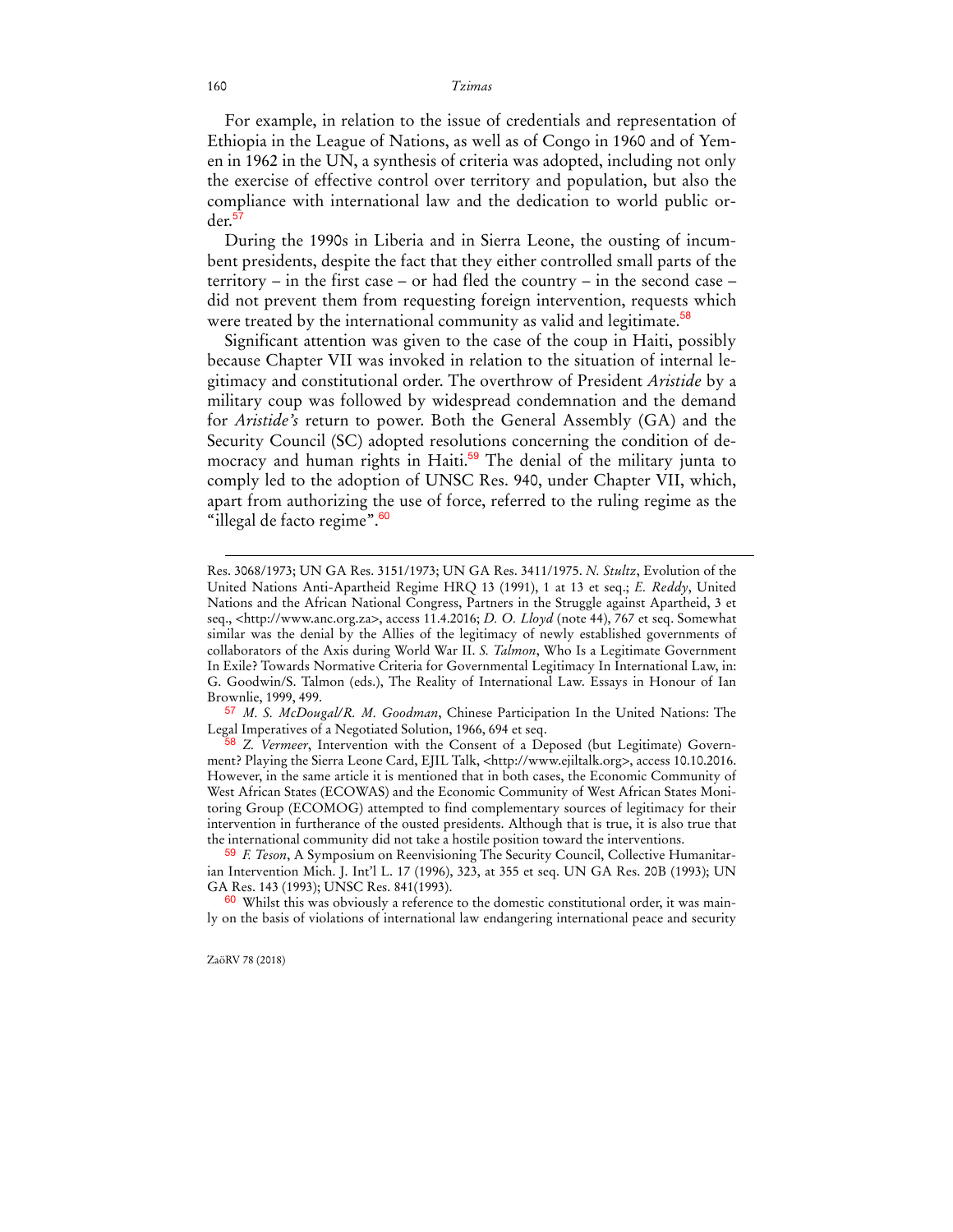In Côte d'Ivoire, a similar position was adopted when, following the 2010 presidential elections, *Laurent Gbagbo*, who contested the official results, managed to get proclaimed President of the country by the President of the Constitutional Council at the expense of the President-Elect *Alassane Ouattara*. The UN insisted on the recognition of *Quattara*, imposing sanctions on *Gbagbo's* government, despite the fact that the government of the latter exercised effective control.<sup>61</sup>

In the coup d'état in Honduras and the overthrow of President *Zelaya*, the UN GA in resolution 63/301, apart from the condemnation of the coup, called "... firmly and unequivocally upon States to recognize no Government other than that of the Constitutional President, Mr. *José Manuel Zelaya Rosales*",<sup>62</sup> just as the Organization of American States (OAS).<sup>63</sup> In a similar context, in Sierra Leone<sup>64</sup> and in Cambodia in 1997, $65$  the internal legitimacy criteria were considered as the dominant ones.

It seems that to some extent, in the immediate aftermath of coups against democratically elected governments, States, and the international community, are keen to deny legitimacy to governments that have emerged out of breaches of the constitutional order of States.

The most logical explanation for this approach is that military coups are profoundly distinct from whatever any popular uprising or rebellion could be, given that coups originate from within the State apparatus and certainly are in no position to claim that they implement internal self-determination better than a democratically elected government. A preference for this latter type also indicates the prevalence of the "liberal peace" model in international relations.

However, this has not yet come to be a solid approach. On the contrary, it is still "vulnerable" to *ad hoc* and politically biased assessments. The international community, for example, was ready to legitimize and recognize the overthrow of Egyptian President *Morsi* by a military coup as well as the

62 UN GA Res. 63/301. Situation in Honduras: Democracy Breakdown, 1.7.2009.

65 *J. Downer* (note 49), 604 et seq.

 $\overline{a}$ 

ZaöRV 78 (2018)

that the potential of the use of force was invoked although the connection between the two seemed to imply that the illegitimacy of the government should be and was assessed from an international law perspective, despite its *de facto* control of population and territory. UNSC Res 940 (1994); *K. Tyagi*, The Concept of Humanitarian Intervention Revisited, Mich. J. Int'l L. 16 (2005), 883, at 898 et seq.

<sup>61</sup> *J. d'Aspremont*, Duality of Government in Côte d'Ivoire, EJIL Talk, 4.1.2011, <http:// www.ejiltalk.org>, access 9.10.2016.

<sup>63</sup> *G. Thompson/M. Lacey*, O.A.S. Votes to Suspend Honduras Over Coup, The New York Times, 4.7.2009.

<sup>&</sup>lt;sup>64</sup> Similar is the case of Liberia in 1990. In both cases, a request to ECOWAS for action was sent, by the overthrown but otherwise legitimate presidents. *Z. Vermeer* (note 58).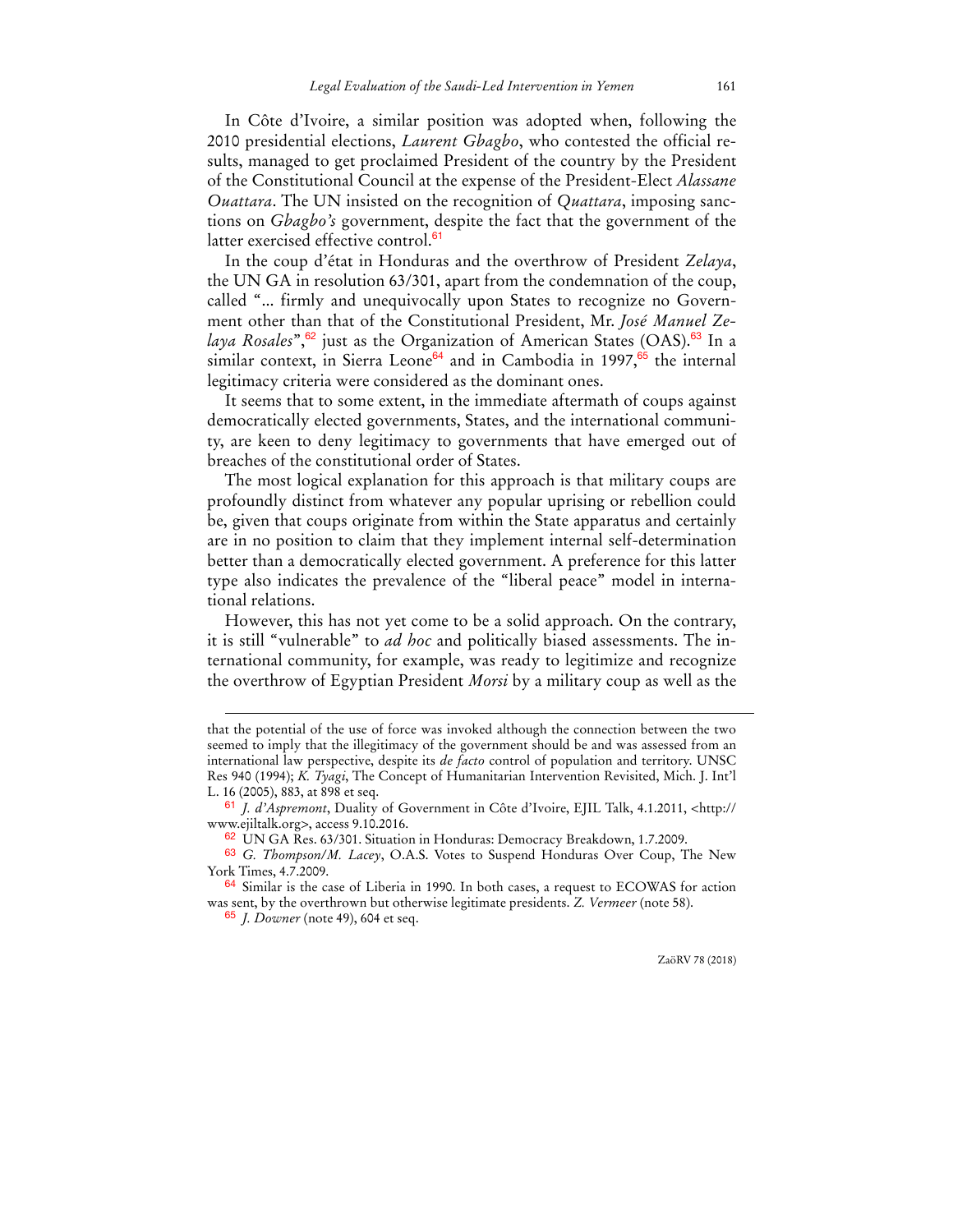new government that was formed by the military junta.<sup>66</sup> It is a profound case of double standards and over-politicization undermining the emergence of a possible legal trend.

A few decades before that, in Cambodia, during the controversy between *Sihanouk's* and *Lon Nol's* government, the UN GA recognized as legitimate the latter, which had been established by a coup, on the basis of the effectiveness criterion. $67$  In this sense, the argument that under all circumstances government changes that take place through military coups are deemed as illegitimate $68$  is not confirmed in a stable way.

It is true that UN organs as well as States' practice has failed to produce a uniform opinion or trend within the international community.<sup>69</sup> Recent events, apart from the one under examination, prove that the international community is more willing to adopt *ad hoc* positions.

The events of the Arab Spring, concerning government legitimacy and consensual intervention, blurred the lines even further both in legal and political terms. The cases of the Arab Spring do not mainly refer to military coups versus elected governments – apart from Egypt – but to the debate about what constitutes popular uprising and what rights such movements may claim in terms of representation of the State at the expense of the recognized government.

Libya and Syria pose two such paradigms. Although in the first, consensual intervention was not invoked, the attempted de-legitimization of the then-recognized *Qaddafi* government and the partial-recognition of another entity instead, raised a great deal of legal uncertainty.

During the internal war in Libya, the Libya Contact Group<sup>70</sup> recognized as legitimate authority of Libya the National Transitional Council (NTC) instead of the Libyan government, on humanitarian grounds and despite the fact that NTC did no exercise effective control over Libyan territory.<sup>71</sup>

<sup>66</sup> Indicatively see: US Department of State, Diplomacy in Action, *Jen Psaki* Spokesperson, Daily Press Briefing Washington, DC, 26.7.2013, <http://www.state.gov>, access 12.2.2015.

<sup>67</sup> UN GA Res. 3238 (1974).

<sup>68</sup> *J. d'Aspremont*, Responsibility for Coups d'État in International Law, Tul. J. Int'l & Comp. L. 18 (2010), 451, at 455 et seq.

 $69$  In such a framework, the US position during the proceedings of UN GA resolution 396/1950 referred to a synthesis of criteria incorporating the effectiveness of control over territory and population, the acceptance of responsibility for carrying out the obligations under UN Charter and the internal processes in the state. UN GA Official Records, 5<sup>th</sup> Sess., Annexes, Agenda Item 61, at 9, UN Doc. A/AC.38/L.45 (1950).

<sup>&</sup>lt;sup>70</sup> Libya Fourth Meeting of the Libya Contact Group Chair's Statement.

<sup>71</sup> *D. Akande*, Recognition of Libyan National Transitional Council as Government of Libya, EJIL Talk, 23.7.2011, <http://www.ejiltalk.org>, access 8.10.2016; *S. Talmon*, The Dif-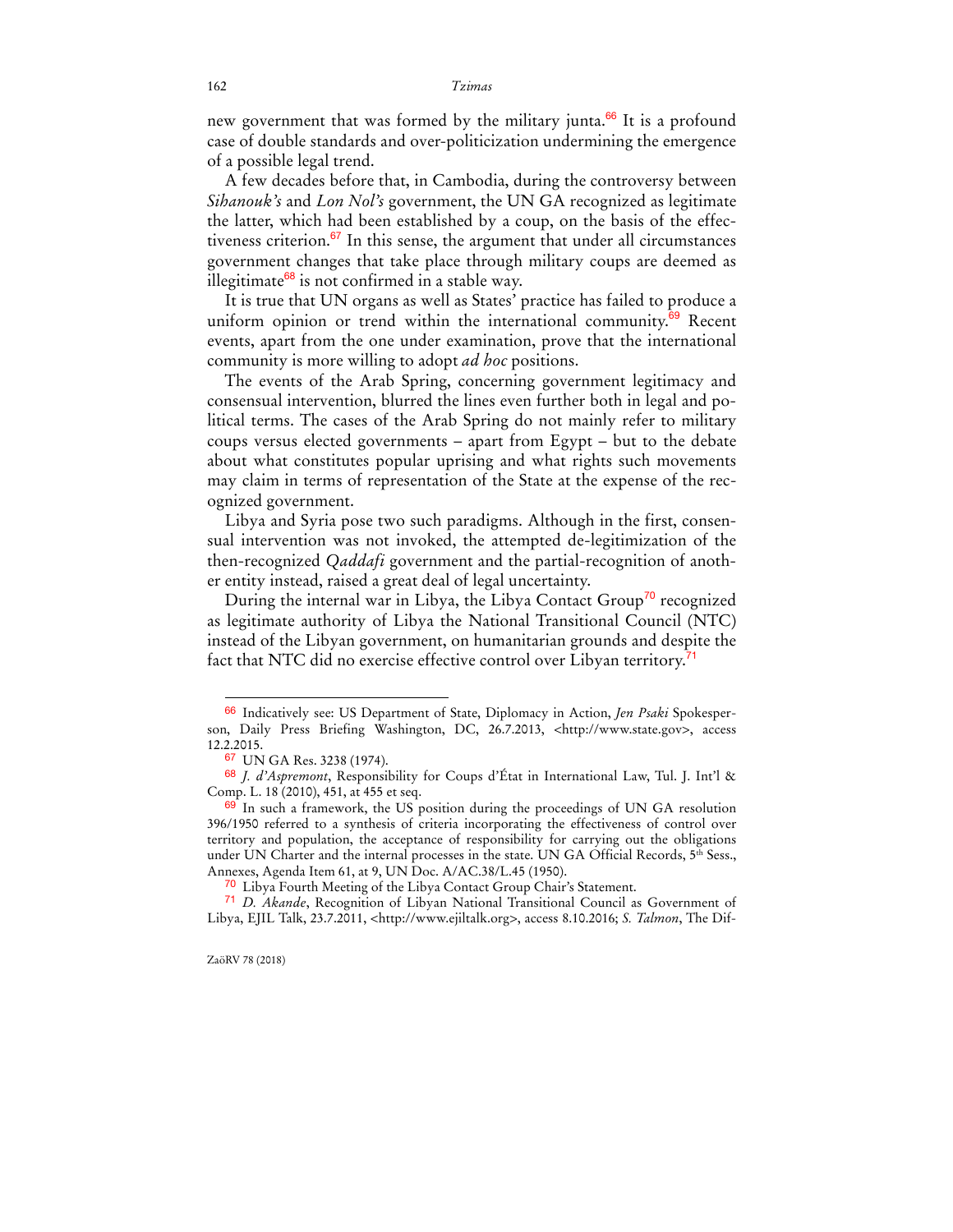### *Dapo Akande* in an accurate critique noted that

"Recognition of the Libyan NTC as the government of Libya when it did not have effective control of most of Libya was premature and therefore of dubious legality. ... Moreover premature recognition of governments coupled with assistance to that 'government' would set a very bad precedent indeed. It would also create a big hole in the prohibition of the use of force, allowing States to circumvent the rule by simply recognizing groups that are not in reality the government."<sup>72</sup>

### And Professor *Talmon* asked:

 $\overline{a}$ 

"Through his actions, Colonel *Qadhafi* may 'have lost the legitimacy to govern' but has he also lost the competence to do so under international law? […] International law does not distinguish between illegitimate regimes and lawful governments. 'Legitimacy' is a political concept and not a legal term of art. In fact, international law does not provide any criteria for defining and determining legitimacy. If consent of the people or a democratic mandate were indeed such criteria, many governments in the world would have to be 'downgraded' to illegitimate regimes."<sup>73</sup>

The events in Libya, for those advocating government legitimization mainly on humanitarian grounds, were supposed to indicate a shift towards a criterion based on the respect of human rights and international law at the expense of the effective control of territory and population. However, what followed, with the total collapse of Libya as a State, rather proved such an attitude to be opportunistic; an arbitrary manipulation of legal norms, which bears grave dangers for the regional and international stability as well as for the welfare and the protection of human rights of the people concerned.<sup>74</sup>

ference between Rhetoric and Reality: Why An Illegitimate Regime May Still Be a Government in the Eyes of International Law, EJIL Talk, 3.3.2011, <http://www.ejiltalk.org>, access 10.10.2016.

<sup>72</sup> *D. Akande*, Would It Be Lawful for European (or other) States to Provide Arms to the Syrian Opposition?, EJIL Talk, 17.1.2013, <http://www.ejiltalk.org>, access 9.10.2016.

<sup>73</sup> *S. Talmon* (note 71). To some extent that was the position, which was shared by the US administration itself, which distinguished between legality and legitimacy of the Libyan government. *D. Akande*, Which Entity Is the Government of Libya and Why Does It Matter?, EJIL Talk, 16.6.2011, <http://www.ejiltalk.org>, access 10.10.2016.

<sup>&</sup>lt;sup>74</sup> "One further point to consider in all of this is whether the recognition of the National Transition Council (NTC) as the legitimate representative of the Libyan people points towards the creation of some sort of new status in international law ... Something which is not quite a government (or perhaps even a kind of government), not quite a national liberation movement, not quite an insurgent. None of the States that has described the NTC as legiti-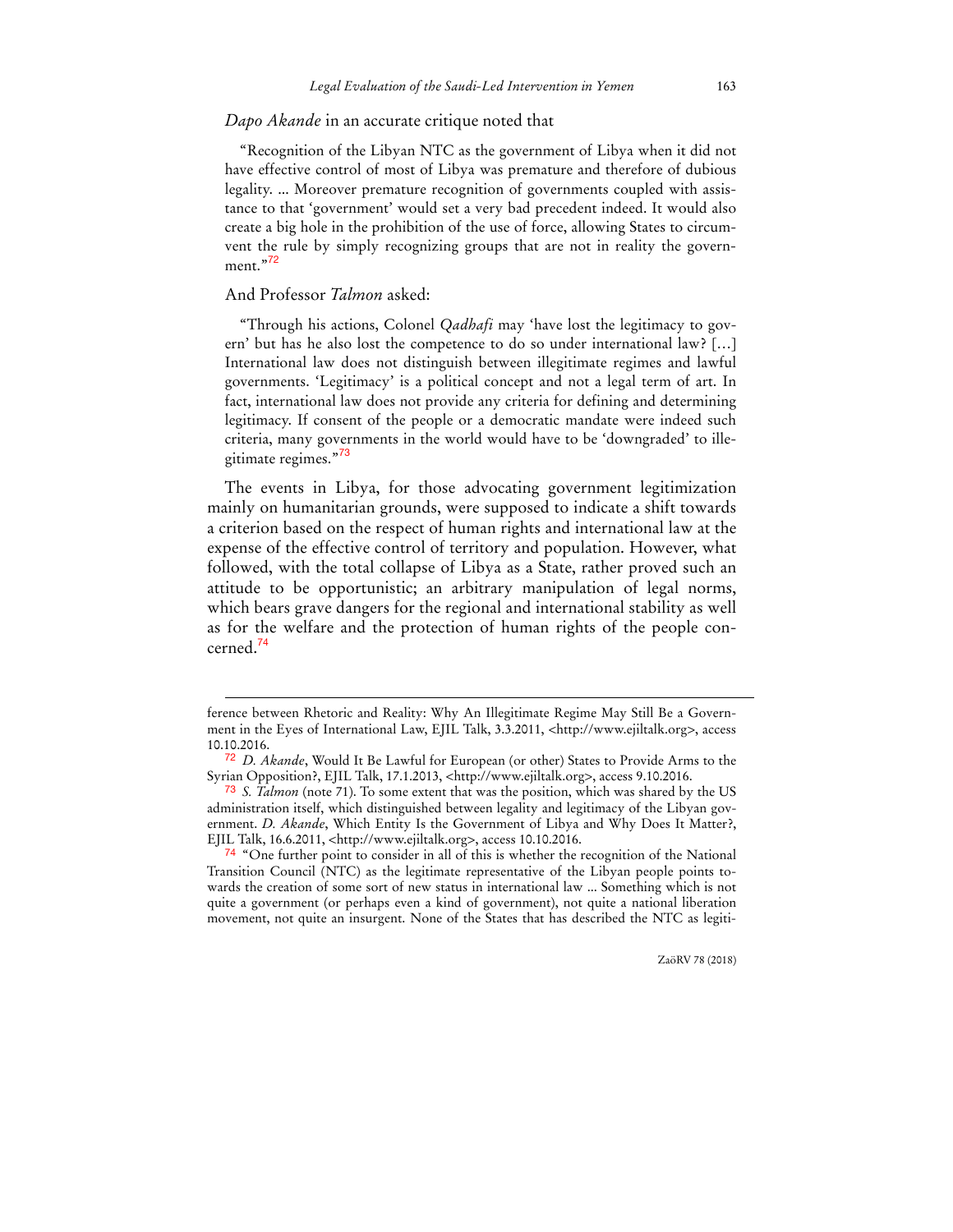Syria has also been a hard test of all legal theories.<sup>75</sup> A bloc of states, mainly built around the United States (US) and its allies, attempted to delegitimize the Syrian government and recognize the National Coalition for Syrian Revolutionary and Opposition Forces (National Coalition) as the legitimate representative of the Syrian people in an attempt, which bears profound similarities with Libya, on implicitly internal self-determination and humanitarian grounds, since that entity was recognized as the representative of the Syrian people. This attempt fell short of a full recognition as government in exile not only because of legal reasons, but also following the developments on the battlefield, which gave the advantage to the Syrian government.<sup>76</sup>

However, the US intervened in Syria partially on the basis of UNSC Res. 2249 (2015), referring to the fight against the Islamic State (IS) and other terrorist organizations, but also – lately – in defense of the so-called Syrian Democratic Forces (SDF) a US – affiliated group – at least currently – of Kurds and Arabs as well as directly against the Syrian government following allegations of the use on its behalf of chemical weapons. While in initial stages of the US strikes against IS there could be some allegations of "passive" or "implied" consent on behalf of the Syrian Government, it is by now obvious that the latter considers the actions taken by the US and its allies on Syrian territory as hostile acts of aggression, in violation of its sovereignty.<sup>77</sup> Still though, the US without any solid legal justification, maintains and expands its presence in Syria.

Russia and Syria's regional allies on the other hand invoked the invitation by the Syrian Government for their own intervention<sup>78</sup> and denounced the US intervention as illegitimate. While the US and its allies have criticized the Russian intervention up to the extent that it has been critical for the sur-

mate representative have stated explicitly that they regard this as a legal status ..." *D. Akande* (note 73).

<sup>&</sup>lt;sup>75</sup> It will not be analyzed here extensively, apart from some remarks that show the division of the international community over the issue of government legitimacy, mainly on the grounds of political speculations.

<sup>&</sup>lt;sup>76</sup> "Arab League grants the seat of Syria to the opposition which welcomes the decision", National Coalition of Syrian Revolution and Opposition Forces, 25.3.2013, <www.etilaf. org>, access 2.7.2017; BBC News, "Russia Anger at Syrian Arab League Opposition Seat", 27.3.2013, <www.bbc.co.uk>, access 13.2.2015; Official Journal of the European Union, Council Decision 2013/186/CFSP of 22.4.2013, <eur-lex.europa.eu>, access 13.2.2015; Official Journal of the European Union, Council Decision 2013/103/CFSP of 28.2.2013, <eurlex.europa.eu>, access 13.2.2015; Deutsche Welle, Syria, EU Boosts Status of Syria's National Coalition, <www.dw.de>, access 13.2.2015.

<sup>77</sup> *R. van Steenberghe*, From Passive Consent to Self-Defence after the Syrian Protest against the US-led Coalition, EJIL Talk, 23.10.2015, <http://www.ejiltalk.org>.

<sup>78</sup> *S. Lucas*, The Effects of Russian Intervention in the Syria Crisis, 2015, 1.

ZaöRV 78 (2018)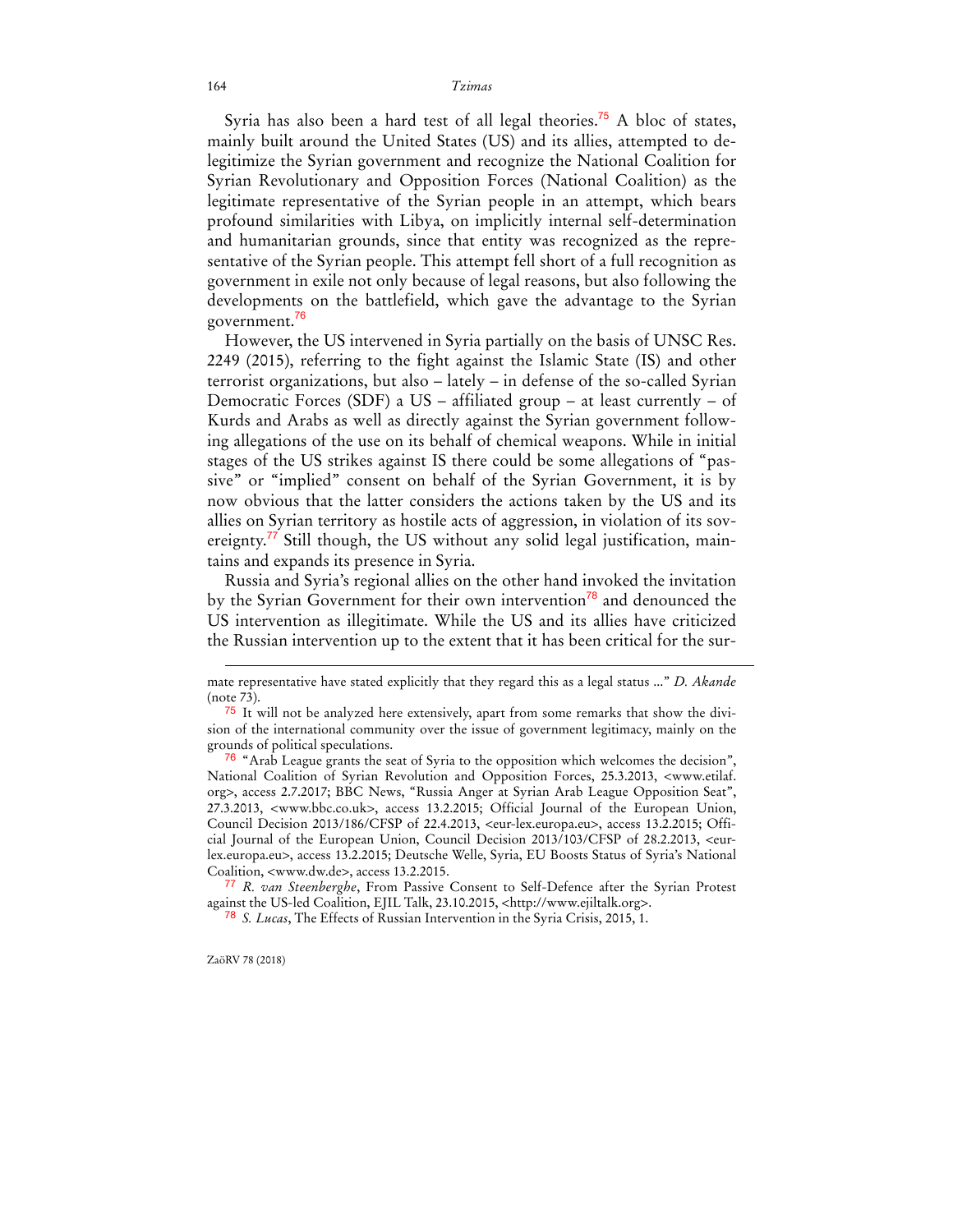vival of the Syrian Government, they have not directly denied its legitimacy. Their position towards the Syrian Government has not reached the level of its complete de-legitimization.

Even more difficult, concerning the legitimacy of the consent, has been the case of Ukraine, which involved the overthrow of the elected president and a request on his behalf for foreign – Russian – intervention. Following the recent overthrow of President *Yanukovych* of Ukraine, the majority of the international community recognized as legitimate the *de facto* government of Ukraine, instead of the overthrown president, who claimed that he had fled the country out of fear for his life, despite the agreement he had reached with the opposition for a peaceful transition<sup>79</sup> and although the vote for his removal by the Ukrainian Parliament fell short of the constitutional provisions.<sup>80</sup>

Ousted President *Yanukovych* asked for Russian intervention, a request which in principle should amount to a sound and valid justification for foreign intervention.<sup>81</sup> Both the Russian ambassador in the UNSC as well as the Russian President invoked this letter of consent from the President of Ukraine as a legitimate provision of consent for intervention.<sup>82</sup>

*Yanukovych's* consent was rejected as potential basis for Russian intervention by large parts of the international community, profoundly because he was not exercising effective control over Ukrainian territory and population.<sup>83</sup> In addition, not even Russia invoked such consent as legal argument for taking action in Eastern Ukraine, since it denied that it had sent any of its troops into the neighboring country, $84$  although it maintained that it considered it as a legitimate request from the legitimate – at that point – president.<sup>85</sup>

 $\ddot{ }$ 

<sup>79</sup> Agreement on the Settlement of Crisis in Ukraine, Kyiv, 21.2.2014, <www. auswaertiges-amt.de>, access 9.10.2016.

<sup>80</sup> *Z. Vermeer* (note 58).

<sup>81</sup> BBC News, Ukraine's *Yanukovych* Asked for Troops, Russia Tells UN, 4.3.2014, <http://www.bbc.com>, access 9.10.2016.

<sup>82</sup> *V. Putin*, *Vladimir Putin* answered journalists' questions on the situation in Ukraine, President of Russia, 14.3.2014, <en.kremlin.ru>, access 1.7.2017.

<sup>83</sup> *D. Wisehart*, The Crisis in Ukraine and the Prohibition of the Use of Force: A Legal Basis for Russia's Intervention?, EJIL Talk, 4.3.2014, <http://www.ejiltalk.org>, access 9.10.2016; *R. Allison*, Russian "Deniable" Intervention in Ukraine: How and Why Russia Broke the Rules, Int'l Aff. 90 (2014), 1255, at 1264.

<sup>84</sup> Interview with Radio Europe 1 and TF1 TV channel, 4.6.2014, Russian Presidential Website and BBC Monitoring Online, 4.6.2014, <www.bbc.monitoringonline.com>, access 9.10.2016.

<sup>85</sup> *V. Churkin* at Security Council 7125th Meeting, 33.2014. It is interesting to note here that the US declined *Yanukovych's* consent – at least partially – on the basis of the unconstitutionality of his act. *R. Allison* (note 83), 1264 et seq.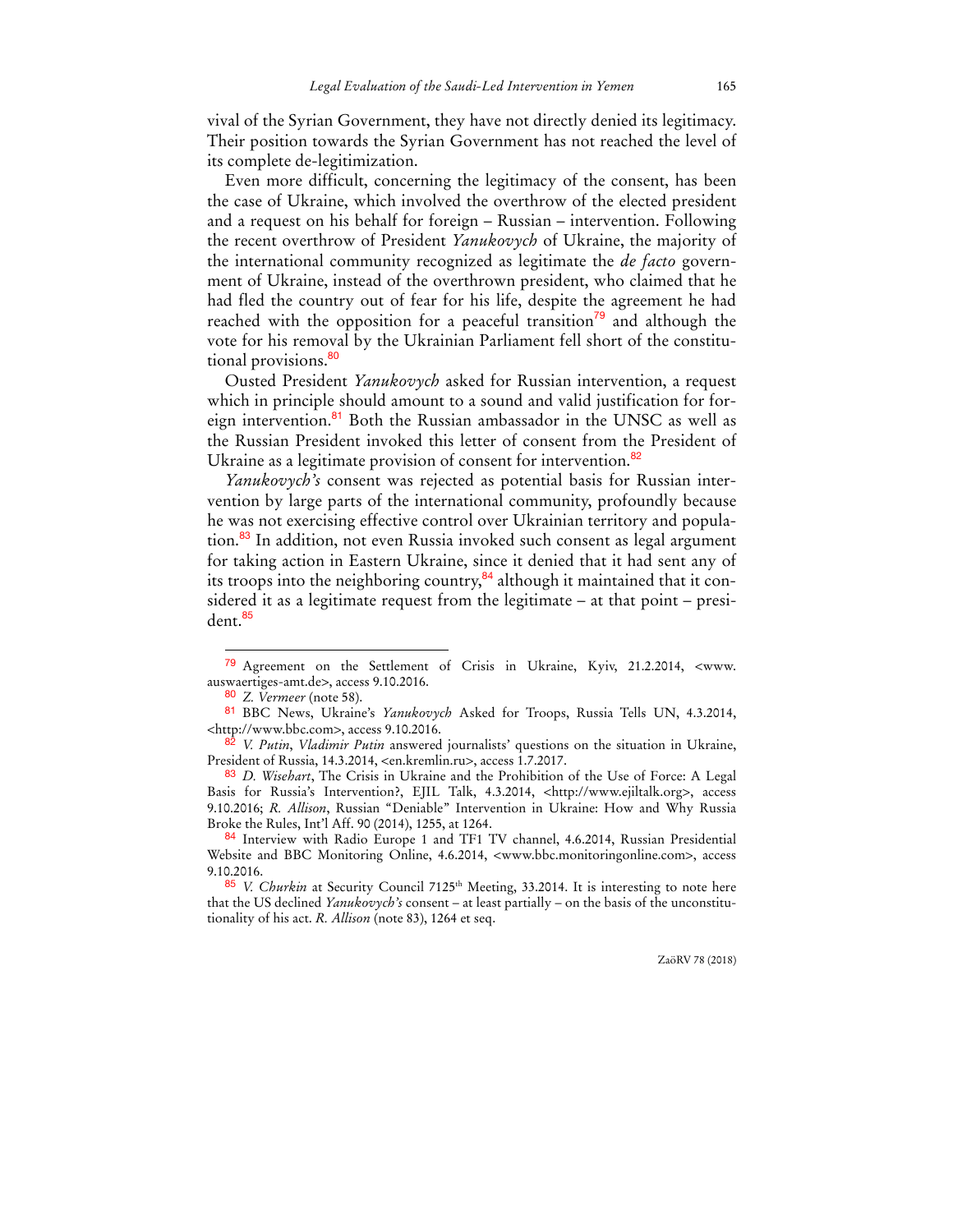Behind these inconsistent practices lie obviously geopolitical and national security interests, which prevail over legal clarity. One could also trace – in indirectly legal and moral terms – a differentiation on the basis of whether the entity challenging government authority resembles a popular uprising or rebellion turning against an authoritarian government and therefore bears the potential for genuine expression of popular will or not. In the primary case, a part of the international community is keen to recognize and legitimize the domestic transformations within the State as legitimate.

At the core of this implied tendency could lie the idea that States' internal formation must be moving closer to enhanced fulfillment of internal selfdetermination and of democratic criteria. While this can barely be established as a clear and legally sound criterion, it still offers some insight into differentiated positions, apart from the reference to power politics.

Supposedly, things are simpler in cases where a government has to deal with non-State, terrorist actors, such as the Islamic State or Al Qaeda and affiliated groups. The French intervention in Mali under UNSC Resolution 2085 following the invitation of the government of Mali, $86$  as well as the participation of coalition forces on the side of the Iraqi Government in the course of the fight against IS in Iraq pose two such examples.

In addition, there are cases where consent is an additional basis of the legitimacy of the intervention, together with the invocation of self-defense, such as that of Kenyan intervention in Somalia in 2011 against Al-Shabaab. The most "convenient" justification was the consent of the Somali Government although Kenya invoked implicitly its right to self-defense against Al-Shabaab. The Somali position was somewhat ambiguous, but still its most reasonable interpretation is that the government of Somalia consented to the intervention.<sup>87</sup>

A similar case is the prolonged US intervention in Afghanistan. Whilst initially the US invoked the right to self-defense in order to invade Afghanistan and overthrow the *de facto* Taliban regime following the 9/11 attacks on the basis of the ties between the Taliban and Al Qaeda<sup>88</sup> and although

<sup>86</sup> *T. Christakis/K. Bannelier*, French Military Intervention in Mali: It's Legal but … Why?, Part II: Consent and UNSC Authorisation, EJIL Talk, 25.1.2013, <www.ejiltalk.org>. 87 *E. Lieblich* (note 19), 16.

<sup>88</sup> *G. W. Bush*, Address to the Nation Announcing Strikes against Al Qaida Training Camps and Taliban Military Installations in Afghanistan, Book II Pub. Papers, 7.10.2001, 1201 et seq.; *G. W. Bush*, President's Radio Address, Book II Pub. Papers, 13.10.2001, 1235 et seq.; *G. W. Bush*, Remarks on Signing the Afghan Women and Children Relief Act of 2001, Book II Pub. Papers, 12.12.2001, 1506 et seq.; On 7.10.2001, the US informed the UN Security Council that it was exercising "… its inherent right of individual and collective self-defense …", by actions "… against Al Qaeda terrorist training camps and military installations of the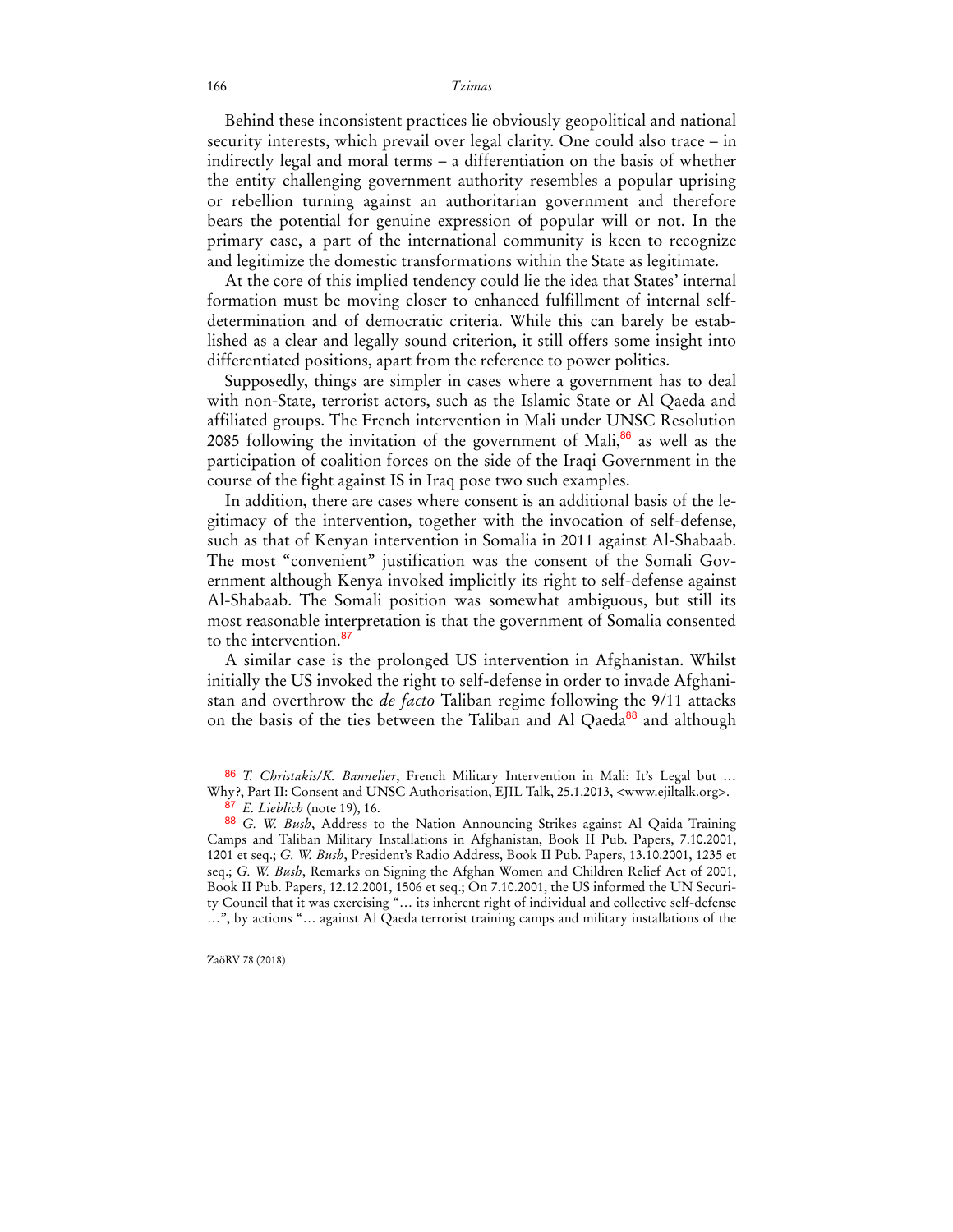the UNSC Res. 1368 and 1373 are widely considered as authorizing US use of force at the time,<sup>89</sup> the continuous presence of US forces – apart from those of the International Security Assistance Force (ISAF) – is based at large on the consent of the Afghani Government.<sup>90</sup>

Although the Afghani Government was imposed and is kept in power mainly because of the US intervention and despite the fact that it does not exercise full control over the territory and the population, its endorsement by the international community as the legitimate one and the nature of the organization fighting against are two main reasons for attributing to it the right to consent to intervention.<sup>91</sup>

In practice though, even under such conditions, it quite often becomes complicated enough to reach a uniform solution, as the war in Syria has proven.<sup>92</sup> The lack of unanimous definition of terrorist organizations, the complicated conditions on the ground and the contradictory State interests prove that even seemingly obvious legal trends and norms are quite often too complicated to implement.

Parenthetically, the case of Afghanistan, as well as the case of Iraq in relation to the fight against IS, could give rise to the question of the genuineness of the consent, since both governments are the outcome of US actions and need – or at least needed – US help in order to survive. Therefore, the origins and the dependency of the two governments raise the issue of whether they were in fact coerced to consent.

It is true that in such situations of inequality and dependency, the actual limits between coercion and genuine consent are blurred. While such an argument is interesting, it bears the danger that almost all cases of consent provided by weaker States to significantly more powerful States would be considered as null and void. Normatively speaking, such a consent can be

 $\overline{a}$ 

 $92$  Even more, the endless Afghani war, if we take into account the US support back in the 80s, towards what came to be the Taliban.

Taliban regime in Afghanistan …"; US permanent representative to the UN Security Council President, UN Doc. S/2001/946, 7.10.2001.

<sup>89</sup> In the SC Res. 1368 is stressed "... the inherent right of individual or collective selfdefense in accordance with the Charter …" In the first paragraph, the resolution "Unequivocally condemns in the strongest terms the horrifying terrorist attacks which took place on 11 September 2001 in New York, Washington, D.C. and Pennsylvania and regards such acts, like any act of international terrorism, as a threat to international peace and security;". The resolution also reaffirmed "… that such acts, like any act of international terrorism, constitute a threat to international peace and security …", "… the inherent right of individual or collective self-defence as recognized by the Charter of the United Nations as reiterated in resolution 1368 (2001) …" and "… the need to combat by all means, in accordance with the Charter of the United Nations, threats to international peace and security caused by terrorist acts …".

<sup>90</sup> *E. Lieblich* (note 19), 17 et seq.

<sup>91</sup> *E. Lieblich* (note 19), 18 et seq.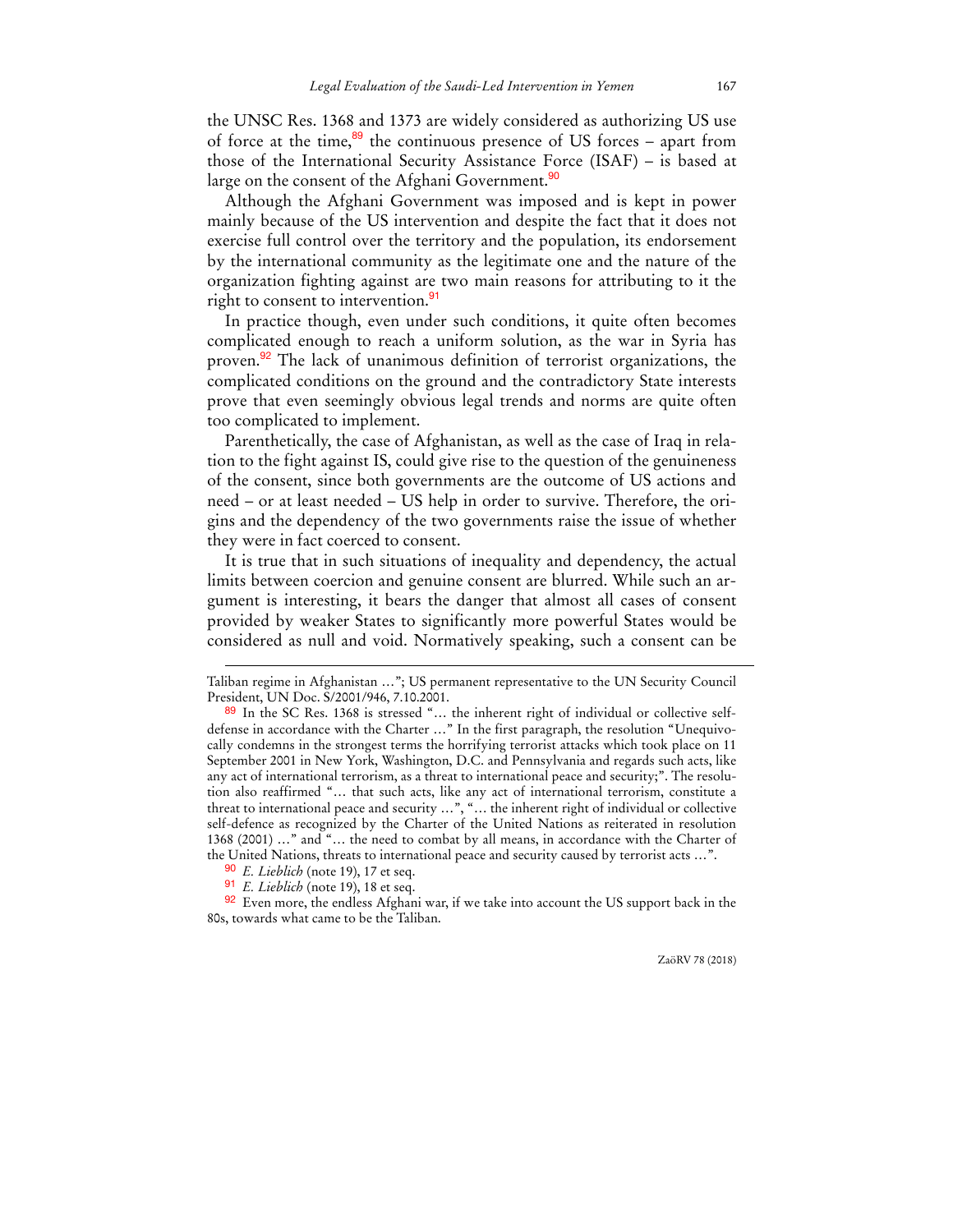considered as valid since the international community has recognized the government as lawful, meaning, therefore, that in terms of international law it falls under the equal sovereignty provision of the UN Charter.

A similar case, in terms of the genuineness of the consent, is that of the Syrian intervention and presence in Lebanon for almost three decades, from 1976 to 2005. In this case, whilst the consent of the Lebanese government had been offered and re-affirmed, the international community eventually demanded the withdrawal of all foreign troops, treating the Lebanese consent as more or less the outcome of coercion or at least as non-satisfactory under international law to provide legitimacy.<sup>93</sup>

Apart from its significance regarding the genuineness of the consent in principle, this case is important because it shows that the act of consent might be singular, but its assessment is continuous. In addition, it showed that the UNSC maintains the right to evaluate from its own perspective issues not in relation to *stricto sensu* international legal norms, but also in relation to domestic sovereignty and to determine the validity of consent notwithstanding the explicit will of the consenting State. The fact that consensual intervention is a form of bilateral agreement does not exclude the UNSC as an organ to which international peace and security is entrusted.

Therefore, a once valid act of consent might be de-legitimized in the future for a variety of reasons. This is also important for the Saudi-led intervention in Yemen, not in relation to the genuineness of *Hadi's* consent, but in relation to the violations of *jus in bello*.

In general, the variety of cases and State approaches indicate that the interpretation of law in relation to government legitimacy in situations of contested authority necessitate answers, which must include a combination of criteria, keeping though in mind that an *ad hoc* assessment is inevitable and critical.<sup>94</sup>

The existence of the government as a matter of the control of territory and population for a sufficient period of time constitutes undoubtedly the primary criterion of legitimacy. When, due to the emergence of antagonistic entities, which control an extended part of the territory and of the popula-

<sup>93</sup> *E. Lieblich* (note 19), 18 et seq.; UN SC Res. 1599 (2004).

<sup>94</sup> It must be mentioned here that the history of the UN itself indicates not an absolute persistence on the objective criteria. According to *Brad Roth*: "The history of the United Nations has known eight significant credentials contests involving China, HUN GAry, Congo (Leopoldville), Yemen, Cambodia (1973-74 and post-1978), South Africa, and Israel. The de facto regime was denied credentials in the cases of China (1950-71), HUN GAry (1957-63), Cambodia (post-1978) and South Africa (1974), and narrowly prevailed in the case of Cambodia in 1973-74." *B. R. Roth* (note 46), 495.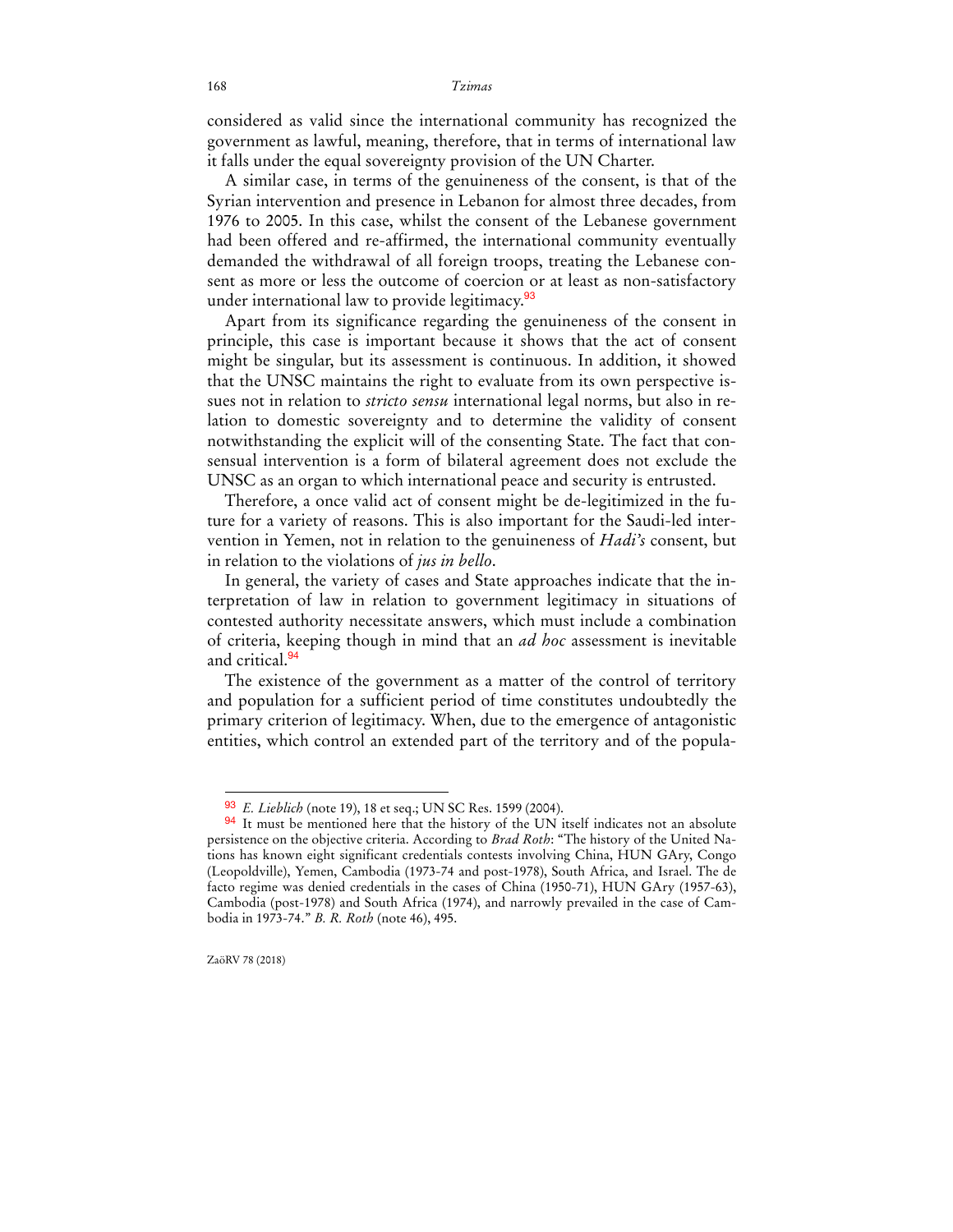tion, $95$  the governmental capacity and its primary source of legitimacy are contested,<sup>96</sup> an *ad hoc* assessment on two fronts is needed: on the one hand it must be determined to what extent the government has lost control over the State.

Governments that control the capital of the State and extended parts of the territory, without facing imminent danger of collapse, at least in some instances, are comprehended as possessing internal legitimacy.<sup>97</sup> A contrary, and not totally unjustified position, though, is that a contested government, even in partial control, should share its power with the opposition, given that it fails to control the whole of territory and population.<sup>9</sup>

In addition, a further evaluation is necessary on the basis of why government control (on the ground) is challenged. It is one thing to lose control because of a coup with little or no democratic legitimacy and another thing (for a government) to collapse under a popular uprising.

A second criterion refers to compliance, or not, with the constitutional formation and democratic standards,<sup>99</sup> in order to evaluate which one of the antagonistic entities is better poised not only to secure domestic stability

 $\overline{a}$ 

99 *J. Crawford*, The Creation of States in International Law, 2nd ed. 2007, 57.

ZaöRV 78 (2018)

<sup>95</sup> The most suitable legal term would be that it must be questioned "beyond reasonable doubt".

<sup>&</sup>lt;sup>96</sup> Obviously, the terms "legitimate representative" and "legitimate government" are not identical. The analysis here focuses on the issue of government. The reference to the attribution of the status of "legitimate representative" is made here only parenthetically, in the sense of a first step leading to the second and most important one. While it is less intervening compared to regime change intervention, still it bears significant legal consequences. For example, it raises the question of which entity possesses the authority to provide consent for an outside intervention. *Y. Dinstein*, War, Aggression and Self-Defence, 4<sup>th</sup> ed. 2005, at 116; *E. Lieblich*, Intervention and Consent: Consensual Forcible Interventions in Internal Armed Conflicts as International Agreements, B. U. Int'l L. J. 29 (2011), 337, at 357 et seq.; *D. Auron*, The Derecognition Approach: Government Illegality, Recognition, and Non-Violent Regime Change, George Washington International Law Review 45 (2013), 443, at 484 et seq.

<sup>97</sup> *T. J. Farer* (note 44), 510 et seq. However, even in such cases it is not irrational to suggest that.

<sup>98</sup> *D. Wippman*, Treaty-Based Intervention: Who Can Say No?, U. Chi. L. Rev. 62 (1995), 605, at 627 et seq.; *D. Wippman*, Change and Continuity in Legal Justifications for Military Intervention in Internal Conflict Colum. Hum. Rts. L. Rev. 27 (1996), 435, 435 et seq.; *M. Walzer*, The Moral Standing of States: A Response to Four Critics, Philosophy & Public Affairs 9 (1980), 209, at 216 et seq.; *R. J. Delahunty/J. Yoo*, Statehood and the Third Geneva Convention, Va. J. Int'l L. 46 (2005), 131, at 138; *G. Fox*, Self-Determination In the Post-Cold War Era: A New Internal Focus?, Mich. J. Int'l L. 16 (1995), 733, at 738; *L. Buchheit*, Secession: The Legitimacy of Self-Determination, 1978, 9 et seq.; *P. Thornberry*, The Democratic or Internal Aspect of Self-Determination, in: C. Tomuschat (ed)., Modern Law of Self-Determination, 1993, 102, 124 et seq.; *T. Grant*, Between Diversity And Disorder: A Review of Jorri C. Duursma, Fragmentation and the International Relations of Micro-States: Self-Determination and Statehood, Am. U. J. Int'l L. & Pol'y 12 (1997), 629, at 637.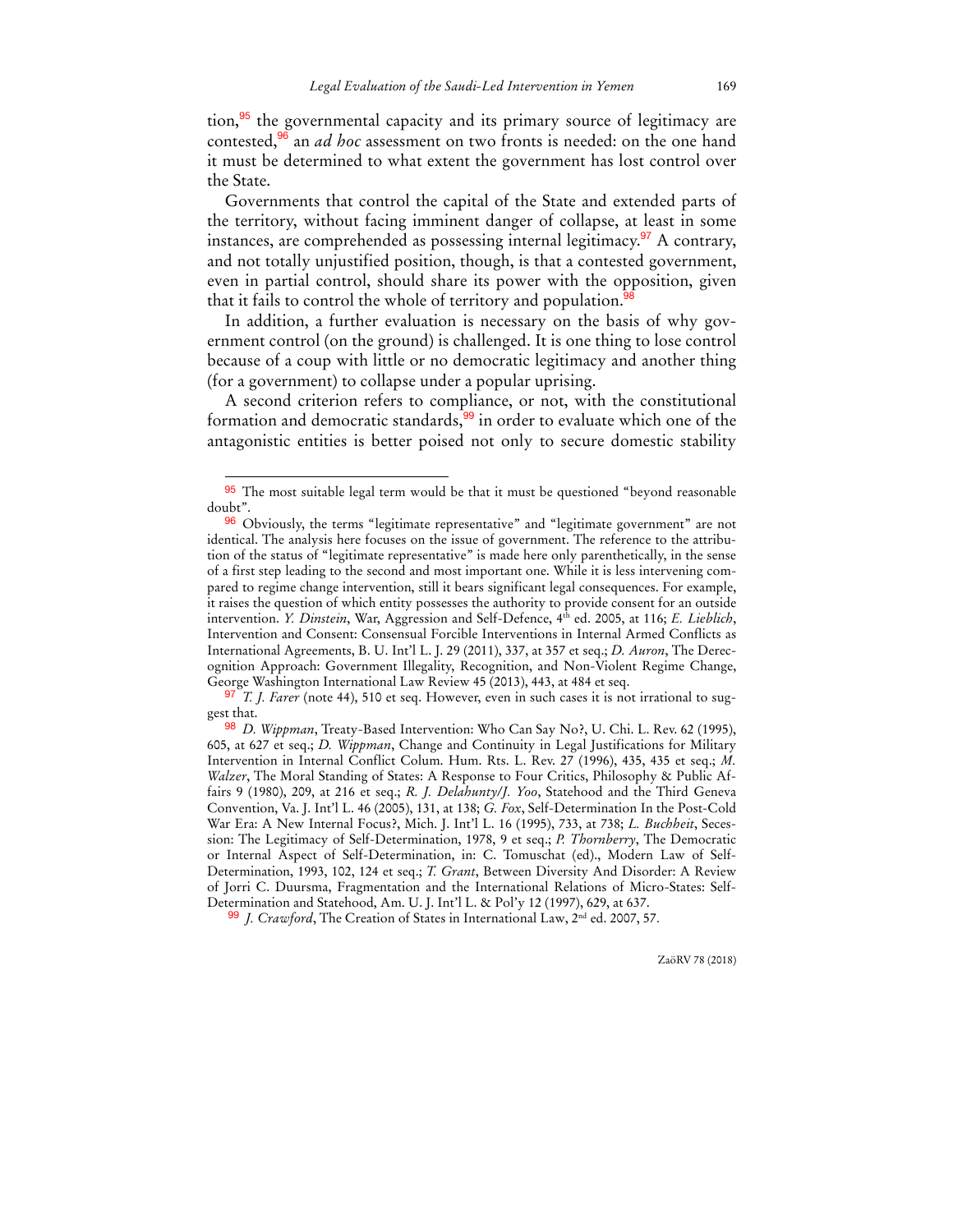and legal certainty, but also internal self-determination. While it is not always clear how these capacities are to be demonstrated in the course of internal war, some standards of representativeness in the framework of internal self-determination must be fulfilled.<sup>100</sup> That means that not all internal chasms and discontinuities are, or should be, seen as negative.

In such a sense, we can think of two sub-criteria, regarding governments' internal legitimacy: first, governments, which in principle serve internal selfdetermination by meeting democratic standards at a somewhat satisfying level and governments which do not; second, governments that are well established in the course of internal constitutional history and governments of transitional character with little or no consistency in the latter.

A government that originates – at least to some extent – from fair and democratic elections, fulfilling the basic standards of civil and political liberties as well as of human rights, will be positively assessed in terms of the first sub-criterion. Regarding the second category, governments with deep roots in the constitutional history of the States, as well as more or less uninterrupted systems of authority, have also acquired some type of internal legitimacy. On the contrary, governments and, in general, authorities of transitional type, which most often emerge from of delicate and complex negotiations are, at least for some time, less "legitimized".

Some governments might have positive "results" in both sub-criteria, while others in none or in only one. In addition, their classification is eventually not taking place at an abstract level, but – at least – to some extent in the real world and therefore is comparative, too, meaning it is determined in relation with the rest of the existing actors. In addition, the respect afforded to international law is rightly considered as a criterion of legitimacy from the perspective of the international community and of the admittance of the State to the latter.<sup>101</sup>

In the face of such circumstances, it often becomes extremely difficult to determine the entity which bears legitimacy and the right to provide consent for an intervention. The extent of control of population and territory plays a major role. In addition, the political entity which has a political and institutional structure, convincing of its representative capacities,  $102$  as well

<sup>100</sup> Such a case of implementation of self-determination without state authority, although in the course of a national-liberation and self-determination struggle, is the one of the Palestine Liberation Organization (PLO). *R. Hamid*, What is the PLO?, J. Palest. Stud. 4 (1975), 90, at 90 et seq.

<sup>101</sup> *T. W. Lee*, Point-Counterpoint: The International Legal Status of Taiwan: The International Legal Status of the Republic of China on Taiwan, UCLA Journal of International Law & Foreign Affairs 1 (1997), 351, at 385.

<sup>102</sup> See *Y. Dinstein* (note 96), 116.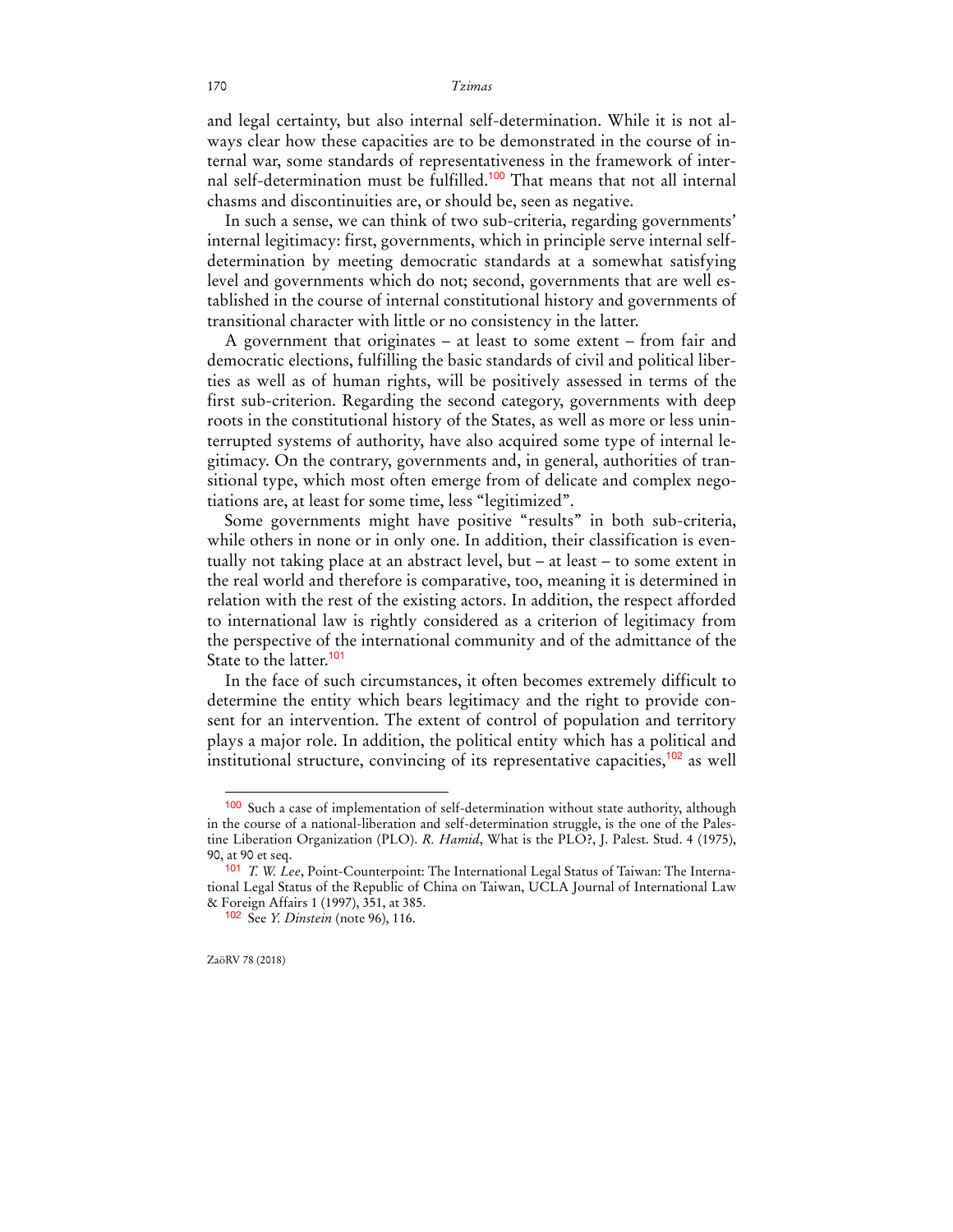as deeper roots in the constitutional history of the State can claim more successfully that it fulfills the internal self-determination and the constitutional permanent sub-criteria. And of course, the respect of international law, as a prerequisite for the fulfillment of a State's responsibility due to its participation in the international community, constitutes another precondition for legitimacy.

It would be convenient enough to be able to draw an equation determining the exact relationship among these three types of criteria; regrettably, that is impossible. It is logical, though, to suggest a combined assessment of legitimacy including all types of criteria. The entity which meets most of the standards in all categories should bear legitimacy. Obviously, these guidelines come down to an *ad hoc* examination. The most that anyone can expect from an international lawyer or the international community is sincerity in the implementation of these criteria, since no pre-determined solutions can be provided.

Summing up, in cases of contested government authority, the claim of any entity to government legitimacy, in principle, prerequisites both a sufficient extent of control over the population for a certain period of time and its capacity to implement self-determination imperatives – as well as to fulfill some fundamental obligations arising from international law – at least at a level better than that of its antagonistic entities. When no entity gathers all the necessary pre-conditions, an *ad hoc* weighting must take place. After having determined the legitimate bearer of sovereignty, a further evaluation of the consensual intervention can take place.

The developments especially over the last decades have "offered" multiple cases where no – or almost no – alternative is good enough to satisfy any of the aforementioned criteria. This is the case in what could be categorized as "States of fragmented authority", meaning States where a government having some type of legitimacy is present, but the fragmentations of State authority and sovereignty run so deep and are so extended and for such a long time that the government, despite being legitimate, clearly cannot claim that it represents the whole of society – or people – or that it is possible for it to achieve a complete and unifying control over the State.

In States of fragmented authority, there might be unlawful military or militarized movements challenging government legitimacy through the use of force outside the legal order, but the problems run deeper: internal chasms of ethnic, religious or social type are usually well-established, autocratic systems of authority or at least problematic compliance with democratic standards, serious violations of human rights, quite often uprisings of any type which disrupt constitutional coherence leading to transition "solu-

ZaöRV 78 (2018)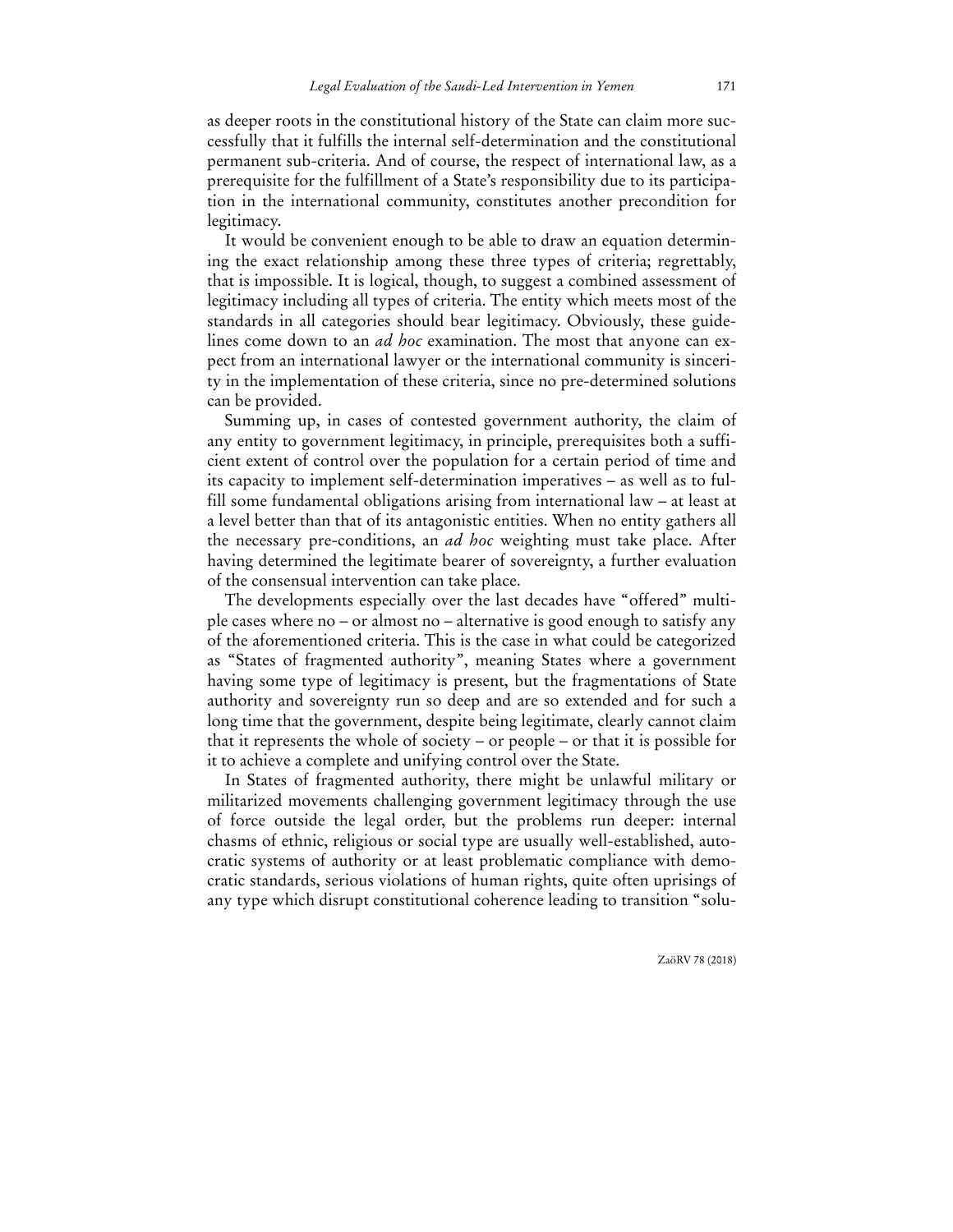tions" and continuous foreign interference are some of the factors which are met in such States – all of them together or separately – creating legal uncertainty and eroding the confidence towards the legal system and the system of governance.

In such cases, despite the existence of a legitimate government, the government objectively experiences restrictions in its authority and in its capacity to exercise the sovereignty of the State. Therefore, its legal actions must be assessed against such a background, too. The important question becomes not only who is the legitimate government and the sovereign, but also what type of sovereign and government exists and with what level of legal and practical authority.

States of fragmented authority are not failed States, yet; they might disintegrate completely into failed States, they might remain States of limited sovereignty or they could evolve into a procedure of consolidation of their sovereignty.

The differentiation from these terms is that the scope of the concept of "States of fragmented authority" is not mainly to depict the current conditions on the ground – which will probably resemble States of limited statehood – but to indicate the accumulation of root-causes over time which have led to a certain outcome and to explain the current situation by taking into account the root-causes of the problem. An obvious case, as it is analyzed below, is that of Yemen. On the basis of the aforementioned framework, the Saudi-led intervention is examined.

## **II. Yemen and the Saudi-Led Intervention**

The evaluation of the Saudi-led intervention in Yemen, as a case of consensual intervention, prerequisites the reference to some historical facts, namely those which are necessary in order to answer the following questions: a) whether President *Hadi* and his government remained the legitimate authorities of Yemen at the time of the consent; b) in case the answer to question a) is positive, whether *Hadi* possessed the authority to provide consent to intervention<sup>103</sup> and c) whether the Saudi-led intervention violates *jus in bello* and what are the consequences of such potential violations regarding the legitimacy of the intervention.

<sup>103</sup> *Β. Ghafarzade*, Yemen: Post-Conflict Federalism To Avoid Disintegration, N.Y.U. J. Int'l L. & Pol. 48 (2016), 933, at 970; *M. Zenko*, Make No Mistake – The United States Is at War in Yemen, Foreign Policy*,* 30.3.2015, <foreignpolicy.com>, access 10.10.2016.

ZaöRV 78 (2018)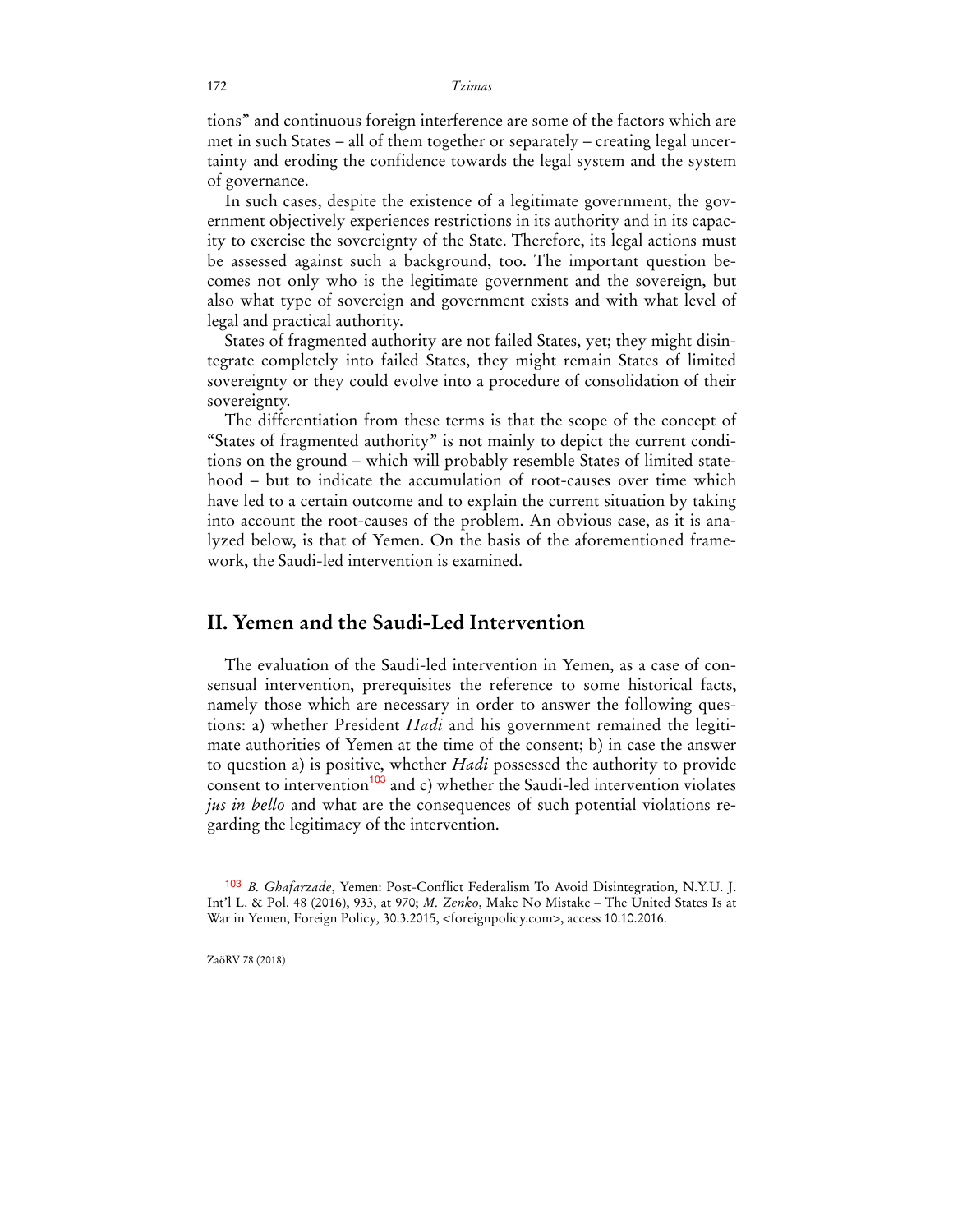### **1. The Legitimacy of** *Hadi's* **Presidency**

As it has already been mentioned in the first part, in order for a consensual intervention to be assessed, two fundamental issues should be considered: which is the lawful government and how far can it go in terms of its consent. The first of them is analyzed here, namely *Hadi's* legitimacy as President of Yemen at the time of his consent.

In order to assess the legitimacy of *Hadi's* presidency at the time that he provided consent, we need to take into account a combination of criteria and events, including the effectiveness control criterion, the criterion of internal, constitutional legitimacy and the criterion of legitimacy from the perspective of the international community and international law, since the position of the article in the first part is that the effective control criterion, in States of contested authority should not be the sole criterion for the determination of the legitimate government.

In order to reach a conclusion on the issue of government legitimacy, I will consider the critical events and then analyze them in line with these three criteria, invoking some critical cases that have already been analyzed in the first part.

At the time when the events which led to the intervention under examination began to unfold, President *Hadi* had already been appointed as head of the transition procedure – since 2011 – and he had later also been elected President of Yemen – in February 2012.<sup>104</sup> His interim presidency was the outcome of a wider agreement on the basis of a plan, which was proposed by the Gulf Cooperation Council (GCC) later endorsed by the UN Security Council<sup>105</sup> and eventually accepted by former President *Al Saleh* on  $23.11.2011$ .<sup>106</sup> It followed "Arab Spring" – type events against former Presi-

<sup>104</sup> International Crisis Group, Yemen: Enduring Conflicts, Threatened Transition Middle East Report 125 (2012), I; *E. Gaston*, Process Lessons Learned in Yemen's National Dialogue, United States Institute for Peace, Special Report 342 (2014), at 1.

<sup>105</sup> "In view of the heightened tensions and continuing violence in Yemen, the members of the Security Council urged all sides, in the period after President Ali Abdullah Saleh's return to Yemen on 23 September 2011, to reject violence, including against peaceful and unarmed civilians, and show maximum restraint. They called on all parties to move forward urgently in an inclusive, orderly and Yemeni-led process of political transition, on the basis of the Gulf Cooperation Council initiative, that meets the needs and aspirations of the Yemeni people for change. They also called upon all the parties to respect their obligations under applicable international law." UNSC, Security Council Press Statement on Situation in Yemen, 24.9.2011.

<sup>106</sup> International Crisis Group (note 104), i.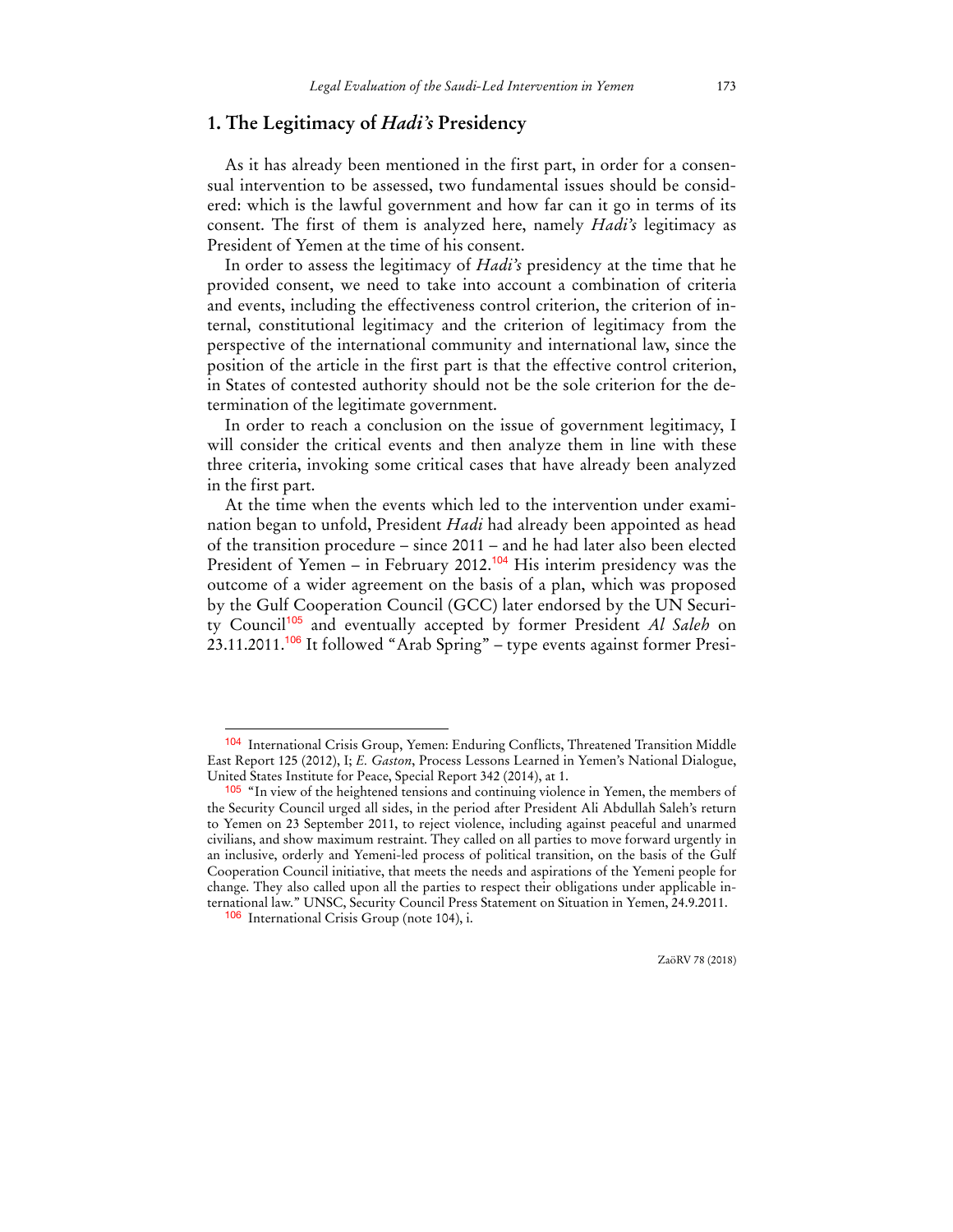dent *Saleh*, which began in 2011<sup>107</sup> and the prolonged uprising of the Houthis.<sup>108</sup>

Whilst in office, President *Hadi* failed to meet higher expectations, provoking renewed discontent in the framework of which the Houthis maintained a significant role,<sup>109</sup> mainly due to his effort to adopt measures which the International Monetary Fund (IMF) asked for.<sup>110</sup> With the Houthi uprising issue practically intact, *Hadi* waived between a military and political solution in the conflict.

During September 2014, the Houthis advanced rapidly and after only a few hours of fighting, they took over the capital Sanaa. President *Hadi* chose not to confront them, but to share his authority. In this regard, he signed the Peace and National Partnership Agreement with the Houthis for a new government that would supposedly be more representative.<sup>111</sup>

In spite of the agreement, the Houthis maintained their military control over the capital and other areas of Yemen. This hybrid situation of shared state authority, eventually led President *Hadi* to submit officially his resignation on 22.1.2015. The Houthis, who welcomed the resignation, proposed the formation of a presidential council, but the Parliament refused to accept the resignation.<sup>112</sup>

Amid the constitutional chaos and deadlock, the Houthis who controlled the capital announced a new presidential council with the aim of forming an interim government which would propose constitutional reforms until 2017 and dissolved the Parliament. However, almost a month after his resignation

<sup>107</sup>International Crisis Group (note 104), 1 et seq.; *M. Sudam/J. Benham*, Yemeni President Leaves Country for Medical Treatment, Reuters, 4.6.2011.

<sup>108</sup>International Crisis Group (note 104), 3; *B. Ghafarzade* (note 103), 965; *M. Sudam/J. Benham* (note 107); *T. A. Peter*, Yemen Elections: Only One Choice, But Is It Still Progress?, The Chrisitan Science Monitor, 20.2.2012, <www.csmonitor.com>, access 12.7.2017.

<sup>109</sup>International Crisis Group, Popular Protest In North Africa And The Middle East (II), 6 et seq.; *E. Gaston* (note 104), 1; *C. Schmitz*, Yemen's National Dialogue, The Middle East Institute, 10.3.2014), <http://www.mei.edu>, access 8.7.2017); *B. Ghafarzade* (note 103), 969; *P. Williams/T. Sommadossi/A. Mujais*, A Legal Perspective on Yemen's Attempted Transition from a Unitary to a Federal System of Government, Utrecht Journal of International and European Law 33 (2017), 4, at 5.

<sup>110</sup> Al Jazeera, Yemen protests erupt after fuel price doubled, 30.7.2014, <www.aljazeera. com>, access 8.7.2017.

<sup>111</sup> *A. Ibrahim Al-Moshki*, Peace and National Partnership Agreement Signed, Yemen Times, 23.9.2014, <http:// www.yementimes.com>; *I. Craig*, How Yemen's Capital Sanaa Was Seized by Houthi Rebels, BBC News, 27.9.2014, <www.bbc.com>, access 8.7.2017.

<sup>112</sup> Staff writer, Yemeni President Hadi Resigns from Office, Al Arabiya News, 22.1.2015, <english.alarabiya.net>, access 8.7.2015.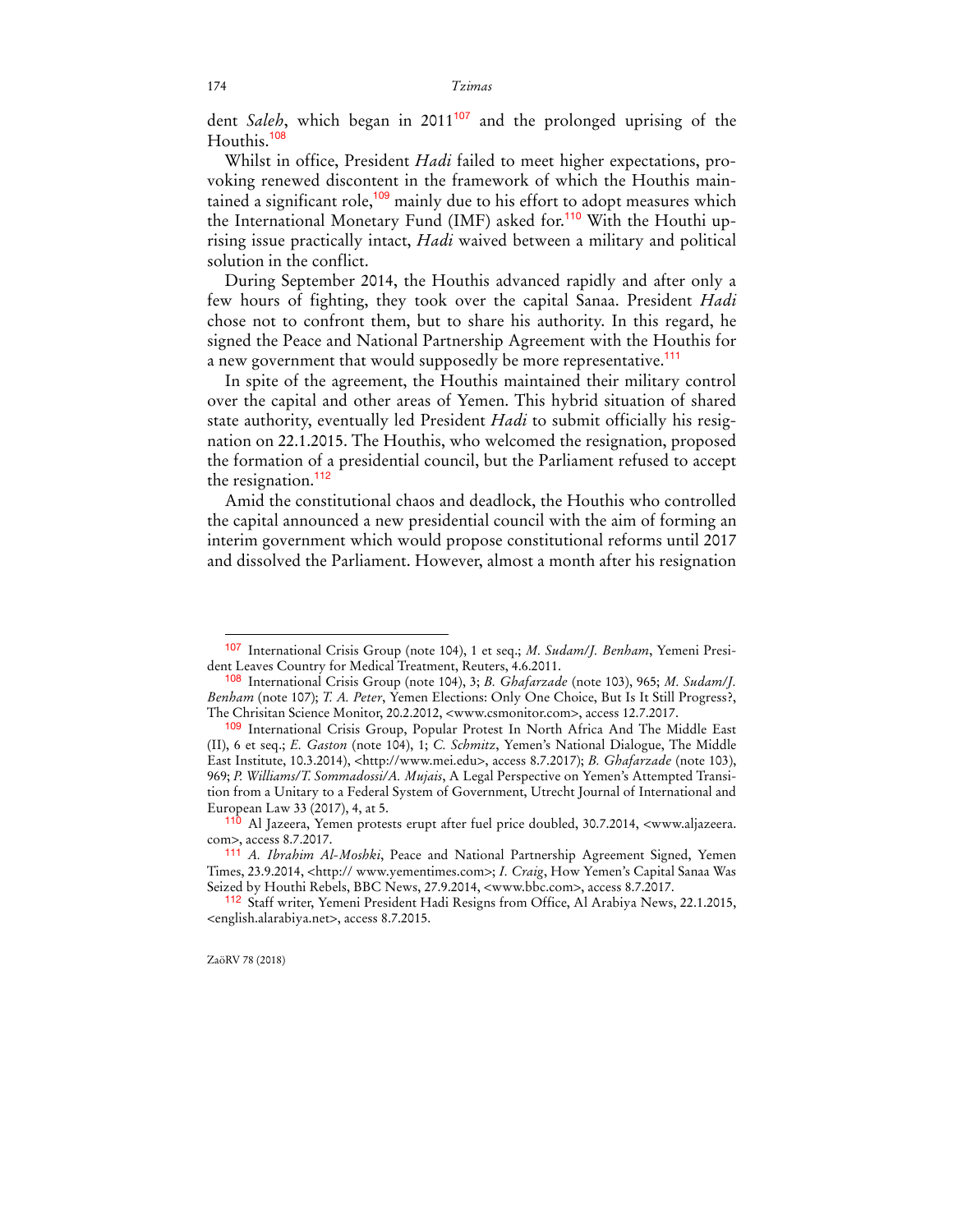*Hadi* fled to Aden where he retracted his resignation and declared that all the measures which had been adopted by the Houthis were null and void.<sup>113</sup>

The Houthis responded with further military advancement on the South by March 2015,114 in the face of which *Hadi* eventually fled to Saudi Arabia.<sup>115</sup> Almost three days before fleeing to Saudi Arabia, he asked GCC to intervene in Yemen in order to help him restore his authority and prevent the Houthi advance.<sup>116</sup> Two days later and one day before leaving for Saudi Arabia, he addressed the UNSC with a similar letter.<sup>117</sup>

Saudi Arabia wasted no time to respond positively and by late March 2015 initiated the air raids against a number of targets in Yemen. The Saudiled coalition includes all GCC states – except Oman – as well as Egypt, Jordan, Morocco, Pakistan, and Sudan while the United States provided logistical support.<sup>118</sup> The intervention managed to drive Houthis out of Aden, where President *Hadi* returned after six months – by late 2015 – but apart from that, it had little success, leading eventually to a military stalemate.<sup>119</sup>

In relation to the effective control criteria, President *Hadi* had minimal or – at some point – nonexistent control over the territory and the population of Yemen at the time of his consent,<sup>120</sup> since he only possessed a shortlived basis of control in Aden, which, by the way, he has failed to completely restore even after the Saudi-led intervention.

In this sense, his position is different from that of *Assad*, who kept control of the capital and of an extended part of Syria throughout the war and who – following the consensual intervention of Russia – has managed to gain the momentum on the ground.<sup>121</sup>

<sup>113</sup> Agence France-Presse in Aden, Yemen's President Retracts Resignation after Escape from House Arrest, theguardian, 24.2.2015, <www.theguardian.com>, access 8.7.2015.

<sup>114</sup> *Y. Mawry*, Yemen's Houthis Advance Closer to Aden, Middle East Eye, 22.2.2015, <www.middleeasteye.net>, access 8.7.2015.

<sup>115</sup> *K. Abdallah/S. Aboudi*, Yemeni Leader Hadi Leaves Country as Saudi Arabia Keeps Up Air Strikes, Reuters, 23.3.2015, <www.reuters.com>, access 9.7.2016.

<sup>116</sup> Staff writer, Yemen Asks GCC for Military Action against Houthis, Al Arabiya, 23.3.2015, <english.alarabiya.net>, access 9.7.2017.

<sup>117</sup> BBC News, Yemen's President Hadi Aasks UN to Back Intervention, 25.3.2015, <http://www.bbc.com>, access 9.7.2017.

<sup>118</sup> *B. Ghafarzade* (note 103), 975.

<sup>119</sup> Al Jazeera, Yemen's Exiled President Returns to Aden, 17.11.2015.

<sup>120</sup> As it is analyzed above, the mainstream approach would deprive him of legitimacy since he was not effectively in control of the population and the territory.

<sup>&</sup>lt;sup>121</sup> Despite a two year old intervention he has failed to restore his authority. It seems that his presidency has nowadays been minimized to being one of the – many – parts of a protracted conflict and therefore he cannot reasonably claim authority over the whole of Yemen, even as a mid-term goal.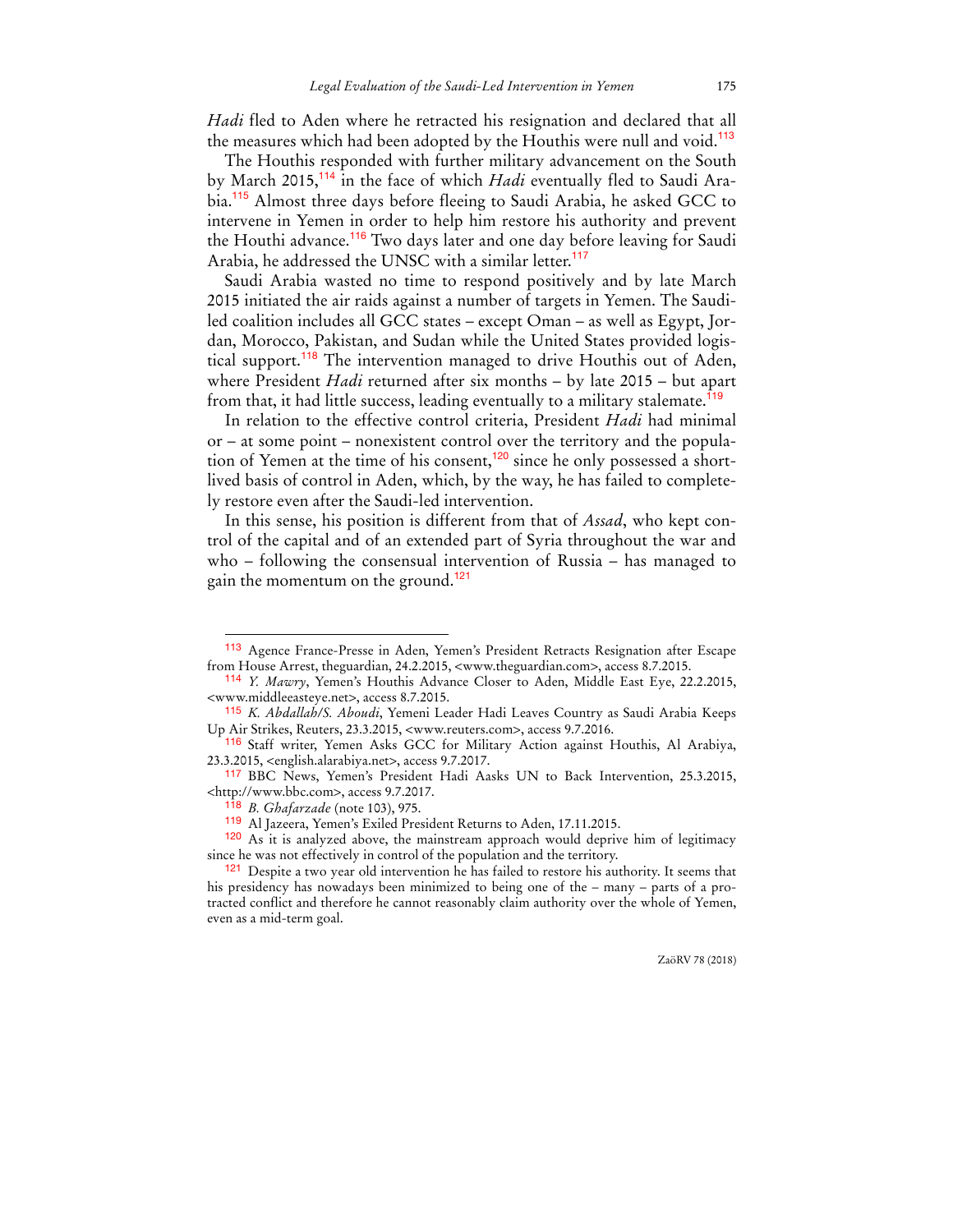Regarding the criterion of constitutional legitimacy, there are cases where, in spite of the total loss of control over the population and the territory, the legitimacy of the overthrown governments was sustained, from the perspective of the international community, especially as a reaction against military coups, given the contradiction in principle of the latter to internal self-determination imperatives.

However, this is not the case in Yemen. The Houthis' advance which, through a chain reaction, eventually compelled *Hadi* to resign is the outcome of a militarized uprising originating mainly from a certain part of the population in an already fragmented State and authority. The Houthis were not part of the State apparatus, but a long established, internal movement – one of the few which are active in multi-fragmented Yemen – with social and religious – Zaydi Shia – roots and strong presence in the opposition both against *Al Saleh* and against *Hadi*. 122

While, Houthis' actions do not amount to a popular rebellion in the sense of a genuine representation of the majority of the Yemeni people – although even that, *per se*, would not provide lawfulness to their actions – a mechanical "coup-against-the-lawful-president" approach does not depict accurately the situation. Such analogies despite having some level of truth, might lead to over-simplifications. Therefore, analogies to cases such as the one of Haiti cannot be easily drawn.

The combination of the conditions on the ground and of the constitutional impact of the uprising by part of the population brings *Hadi* closer to the Ukrainian case, although profound differences are to be found.<sup>123</sup> The differentiation on behalf of large parts of the international community in its approach to the two situations is a reminder of the over-politicization and of the multiple standards of the issue of government legitimacy, at the expense of legal certainty and clarity.

Remaining, at the level of internal, constitutional legitimacy, the other important event is *Hadi's* resignation. While *Hadi* officially resigned from his office, his resignation was not validated by Parliament and in this sense

<sup>122</sup> Although and in order to be accurate, in the complicated mosaic of Islam, Zayidism is located somewhere between Sunnism and Shia but for various reasons is considered as closer to the latter. *B. A. Salmoni/B. Loidolt/M. Wells*, Regime and Periphery In Northern Yemen: The Huthi Phenomenon, RAND, National Defense Research Institute, 2010, xv.

<sup>&</sup>lt;sup>123</sup> For example, in Ukraine, the majority of the Parliament voted against the presidency of *Yanukovich*. Although it did not reach the necessary majority among the members of the Parliament in order to have a lawful impeachment, it still showed a disharmony between the two functions of the state, contrary to Yemen, where the Parliament defended *Hadi's* legitimacy. For such an analysis see: Z. *Vermeer* (note 5).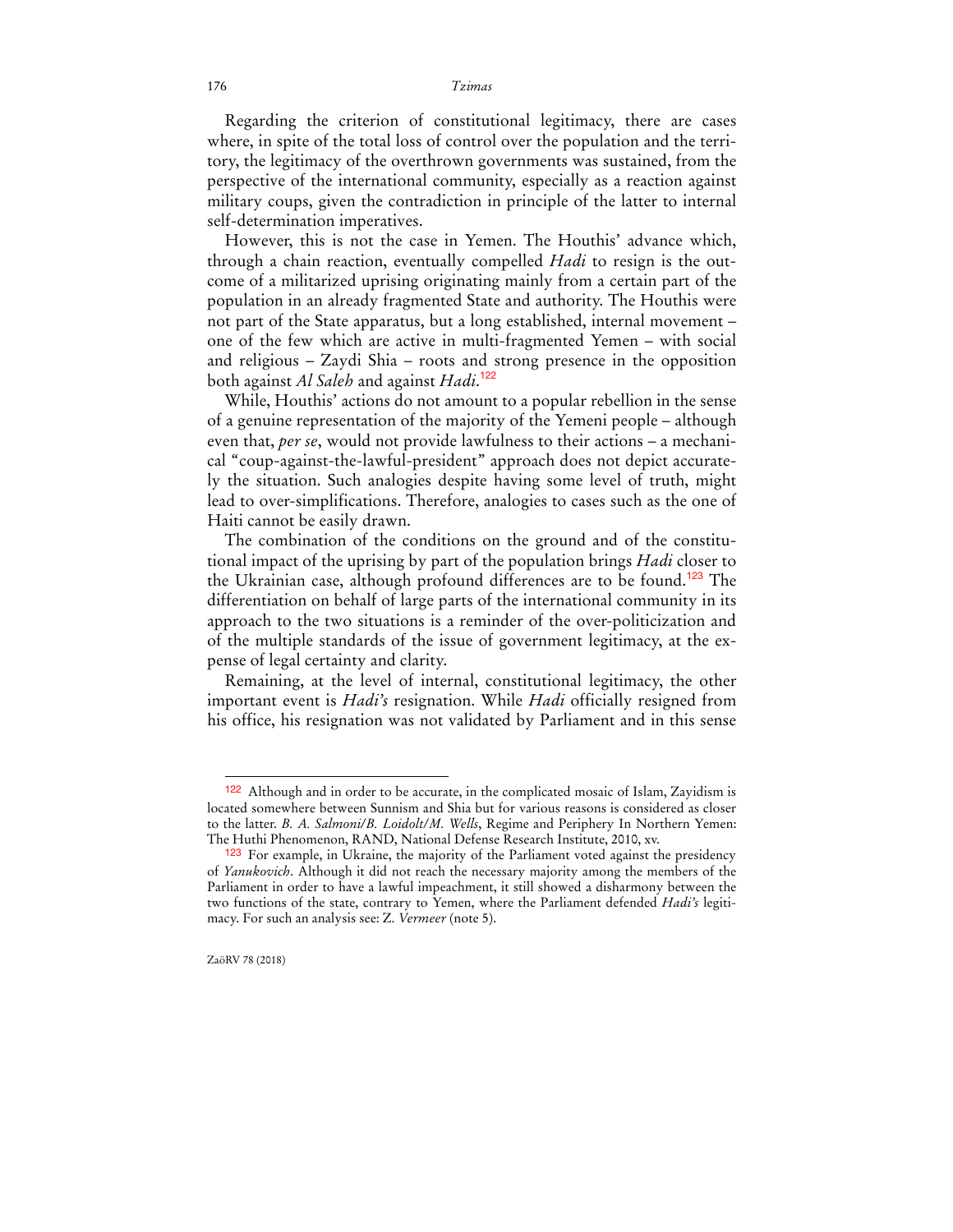according to analyses of Yemeni lawmakers and lawyers he had the right to retract his resignation, which he eventually did.

Contrary constitutional interpretations argued that he should have been succeeded by the next in line, who was the speaker of the Parliament and a close ally to former President *Al Saleh*, although this is a contested view.<sup>124</sup> In addition, *Hadi* implied later that his resignation was more or less forced upon him because of the military presence of the Houthis and in this sense, it could be considered as a result of coercion.

It must also be kept in mind that the Houthi movement failed to achieve any significant extent of legitimization among the Yemeni constitutional institutions – e.g. from Parliament. This failure has cost them in terms of internal legitimacy when compared to *Hadi's* presidency.

In order to conclude on the assessment of legitimacy on the basis of the constitutional criterion, we need to take into account two more components: first, that the determination of the legitimacy of the government in States of contested authority, as is Yemen, is a comparative approach, too. In this case between *Hadi* and the Houthis.

Second, the two scale sub-criteria clarifying further the criterion of internal constitutional legitimacy, which are mentioned in the first part, meaning fulfillment of internal self-determination standards and persistence in the constitutional history of the State. *Hadi's* presidency was mediocre in terms of meeting the internal self-determination threshold and profoundly superficially rooted as a type of governance. Still, the achievements of the Houthis regarding the same criteria are worse. *Hadi* was elected and enjoyed the support of the constitutional organs of the state of Yemen. The Houthis did not meet any of these standards and this ellipsis cannot be "healed" by the alleged support towards them by parts of the population.

Therefore, regarding the internal, constitutional structure, President *Hadi* can be considered as the legitimate authority – or at least more legitimate compared to his rivals – although his domestic legitimacy was considerably weak not only because of forceful actions of his rivals, but also given that he was part of a transition procedure with significant weaknesses and a short presence as a type of governance.

From an international law perspective, another argument in favor of *Hadi's* legitimacy was invoked. The alleged foreign interference by Iran.<sup>125</sup>

<sup>124</sup> *A. Al Ibrahim Al-Moshki*, President or fugitive? Houthis reject Hadi's letter to Parliament, Yemen Times, 25.2.2015, <www.yementimes.com>, access 13.7.2017; Al Jazeera Center for Studies, President Hadi's Resignation: Dangers and Alternatives, Position Paper, 1.2.2015, <studies.aljazeera.net>, access 13.7.2017.

<sup>125</sup> US Senate Foreign Relations, Resolving The Conflict In Yemen: U.S. Interests, Risks And Policy, Testimony by Amb. (Ret'd), *Gerald M. Feierstein*, 9.3.2017, <www.foreign.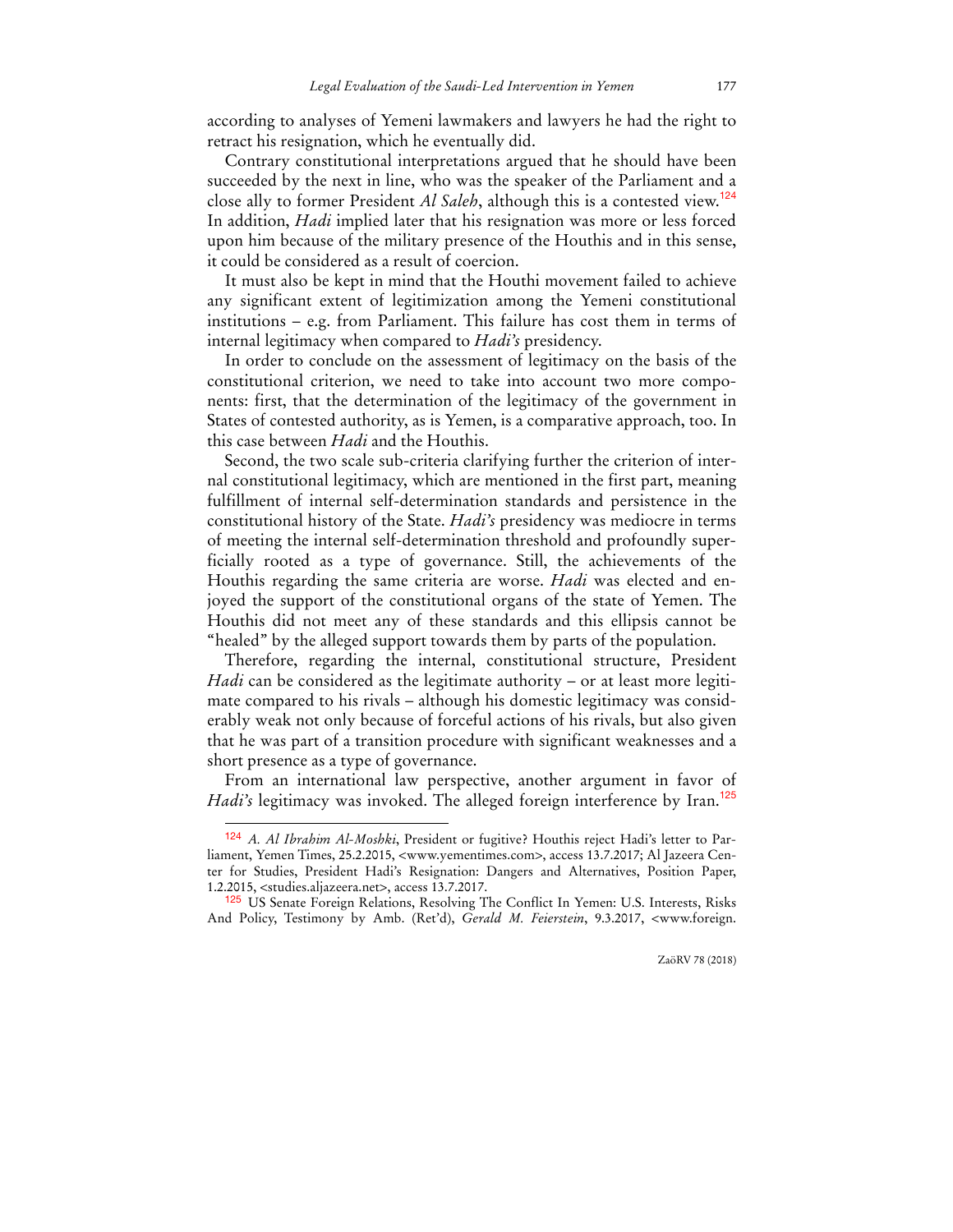In such a case, *Hadi's* legitimacy could be advocated given the precedents of South Rhodesia and of the so-called Turkish Republic of Northern Cyprus, in the sense that his loss of control would be the outcome of aggression and of a breach of a *jus cogens* norm<sup>126</sup> not producing lawful and legitimate consequences.<sup>127</sup>

While the alleged influence and support of Iran to the Houthis is not unknown, still no direct interference constituting some type of aggression has been ascertained. Therefore, such an argument is not valid.

What provides *Hadi* with a more solid claim to legitimacy from an international perspective, was the UNSC, in particular by its resolution 2206 (2015) which was adopted on 14.4.2015. That resolution reaffirmed the UNSC "... support for the legitimacy of the President of Yemen, *Abdo Rabbo Mansour Hadi*", while condemning Houthis' actions. While the choice of the government or of the head of a state falls within the framework of domestic sovereignty, the SC adopted its position under Chapter VII and in line with its wide discretion to determine threats against peace and security. The resolution regarding its substance can be criticized as onesided and as failing to promote legal certainty, since it adopted a different stance in relation to the similar case of Ukraine. Still though, it is an attribution of legitimacy to President *Hadi* from the international community perspective. As several cases indicated in the past, the attribution of legitimacy from the UNSC, especially under Chapter VII, often acts as a catalyst for overcoming legal doubt over the matter.

That decision of the UNSC was different and more straightforward compared to previous resolutions about Yemen. For example, in February 2015, the UNSC had adopted unanimously resolution 2204 (2015), under Chapter VII, which, while indirectly referred to the Houthis when it called

"... all parties in Yemen to adhere to resolving their differences through dialogue and consultation, reject acts of violence to achieve political goals, and refrain from provocation,"

had declined to refer to them explicitly. In addition, in contradiction to UNSC direct reference to overthrown president *Aristide* in the case of Haiti, it had made no direct mention to president *Hadi*. <sup>128</sup> UNSC 2140 (2014)

ZaöRV 78 (2018)

senate.gov> , access 9.7.2017; Al Jazeera, Thousands Protest against Houthi Coup in Yemen, 7.2.2015, <www.aljazeera.com>, access 9.7.2017.

<sup>126</sup>Z. *Vermeer* (note 5).

<sup>127</sup> As is the case with the non-recognition of the so-called Turkish Republic of Northern Cyprus, for example.

<sup>&</sup>lt;sup>28</sup> UNSC Res. 2204 (2015), 24.2.2015).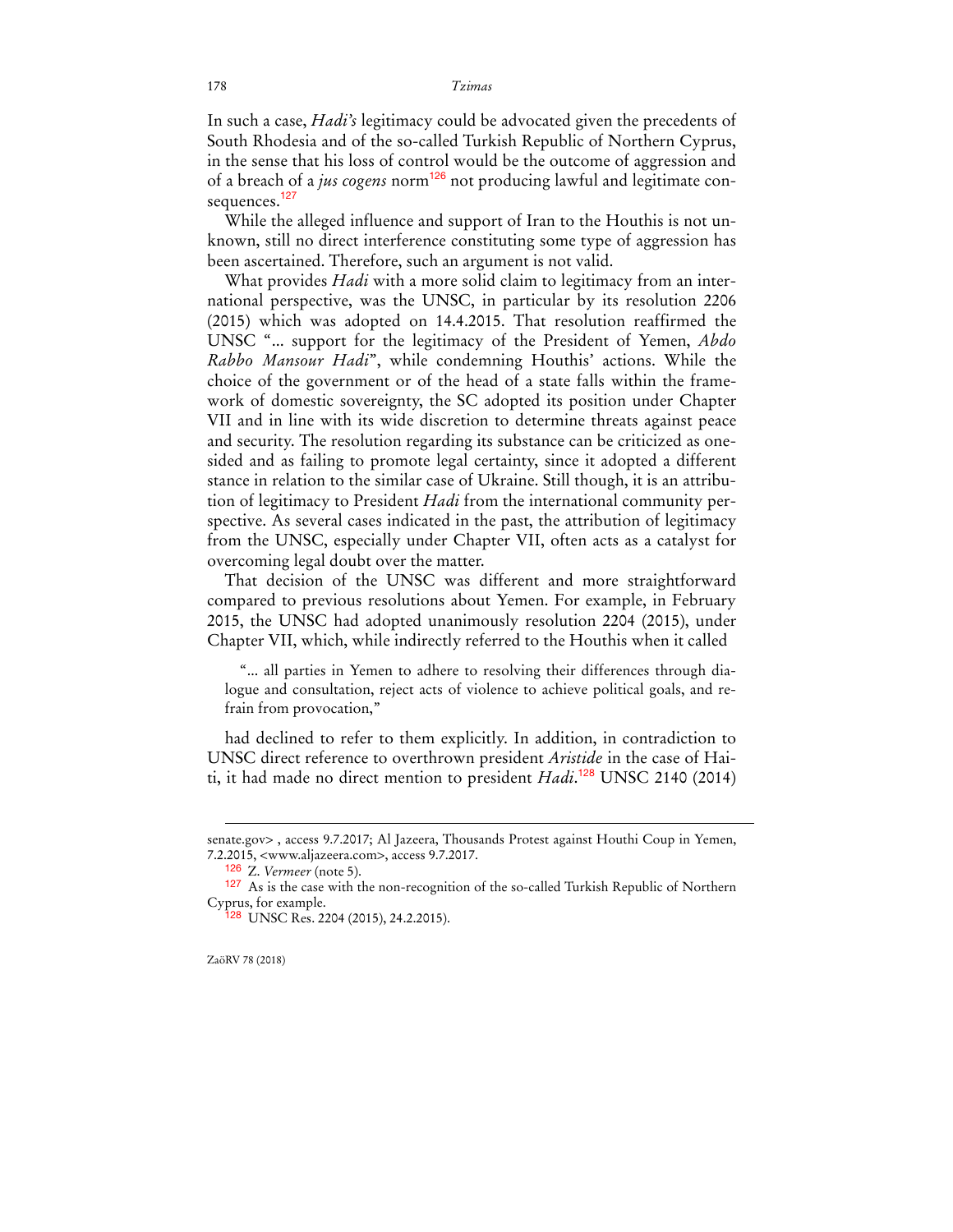resolution had also adopted an encouraging tone towards the Houthis, as parts of the transition procedure.<sup>129</sup>

Things obviously changed when the Houthis disengaged themselves from the transition procedure, by attempting to completely take over power, "forcing" (eventually) the UNSC to demonstrate its support to *Hadi's* presidency and its polemic to Houthi movement, albeit in a course which seems to some extent inconsistent.

Summing up, the combination of internal legitimacy and the international recognition in the framework of Chapter VII, as well as the comparison to the Houthis' movement as an alternative, favor the acceptance of President *Hadi* as the lawful President of Yemen at the time of his consent, albeit with an eroded legitimacy and in an internally fragmented State and despite his minimal control over Yemen.

## **2. The Legitimacy of** *Hadi's* **Invitation/Consent to the Saudi-Led Intervention**

As it is noted in the first part of this paper, while from a traditional perspective, the mere fact of *Hadi's* legitimacy would be all that is needed in order to conclude that his consent to intervention was lawful and while it is a right of the lawful government to invite an intervention, a further analysis must be conducted in order to conclude that he had indeed the right to consent to the specific intervention with the specific goals.<sup>130</sup>

Not only the legitimacy of the consenting government, but also the scope of the intervention must be examined in order to conclude whether the act of consent is lawful. In such a sense, a two-level assessment of the consent is proposed: the first level is subject-oriented and the second level is goaloriented.

The first level reflects the traditional debate about sovereignty, which goes as far as the verification of the sovereign, while the second level encompasses the more advanced debate about sovereignty, which attempts to trace the re-arrangement of sovereignty under international law and therefore its normative and practical limitations. Again, in order to reach a conclusion, only the necessary events will be analyzed.

The critical event and element regarding the lawfulness of the consent in relation to its goal of the intervention is the actual letter, which was sent by

<sup>129</sup> UNSC Res. 2140 (2014), 26.2.2014.

<sup>130</sup> The discussion about the genuineness of the consent is not conducted since there is little doubt about that in relation to *Hadi's* consent.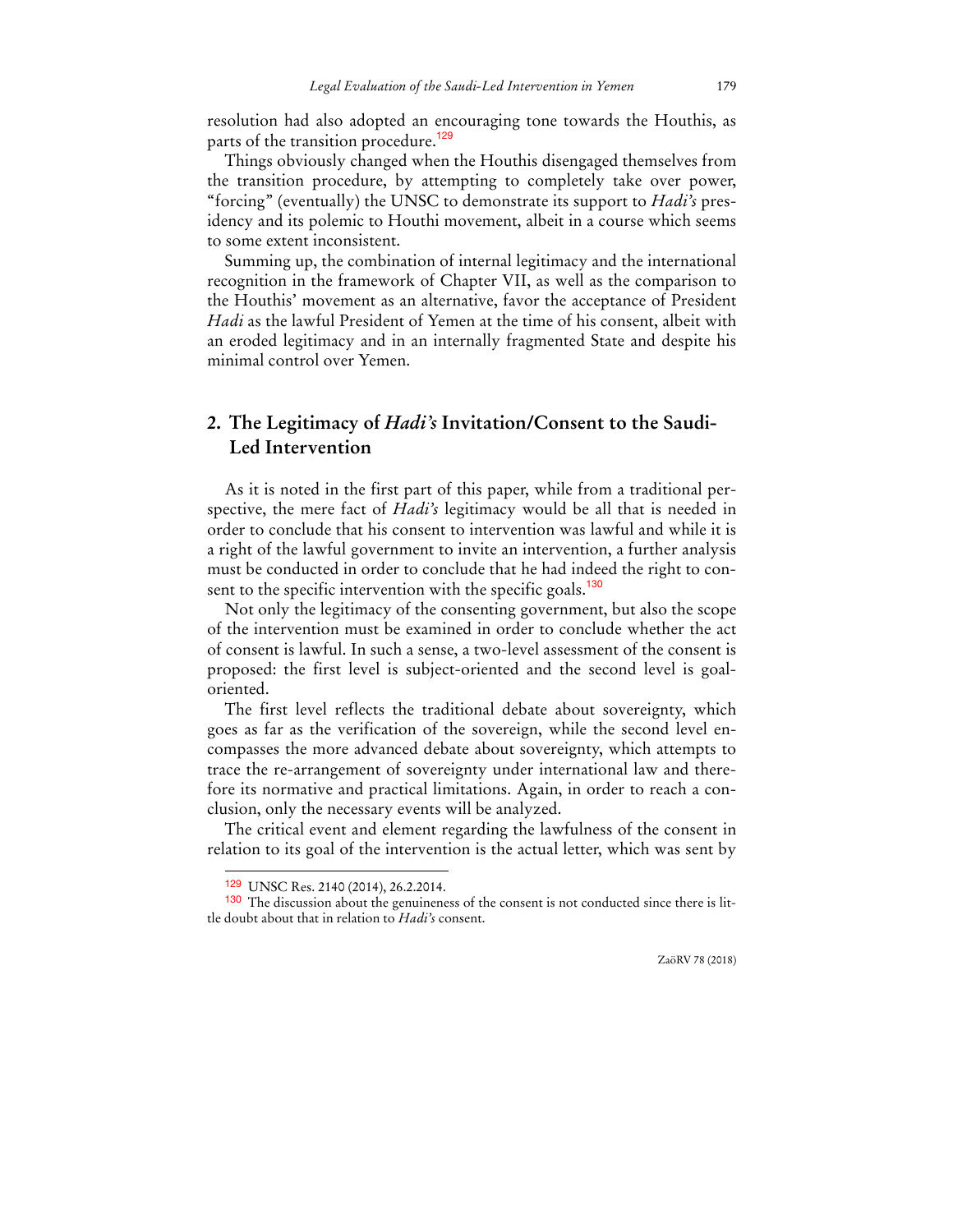President *Hadi* to the UNSC with which he sought authorization for a military intervention in order to "deter Houthi aggression", following his similar request to Gulf Cooperation Council and the Arab League. He also invoked Art. 51 of the Charter.

As *Ashley Deeks* comments, since the Houthis are an internal group of Yemen, the invocation of Art. 51 is misplaced, given that there is no substantiated evidence that they act as proxies of Iran.<sup>131</sup> The criteria of Art. 3 (g) of GA resolution 3314 (XXIX) are not met in the Houthis' case.<sup>132</sup>

In addition, as *Paulina Starski* argues, the ICJ, in interpreting Art. 51 in relation to non-State actors, while not explicitly rejecting the possibility of invoking it against non-State actors, "... continued to apply the state-centric concept of armed attack", in its decision on the *Oil Platform* case, as well as in its advisory opinion in the *Palestinian Wall*. 133 The tendency is, in general, to apply Art. 51 in an as strict as possible way.

The question is whether a "misplaced" basis of justification for the consensual intervention is critical enough to "de-legitimize" the intervention or not. Apart from the pure normative significance, which is important enough, invoking Art. 51 and attempting to attribute to an internal military and political group the status of a proxy of a foreign State, implies a scope of total ostracization of this group, contrary both to peace plans and the transition procedure on the basis of which President *Hadi* became President of Yemen, as well as the facts on the ground.

We also need to keep in mind that after the initial advance of the Houthis in Sanaa, *Hadi* did not confront them, but agreed to further share power with them by signing a new agreement.<sup>134</sup> In various ways, since the beginning of his term as an interim president, he had acknowledged the multifragmented political landscape, which limited his actual authority and the need to share power with other groups and movements, including the Houthis. Yemen is a profound case of a State of fragmented authority in the sense that the concept is proposed above. This is why various peace plans

<sup>131</sup> *A. Deeks*, International Legal Justification for the Yemen Intervention: Blink and Miss It, Lawfare (30.3.2015), <www.lawfareblog.com>, access 13.7.2017.

 $132$  Any of the following acts, regardless of a declaration of war, shall, subject to and in accordance with the provisions of Art. 2, qualify as an act of aggression: " $(g)$  The sending by or on behalf of a State of armed bands, groups, irregulars or mercenaries, which carry out acts of armed force against another State of such gravity as to amount to the acts listed above, or its substantial involvement therein." UN GA, Definition of Aggression General Assembly Resolution 3314 (XXIX), 14.12.1974.

<sup>133</sup> *P. Starski*, Right to Self-Defence, Attribution and the Non-State Actor – Birth of the "Unable and Unwilling" Standard?, HJIL 65 (2015), 455, at 461.

<sup>134</sup> Z. *Vermeer* (note 5).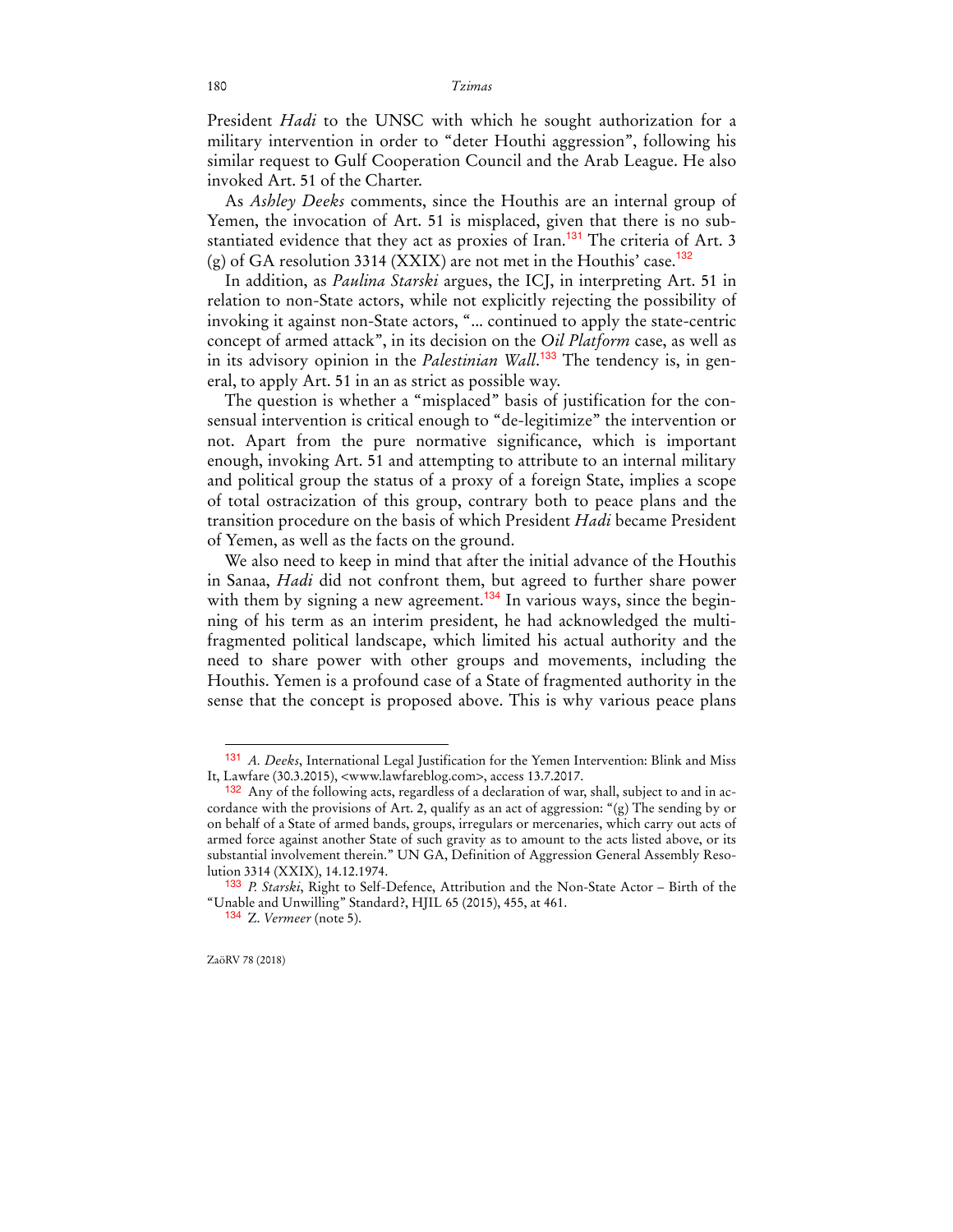and UNSC resolutions advocate not a violent campaign, but efforts including all major internal actors.

In such a sense, the consent to the intervention on false grounds cancels the legitimacy of the specific legal act *per se*, since the basis of the consent implies a scope contravening the peace process in Yemen, the decisions of the UNSC under Chapter VII and therefore the implementation of the collective security system in the specific circumstances. As it has already been analyzed, the scope of the intervention is co-determinative of its legitimacy.

Here, the problematic aspect of the scope does not refer to the breach of a norm prohibiting an international crime; the implied scope of the consent inflicts a breach of the norms about the role of the UNSC in relation to the implementation of the collective security system in the given circumstances and towards the Yemeni people.

In such a sense, it is a scope contravening in principle the centralized regulation of the international community in furtherance of international peace and security and the international law supremacy principle, which are both fundamental in international law. It also contradicts in particular the peace process in Yemen, which has severe repercussions for regional, and potentially international, peace and stability.

The statements of the UNSC members during the session in which resolution 2216 (2015) was adopted are characteristic. The UK representative was the only one to openly advocate the intervention, although even he argued in favor of the quickest possible return to the peace plans. All the other member-States' representatives were even more straightforward, concerning the need to avoid military escalation and to return to the political procedure.

Therefore, the specific Saudi-led military intervention and the consent to it fell outside the context of the internal transition process and of the UNSC resolutions. The destructive consequences verify *posteriori* that argument.<sup>135</sup>

Last but not least, one may question whether, under the given conditions, President *Hadi* could provide consent to an intervention of some other scope and type. Given the UNSC resolutions, which call for implementation of the transition and peace plans, the answer is that the most suitable way to deal with the situation would be with a UNSC mandate establishing a peace-keeping and peace-building mission.<sup>136</sup> With such a scope, President *Hadi* could also offer his consent and support lawfully.

<sup>135</sup> *J. Dyke*, Is the Saudi War on Yemen Legal?, IRIN, 3.4.2015, <www.irinnews.org>, access 15.7.2015.

<sup>136</sup> Which of course would be more suitably based on direct UNSC authorization.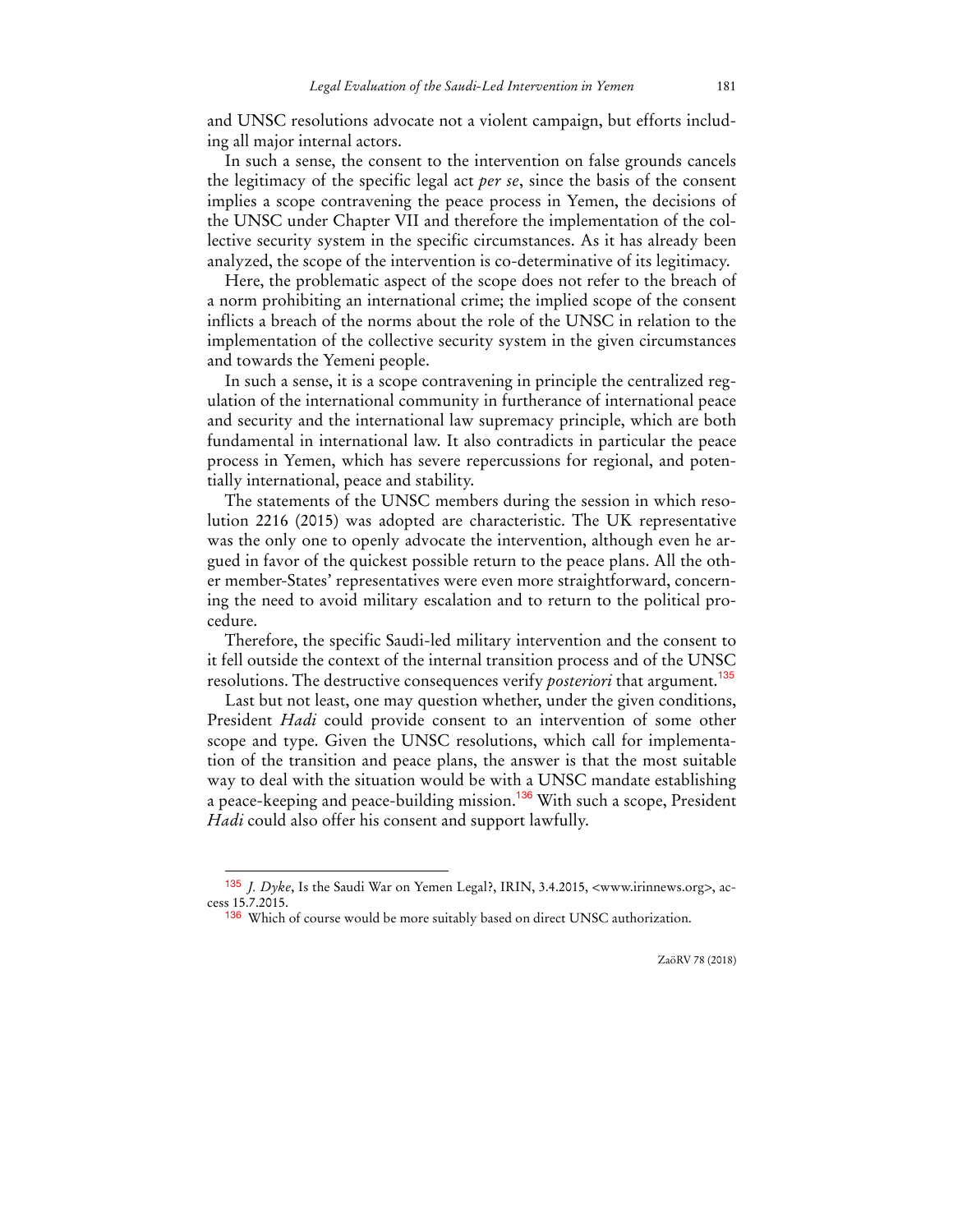## **3. Evaluation of the Saudi-Led Intervention in the Context of**  *Jus in Bello*

The last question is whether, even if assumed that the provision of consent by President *Hadi* for this intervention had been lawful, the developments which have followed in relation to the actions by the Saudi-led coalition have some impact on the lawfulness of the consent and of the intervention.

The argument is that while the provision of consent takes place at a specific place and time, as a singular act, it must remain valid during the whole time of the intervention and that the scope as well as the means of the intervention are also assessed over time and through an international law perspective.<sup>137</sup> In addition, the validity of the consent can be re-assessed not only on a bilateral basis, but also from the international perspective, namely and mainly the UNSC.

Therefore, when a consensual intervention after some point harms the collective security system imperatives or fails to meet international law standards, the consent which has been provided as a basis of justification, even if initially justified and legitimate, becomes null and void under international law.

Two years after the beginning of the Saudi-led intervention on the basis of *Hadi's* consent, the restoration of President *Hadi's* power is limited to parts of Aden, the war is in a stalemate, the political process is totally derailed and the humanitarian catastrophe is reaching unprecedented levels. Since the intervention has failed to fulfill the scope which has been set by the UNSC under Chapter VII, it falls outside the collective security system imperatives, as they are exemplified in the specific case. Even worse, it openly contradicts them and violates respective international norms due to its consequences at the humanitarian level.

"A Saudi naval embargo has since 2015 stopped the delivery of food and medical aid to the country ... the Saudi-led coalition bombed the cranes at the Al-Hudaydah port, limiting the ability to offload humanitarian aid. There is ... evidence that ... Saudi Arabia intends to use starvation as a method of war ... the war involves accusations of extensive jus in bello and human rights violations by the

<sup>&</sup>lt;sup>137</sup> In such a framework, the precedent which has been set by the intervention of Syria in Lebanon and the de-legitimization of the intervention by the UNSC despite the Lebanese consent is indicative.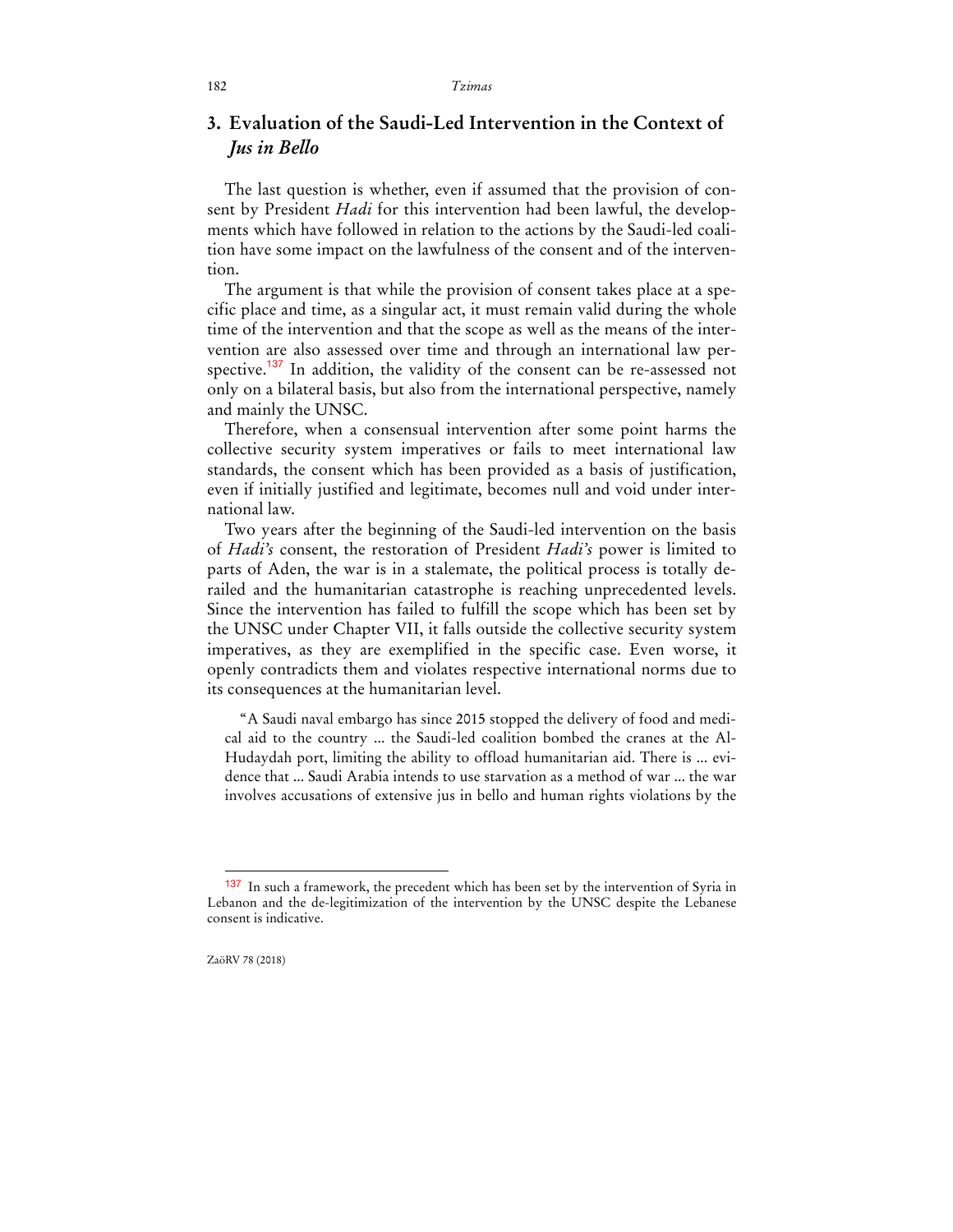Saudi coalition ... The Saudi coalition has been accused of using US-made cluster munitions in civilian areas ..."<sup>138</sup>

### By January 2017, according to the UN Aid Chief

 $\overline{a}$ 

"more than two thirds of the population – an alarming 18.8 million – [were] in need of humanitarian and protection assistance, including an astounding 10.3 million Yemenis who require immediate assistance to save or sustain their lives ... Some 14 million people are currently food insecure, of whom half are severely food insecure."<sup>13</sup>

### The United Nations Human Rights Office in Yemen also recalled

"... that indiscriminate or disproportionate attacks, or attacks targeting civilian objects such as markets, are prohibited under international humanitarian law, ... reminding all parties to the conflict of their obligation to ensure full respect for international human rights and humanitarian laws".<sup>140</sup>

With all the peace initiatives failing, the humanitarian conditions have reached a disastrous level. As the UN reported in June 2017:

"Yemen is now facing the worst cholera outbreak in the world, with suspected cases exceeding 200,000 and the number increasing at an average of 5,000 a day ... Already more than 1,300 people have died – one quarter of them children – and the death toll is expected to rise. This deadly cholera outbreak is the direct consequence of two years of heavy conflict."<sup>141</sup>

ZaöRV 78 (2018)

<sup>138</sup> *N. Subramanian*, A Misguided Military Escalation in Yemen, Georgetown Security Studies Review, 15.4.2017, <georgetownsecuritystudiesreview.org>, access 9.7.2017.

<sup>&</sup>lt;sup>139</sup> UN, Urging "Bold Decisions" to End Yemen Conflict, UN Envoy Says Viable Peace Plan Within Reach, UN News Center, 26.1.2017, </www.un.org>, access 9.7.2017.

<sup>140</sup> UN, Civilian Casualties Continue to Rise In Yemen, Warns UN Human Rights Office, UN News Center, 23.6.2017, <www.un.org>, access 9.7.2017.

<sup>141</sup> UN, Yemen Hit by World's Worst Cholera Outbreak as Cases Reach 200,000, UN News Center, 24.6.2017, <http://www.un.org>, access 9.7.2017. Also see: Human Rights Watch, Yemen: No Accountability for War Crimes, Saudi-Led Coalition, Houthi-Saleh Forces Abuses Persist, 12.1.2017, <www.hrw.org>, access 15.7.2017. "Dozens of coalition airstrikes were indiscriminate, violating the laws of war and killing and wounding thousands of civilians ... Southern forces, supported by the Saudi-led coalition, also committed serious abuses, executing Houthi prisoners in Aden ... Human Rights Watch documented dozens of coalition airstrikes that appear to have been unlawfully indiscriminate, causing civilian casualties, some of which may have amounted to war crimes. They include a March 30 airstrike on a camp for internally displaced persons near Yemen's border with Saudi Arabia that killed at least 29 civilians; a March 31 airstrike on a dairy factory outside Hodaida that killed at least 31 civilians; a May 12 airstrike on a market and neighboring lemon grove in the town of Zabid, south of Hodaida, killing at least 60 civilians; a July 4, airstrike on a village market in Muthalith Ahim, south of the Saudi border, killing at least 65 people; and a July 24 airstrike on homes in the port city of Mokha that killed at least 65 civilians. In the Houthi's northern stronghold of Saada, Human Rights Watch examined a dozen coalition airstrikes that de-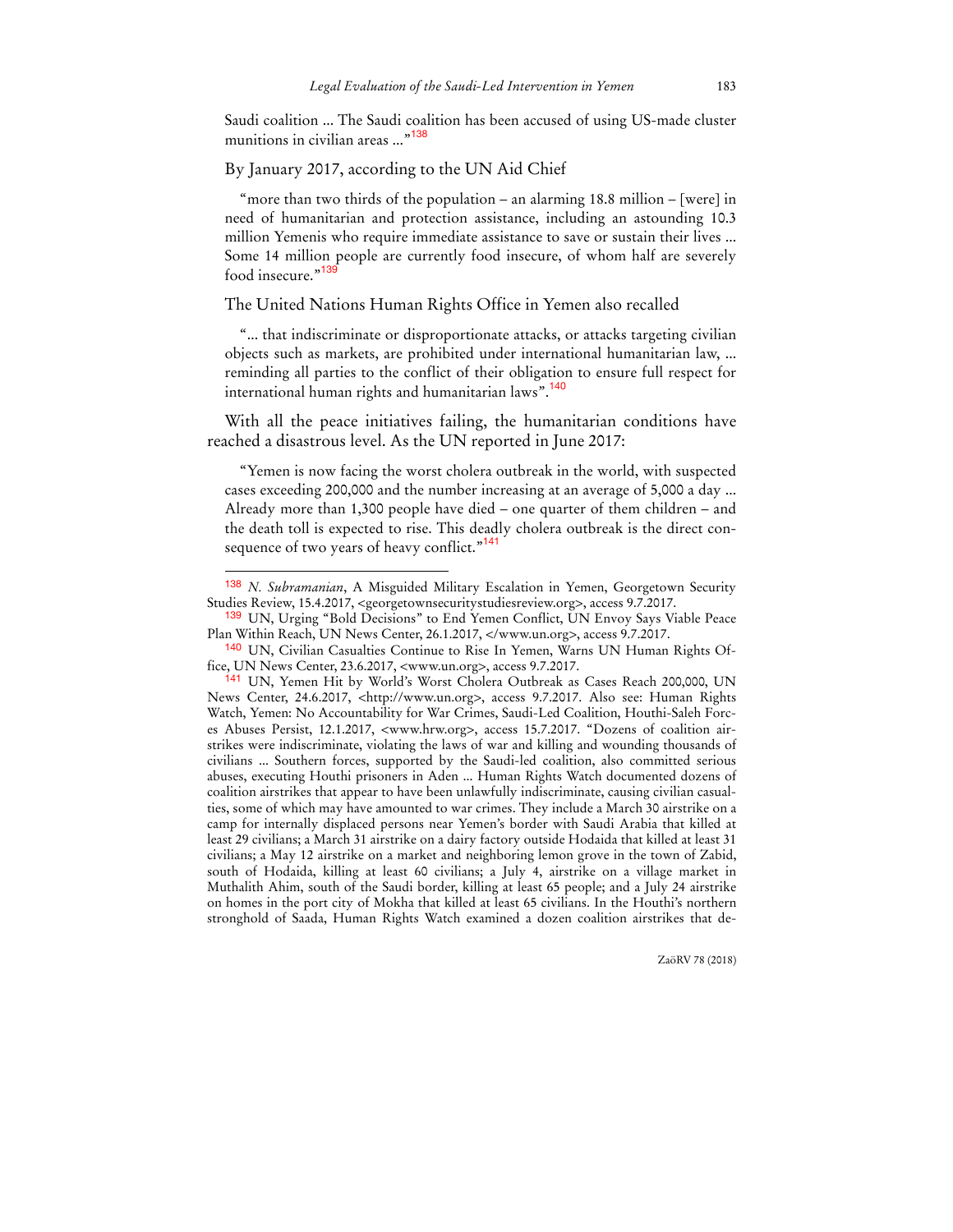In light of this failure, more recent UNSC resolutions, despite maintaining their targeted sanctions against the Houthis and their allies in Yemen, continuously call

"for all parties in Yemen to adhere to resolving their differences through dialogue and consultation, reject acts of violence to achieve political goals, and refrain from provocation"

### and reaffirm

"the need for all parties to comply with their obligations under international law, including international humanitarian law and international human rights law as applicable".<sup>142</sup>

In a significant political shift, again in light of recent developments, even the US ambassador to the UN, last year stated that

"[it] is also incumbent on the Saudi-led coalition and the forces of the Yemeni government to refrain from taking steps that escalate this violence and to commit to the cessation of hostilities ... there is absolutely no military solution to this conflict. Airstrikes that hit schools, hospitals and other civilian objects have to stop."<sup>143</sup>

Apart from the failure of the intervention in terms both of its own goals as well as of the UNSC ambitions for reconciliation, its main failure is to comply with *jus in bello* norms.

The war in Yemen can be classified as a non-international armed conflict, taking into account the definition in Art. 1, paras. 1 and 2 of Additional Protocol II about armed conflicts.<sup>144</sup>

The Saudi-led intervention took place following the consent of the Yemeni President against internal actors, in support of the government of the

stroyed or damaged homes, five markets, a school, and a gas station, but found no evidence of military targets. The strikes killed 59 people, all reportedly civilians, including at least 35 children, between April 6 and May 11." Human Rights Watch, Yemen, Events of 2015, <www.hrw.org>, access 15.7.2015.

<sup>142</sup> UNSC Res. 2266 (2016); UNSC Res. 2342 (2017).

<sup>143</sup> *J. Borger*, US Calls for End to Saudi Airstrikes in Yemen, the Guardian, 31.10.2016, <www.theguardian.com>, access 15.7.2017.

<sup>144</sup> "Which take place in the territory of a High Contracting Party between its armed forces and dissident armed forces or other organized armed groups which, under responsible command, exercise such control over a part of its territory as to enable them to carry out sustained and concerted military operations 2. This Protocol shall not apply to situations of internal disturbances and tensions, such as riots, isolated and sporadic acts of violence and other acts of a similar nature, as not being armed conflicts." Protocol Additional to the Geneva Conventions of 12 August 1949, and Relating to the Protection of Victims of Non-International Armed Conflicts (Protocol II), 8.6.1977, Art. 1, paras. 1 and 2.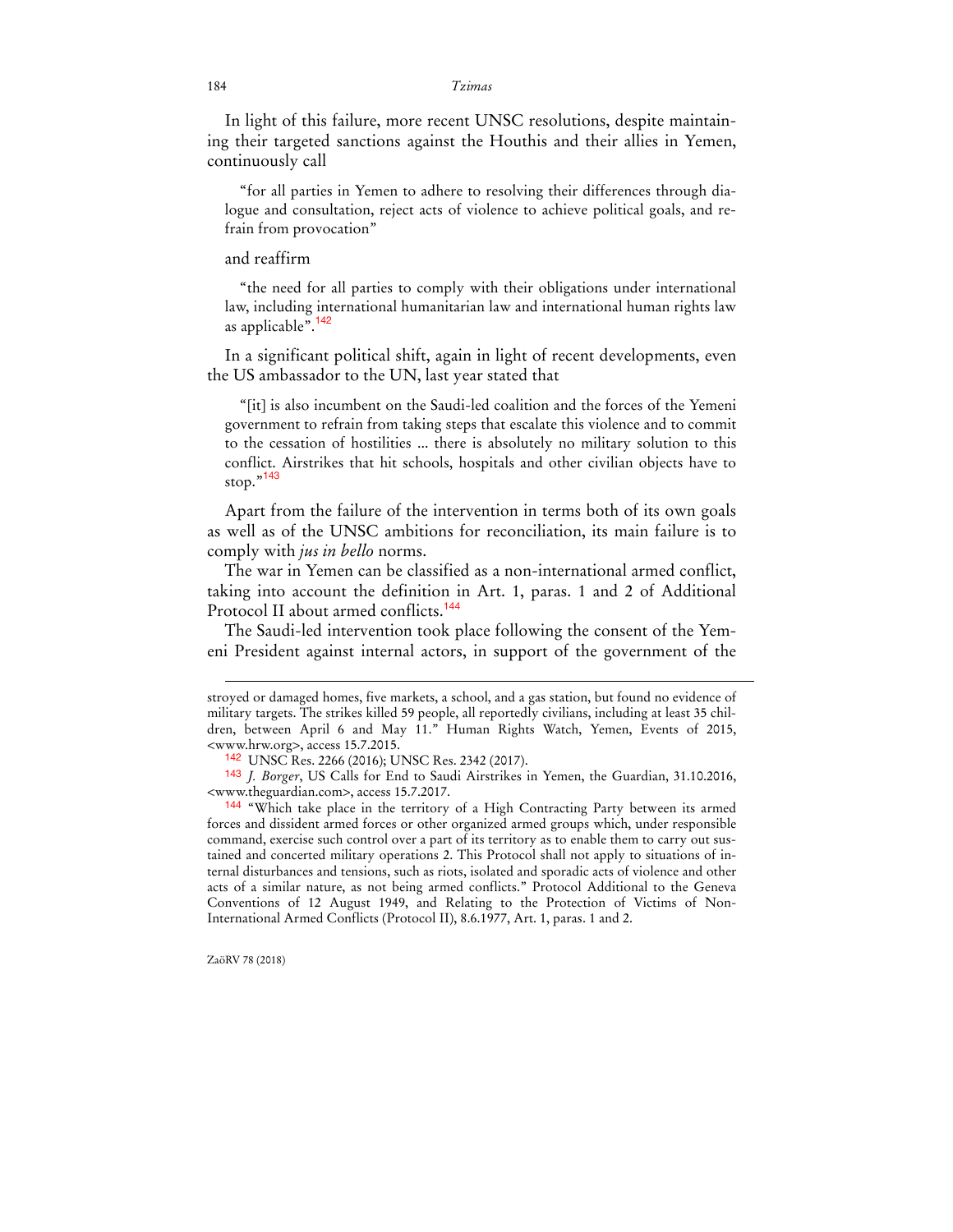State. It is mistaken to claim that either the Houthis are proxies of Iran or that the Houthis are the legitimate government of Yemen, so that the conflict could be labeled as international.<sup>145</sup>

Art. 3 of the Geneva Convention provides that

"In the case of armed conflict not of an international character occurring in the territory of one of the High Contracting Parties, each Party to the conflict shall be bound to apply, as a minimum, the following provisions:

(1) Persons taking no active part in the hostilities, including members of armed forces who have laid down their arms and those placed 'hors de combat' by sickness, wounds, detention, or any other cause, shall in all circumstances be treated humanely, without any adverse distinction founded on race, color, religion or faith, sex, birth or wealth, or any other similar criteria.

To this end, the following acts are and shall remain prohibited at any time and in any place whatsoever with respect to the above-mentioned persons:(a) violence to life and person, in particular murder of all kinds, mutilation, cruel treatment and torture; (b) taking of hostages;(c) outrages upon personal dignity, in particular humiliating and degrading treatment; (d) the passing of sentences and the carrying out of executions without previous judgment pronounced by a regularly constituted court, affording all the judicial guarantees which are recognized as indispensable by civilized peoples."<sup>146</sup>

The provisions are incomplete; they can serve as fundamental guidelines. Their most important contribution is that they implicitly impose a positive duty of humane treatment for those out of combat,<sup>147</sup> which is further exemplified and explicitly articulated by Additional Protocol II to the 1949 Geneva Conventions, to which Yemen is a state party,<sup>148</sup> in order for it to be implemented at each case in the most suitable and effective way.<sup>149</sup> Human

 $\ddot{ }$ 

ZaöRV 78 (2018)

<sup>145</sup> In this latter case, the intervention would also be unlawful.

<sup>146</sup> Convention (III) Relative to the Treatment of Prisoners of War, Geneva, 12.8.1949. Conflicts not of an international character.

<sup>147</sup> *G. D. Solis*, The Law Of Armed Conflict: International Humanitarian Law In War, 2010, 97 et seq.

<sup>148</sup> For example, the obligation of human treatment, fundamental guarantees, protection and care, protection of medical units, protection of civilian population and of its means of survival.

<sup>&</sup>lt;sup>149</sup> The principle of humane treatment functioned as a point-section for the gradual introduction of laws of international armed conflicts to non-international, too, through the ICTY in the *Tadić* case, the International Criminal Court, the Secretary-General's Bulletin of International Humanitarian Law, as well as by the International Committee of the Red Cross (ICRC) study Customary International Humanitarian Law. C. Garraway, Non-International Armed Conflict in the Twenty-First Century Part III: Type of Non-International Armed Conflicts and the Applicable Law, in: K. Watkin/A. J. Norris (eds.), International Law Studies, Vol. 82, 2012, 98. As ICTY held: "... a number of rules and principles ... have gradually been extended to apply to internal conflicts ... this extension has not taken place in the form of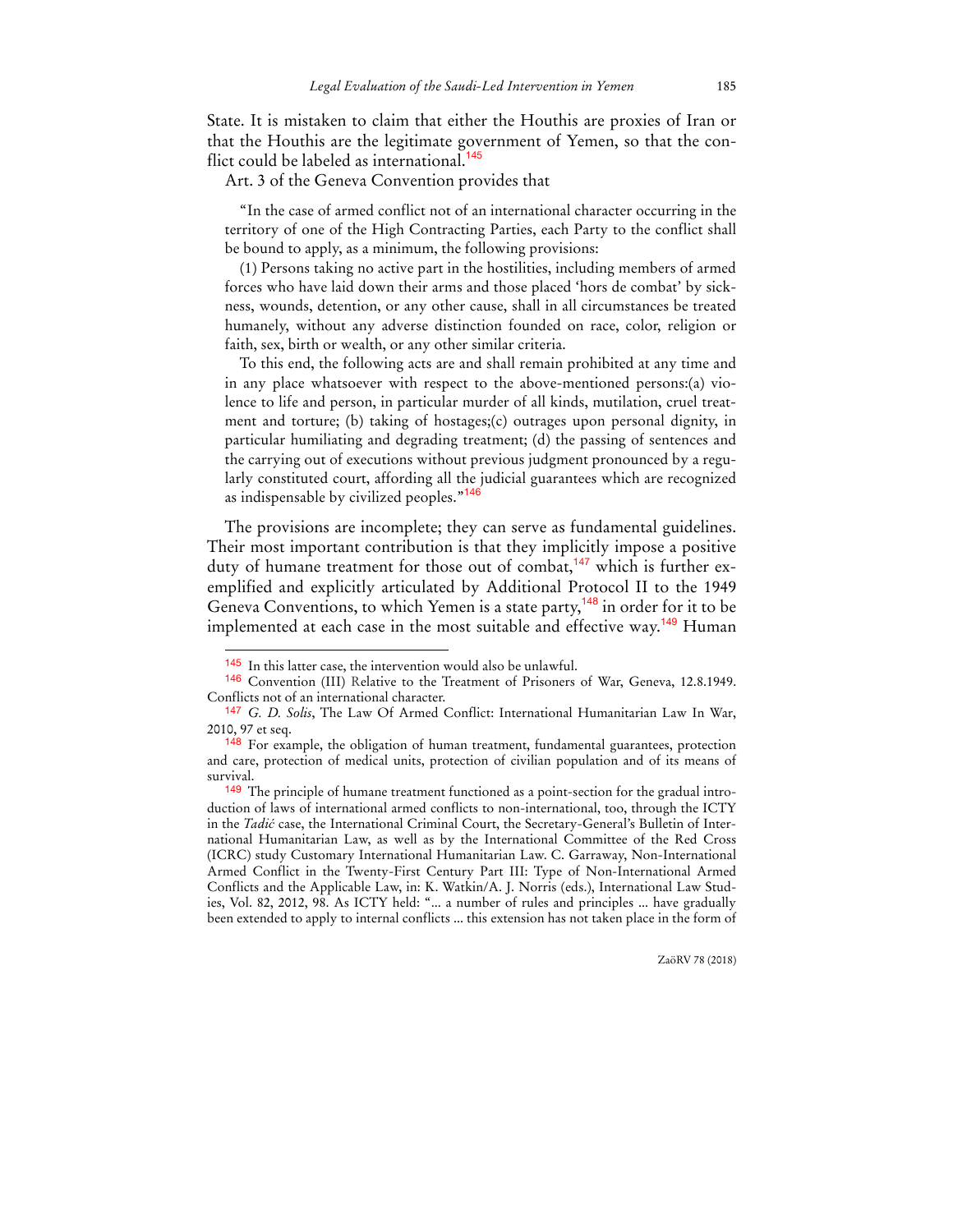rights have also been adopted as legal template which needs to be followed in cases of non-international armed conflicts.<sup>150</sup>

The acts of the Saudi-led intervention obviously and emphatically contravene the aforementioned legal norms,151 as well as the principles of necessity and proportionality, given that unnecessary damage and suffering is inflicted and civilian losses are disproportionately high.<sup>15</sup>

On the basis, both of the contradiction of the intervention with the UNSC mandate and with international humanitarian law and given that a government cannot consent to acts which would be illegal if committed by the government itself, even if *Hadi's* consent was lawful in the first place it would have lost its legitimacy in light of the events which are described above.

## **III. Conclusion**

The analysis of the Saudi-led intervention in Yemen following President *Hadi's* consent poses the question of how to act and implement international law in cases where no good solutions are to be found. In such circumstances, international law, in order to avoid its collapse, must come up with delicate balances and imaginative answers.

That is why it was proposed that consensual intervention in order to be lawful must originate from a legitimate government, it must aim towards a legitimate goal and the actions of the intervening forces must be in accord-

ZaöRV 78 (2018)

a full and mechanical transplant of those rules to internal conflict; rather, the general essence of those rules, and not the detailed regulation they may contain, has become applicable to internal conflicts." *Prosecutor v. Tadić*, Case No. IT-94-1-l, Decision on Defense Motion for Interlocutory Appeal on Jurisdiction, International Criminal Tribunal for the Former Yugoslavia, 2.10.1995.

<sup>150</sup> According to the ICJ "As regards the relationship between international humanitarian law and human rights law, there are thus three possible situations: some rights may be exclusively matters of international humanitarian law; others may be exclusively matters of human rights law; yet others may be matters of both these branches of international law. In order to answer the question, put to it, the Court will have to take into consideration both these branches of international law, namely human rights law and, as *lex specialis*, international humanitarian law." *Legal Consequences of the Construction of a Wall in the Occupied Palestinian Territory*, Advisory Opinion, ICJ 136 (2004), 106.

<sup>151</sup> The Houthis are also held responsible for serious violations of humanitarian law. They are not mentioned here, first, because their actions are not the main theme of this paper and because, of course, their violations of international law cannot serve as justification for the violations which are committed by the opposite side.

<sup>152</sup> *U. Kadam*, Importance of International Humanitarian Law In the Contemporary World, Chinese Yb. Int'l L. & Aff. 25 (2007), 161, at 174.